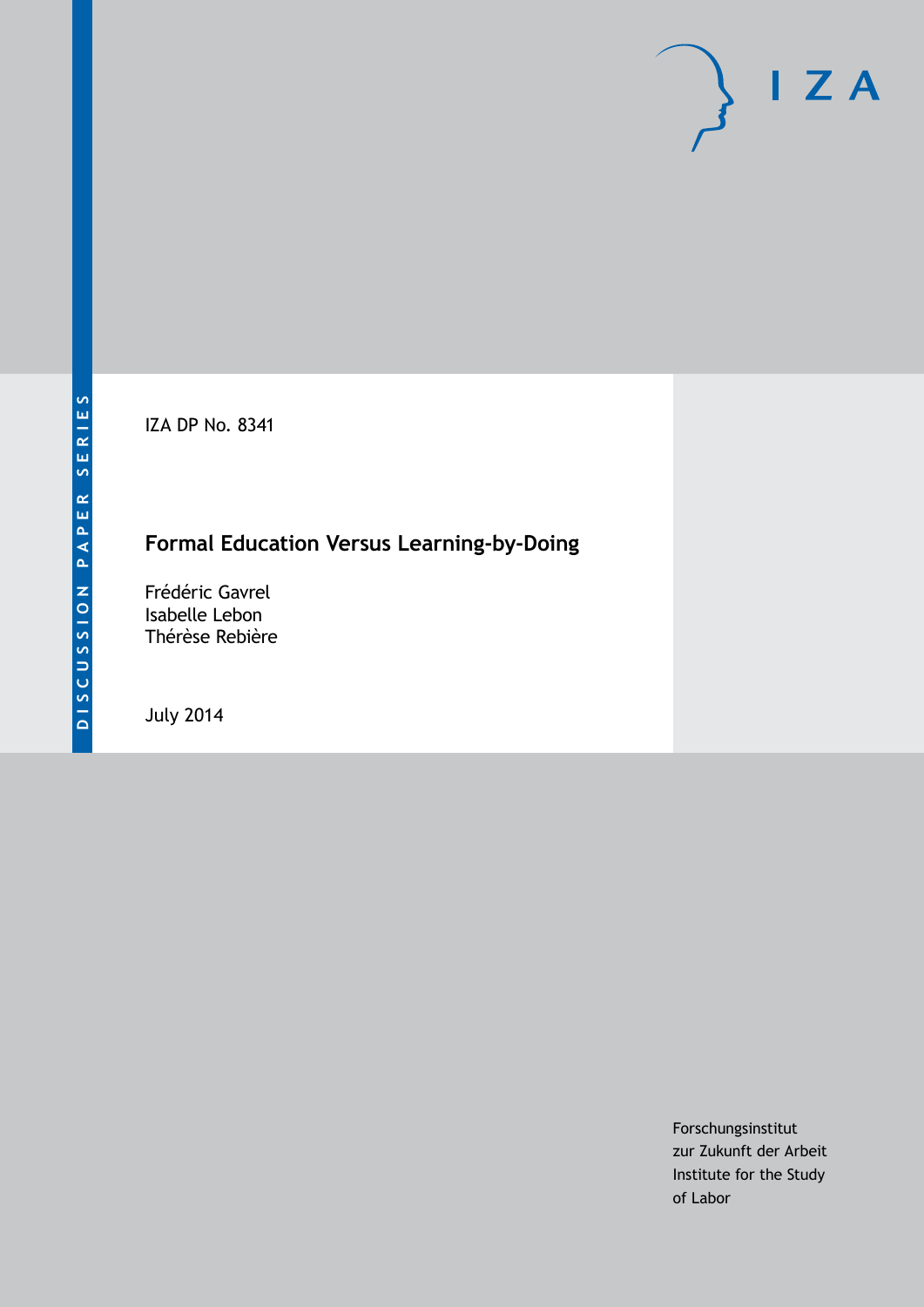# **Formal Education Versus Learning-by-Doing**

### **Frédéric Gavrel**

*CREM-CNRS, University of Caen and TEPP-CNRS*

### **Isabelle Lebon**

*CREM-CNRS, University of Caen and TEPP-CNRS*

### **Thérèse Rebière**

*LIRSA-CNAM and IZA*

Discussion Paper No. 8341 July 2014

IZA

P.O. Box 7240 53072 Bonn **Germany** 

Phone: +49-228-3894-0 Fax: +49-228-3894-180 E-mail: [iza@iza.org](mailto:iza@iza.org)

Any opinions expressed here are those of the author(s) and not those of IZA. Research published in this series may include views on policy, but the institute itself takes no institutional policy positions. The IZA research network is committed to the IZA Guiding Principles of Research Integrity.

The Institute for the Study of Labor (IZA) in Bonn is a local and virtual international research center and a place of communication between science, politics and business. IZA is an independent nonprofit organization supported by Deutsche Post Foundation. The center is associated with the University of Bonn and offers a stimulating research environment through its international network, workshops and conferences, data service, project support, research visits and doctoral program. IZA engages in (i) original and internationally competitive research in all fields of labor economics, (ii) development of policy concepts, and (iii) dissemination of research results and concepts to the interested public.

<span id="page-1-0"></span>IZA Discussion Papers often represent preliminary work and are circulated to encourage discussion. Citation of such a paper should account for its provisional character. A revised version may be available directly from the author.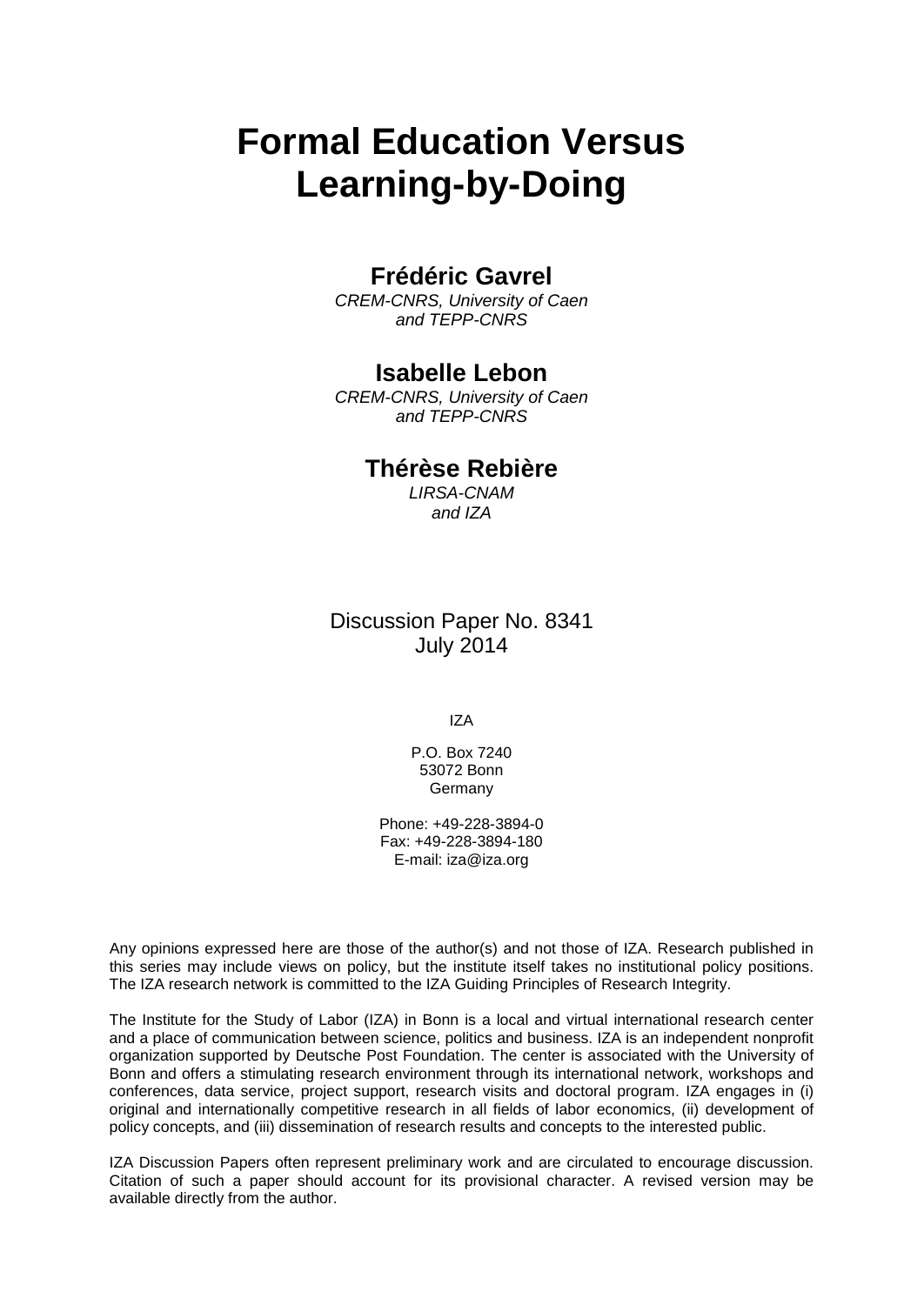IZA Discussion Paper No. 8341 July 2014

# **ABSTRACT**

# **Formal Education Versus Learning-by-Doing[\\*](#page-1-0)**

The efficiency of educational choices is studied in a search-matching model where individuals face a tradeoff: acquiring formal education or learning while on the job. When their education effort is successful, newcomers directly obtain a high-skill job; otherwise, they begin with a low-skill job, learn-by-doing and then search while on-the-job for a high-skill job. Low-skill firms suffer from hold-up behavior by high-skill firms. The low-skill sector is insufficiently attractive and individuals devote too much effort to formal education. A selffinancing tax and subsidy policy restores market efficiency.

JEL Classification: H21, I20, J21, J64, J68

Keywords: formal education, learning-by-doing, market efficiency, on-the-job search, search unemployment

Corresponding author:

Thérèse Rebière LIRSA-CNAM Department of Economics 40 rue des Jeûneurs Case 1D2P30 75002 Paris France E-mail: [therese.rebiere@cnam.fr](mailto:therese.rebiere@cnam.fr)

We would like to thank Björn Brügemann, Gary Fields, and Bernd Fitzenberger for their helpful comments on earlier versions of that work. The usual caveat applies.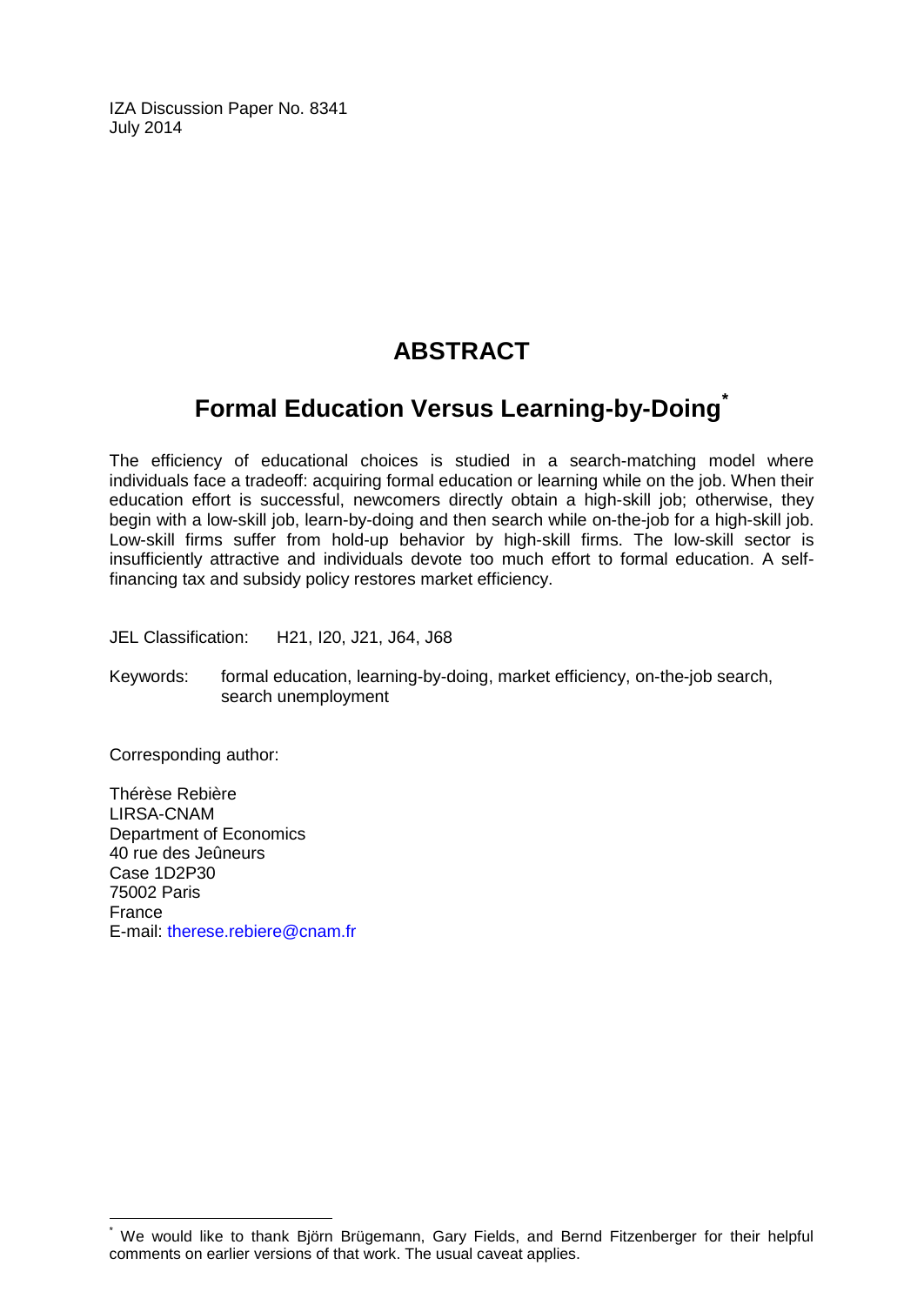# 1 Introduction

Formal education is not the only way to acquire skills that give workers the opportunity of gaining a good job. Learning-by-doing in a low-skill job and then searching (while onthe-job) for a high-skill job is another way of reaching the same goal. Do workers choose the right amount of formal education when faced with this trade-off? If not, what kind of public policy should be implemented?

Although human capital is generally measured by the amount of formal education, many skills are best learned on-the-job through participating in the production process. Consequently, training here also determines workers' productivity. In the absence of learning-by-doing, workers would always hold a job equivalent to their education level, without any prospect of improvement.

Using US data, Andersson *et al.* (2005) find that  $15\%$  to  $20\%$  of workers with a high school diploma or less had escaped low-wage employment after nine years. This result seems to indicate that there is a stepping-stone effect toward better paid jobs (Connolly and Gotschalk 2001) which is more likely to occur when workers voluntarily change jobs (Sicherman and Galor 1990, Gotschalk 2001, Holzer 2004), and even more likely when employment is gained at a higher-wage firm (Andersson et al. 2003). Such a springboard effect is demonstrated for Germany by Knabe and Plum (2013) who state that the rate of transition to a high-paid job conditional on first accepting a low-paid job is particularly significant for low-skilled workers. Likewise, empirical evidence for France shows that, since the 1980s, upward professional mobility has improved, especially for low-skilled workers: 29% of blue collar workers in 1998 had experienced upward mobility between 1998 and 2003, against 19% between 1980 and 1985. We can think of a secretary becoming an executive secretary, or an unskilled worker in a routine occupation becoming skilled in a lower technical occupation in sectors such as manufacturing, industrial crafts, construction, and warehousing and transport; and then transitioning from lower to intermediate technical occupations, such as technician to foreman or supervisor (Monso 2006). Most of those occupations could also be entered by obtaining a diploma in the relevant field of competence. This evidence is consistent with our framework, in which educated workers gain a well-paid job directly, whereas workers with a lower level of education have to train themselves on-the-job before gaining a better-paid job.

The fact remains that, during the past few decades, more and more individuals have chosen to reinforce their effort in formal education (see for instance Machin (1996), Acemoglu (2002), Mincer (1994, 2003), and Moscarini and Vella (2008)). Did these private educational choices lead to an efficient outcome? The purpose of this paper is to shed some light on this issue. We argue that individuals tend to put too much emphasis on formal education, compared with training in the workplace. The reason for this does not involve educational decisions themselves. This distortion originates in the fact that firms with high-skill jobs underestimate the social cost of filling their vacancies with workers previously employed in low-skill jobs in which they have practised learning-by-doing. Firms create too many high-skill jobs. In response to this hold-up behavior, job creation is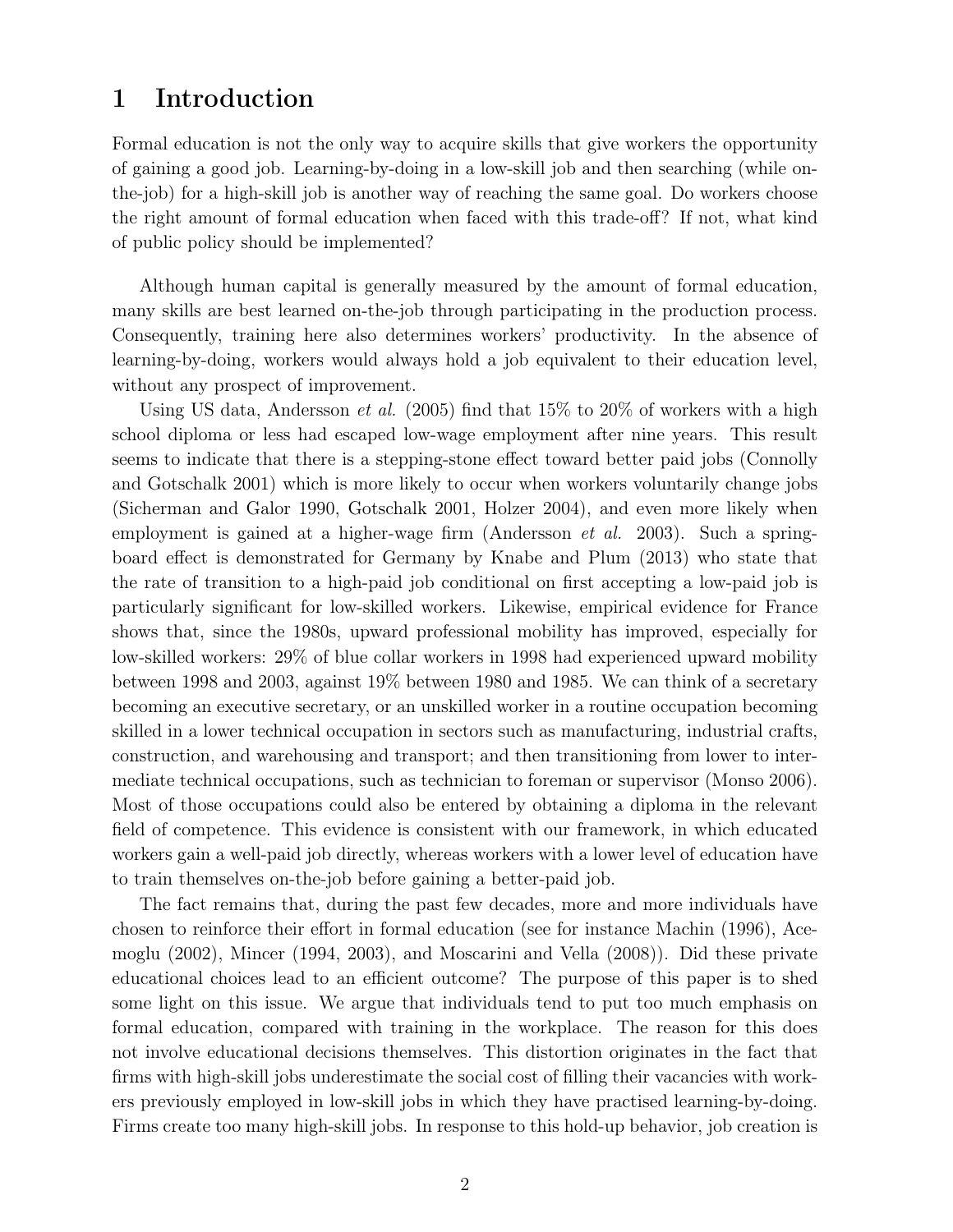suboptimal in the low-skill sub-market. As a result, high-skill jobs are too appealing, and individuals make too great an effort to acquire formal education. This creates a problem requiring government involvement.

To assess the consistency of our argument we use a two-sector search-matching model in which workers have a finite life expectancy (Moen and Rosén 2004, Gavrel et al. 2010). In contrast to these previous papers, our model assumes that workers can become skilled via formal education. Before entering the labor market, new workers decide on the amount of effort to devote to formal education. If they succeed in acquiring the required skills, they directly join the pool of applicants for good jobs. If they fail, they have to search for a low-skill job, and then begin to learn while on-the-job. When the learning-by-doing process comes to its end, workers are endowed with the same skills as (formally) educated workers (following Arrow (1962)). They then can join the pool of applicants for good jobs.

First, we describe a (decentralized) stationary equilibrium of the labor market and its efficiency conditions. Assuming that firms internalize the well-known congestion effect (Hosios 1990, Pissarides 2000), high-skill job creation appears to be too high; whereas low-skill job creation, as well as individuals' educational choices, are constrained efficient. In other words, they are optimal for the equilibrium value of the tightness of the highskill sub-market. This means that inefficiency derives entirely from an excessive creation of high-skill vacancies. Next, we compare the decentralized equilibrium with a social optimum. The results validate the consistency of our argument: low skill jobs are too few in number, and individuals put too much emphasis upon formal education.

Second, we show that a Tax and Subsidy Policy (TSP) can decentralize the social optimum. Taxes must be levied on (filled) good jobs. They ensure that perceived hiring costs coincide with social costs. However, these taxes distort low-skill job creation as well as educational choices. In order to restore market efficiency, these taxes must be dedicated to the funding of two kinds of compensatory transfer. One is allocated to firms in the low-skill sub-market when they lose workers leaving them for a better job. The other is a reward that workers receive if their formal education is successfully completed. Rewarding graduates is necessary since the taxes which have to be levied on high-skill jobs excessively reduce the surplus for a match with such jobs, hence the returns to formal education for workers.

Economists have been interested in the efficiency of human capital investment for a long time. A controversial issue, going back to Pigou (1912), concerns governmental involvement that seeks to enhance skills. Since firms would not have an interest in investing in workers' skills because of the risk that their experienced workers might quit for external opportunities, government subsidies appear to be a necessary measure for the improvement of training and of schooling. By contrast, Becker (1964) pointed out that the solution for human capital inefficiency may be improved loan markets rather than government regulation and training subsidies. A competitive labor market implies that workers are the only ones who have an incentive to invest in their general training, bearing the cost themselves, either directly or by taking a wage cut. Hence, the appro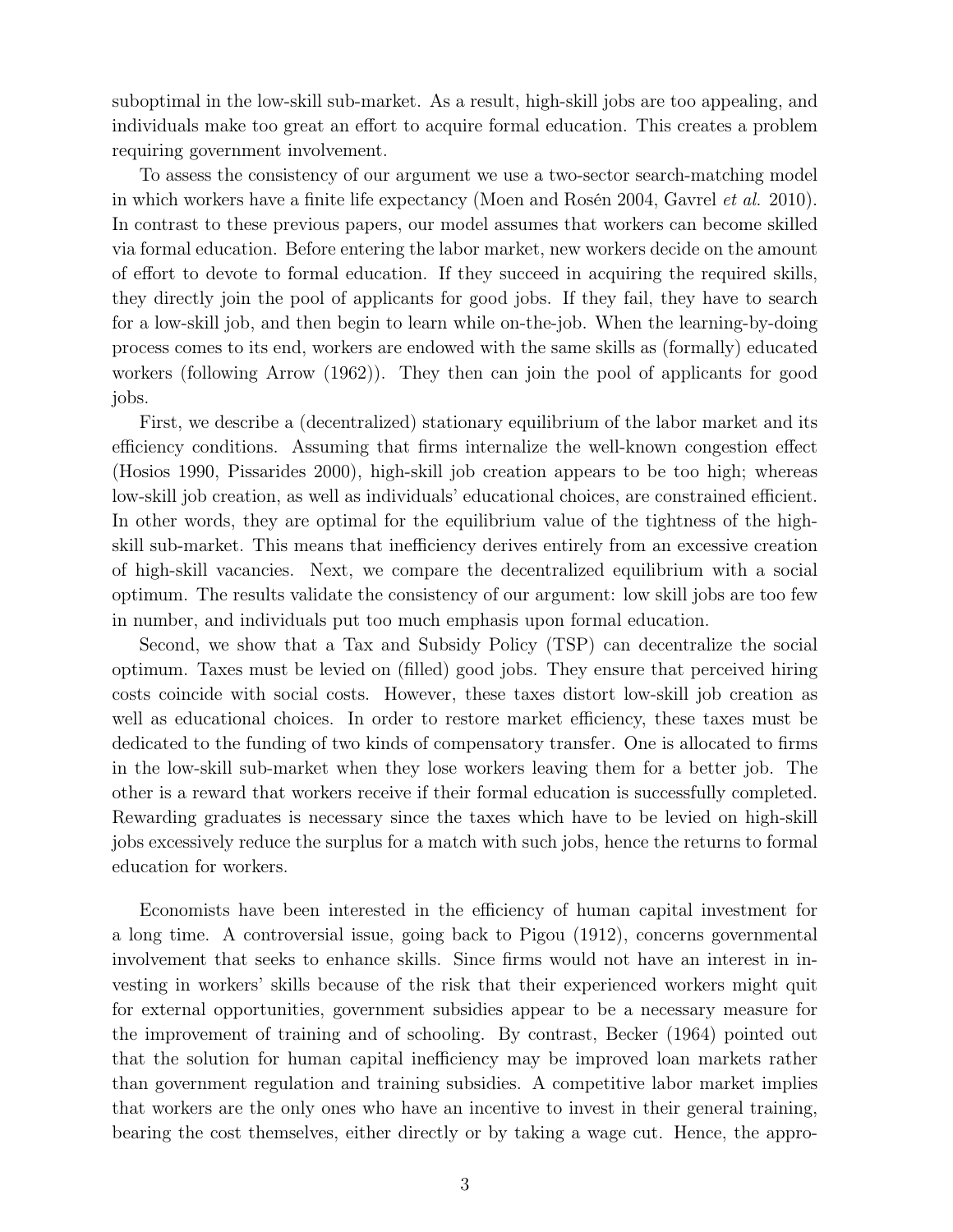priate amount of investment for an efficient market would be undertaken unless workers are credit-constrained.

More recently, labor theory has re-examined the issue of educational choices in the presence of market imperfections. Our paper is a contribution to this literature. Acemoglu and Pischke (1999) argue that search frictions allow us to account for employerprovided on-the-job training, since firms are able to recover such investment in human capital. Moen (1999) studies the efficiency of educational choices. Firms rank their applicants and hire the best, while workers use formal education to compete for jobs. Here, the education effort can be too intensive. The same result is presented by Charlot and Decreuse (2007), in which workers self-select their educational choices (see also Charlot and Decreuse (2005)). Workers of low ability place too much emphasis on the value of a higher formal education for gaining a job, even though education can be costly. Such inefficient behavior leads the authors to suggest that educational subsidies be prohibited.

The paper is organized as follows: Section 2 outlines the analytical framework. We define a labor market decentralized (stationary) equilibrium in section 3. Section 4 studies market efficiency and states two main results: a decentralized equilibrium is constrained efficient in terms of low-skill job creation and educational choices but inefficient in terms of high-skill job creation; the laissez-faire situation is inefficient. In section 5, we outline a self-financed fiscal policy which rewards educational success and leads to a social optimum. In section 6, we calibrate the model with US empirical evidence. Finally, section 7 contains some concluding comments.

### 2 Analytical framework

The economy consists of two types of agents: workers and firms. Firms are infinitely-lived whereas workers have a finite life expectancy of  $1/m$ . Time is continuous and parameter m measures the workers' labor market exit rate. Each worker who leaves the market is replaced with a newcomer. The measure of the total labor force is constant and normalized to one. All agents are risk-neutral and discount future payoffs at rate  $r (r \geq 0)$ .

The labor market is segmented into two interacting sub-markets (sectors arranged into a hierarchy). Sector 2 offers low-skill jobs, while sector 1 offers high-skill jobs. Workers decide on their effort in formal education e when entering the economy. If their effort is successful (which occurs with the probability  $\pi$ ), workers will enter the pool of applicants for high-skill jobs (high-skill unemployment); whereas workers with unsuccessful effort will enter the pool of applicants for low-skill jobs (see figure 1). The probability  $\pi$  is assumed to be an increasing and concave function  $\pi(e)$  of the education effort  $e(\pi'(.) > 0, \pi''(.) < 0)$ . Workers with low-skill jobs will therefore have to engage in a learning-by-doing process in order to become skilled enough to be employable in a high-skill firm. The expected duration of this process is denoted by  $(1/\lambda)$ . Workers thus acquire the required skills at a Poisson rate  $\lambda$ . When the learning period comes to an end, workers engage in an on-thejob search process, hoping to get a high-skill job. The incentive to look for a high-skill job is the wage differential between sectors.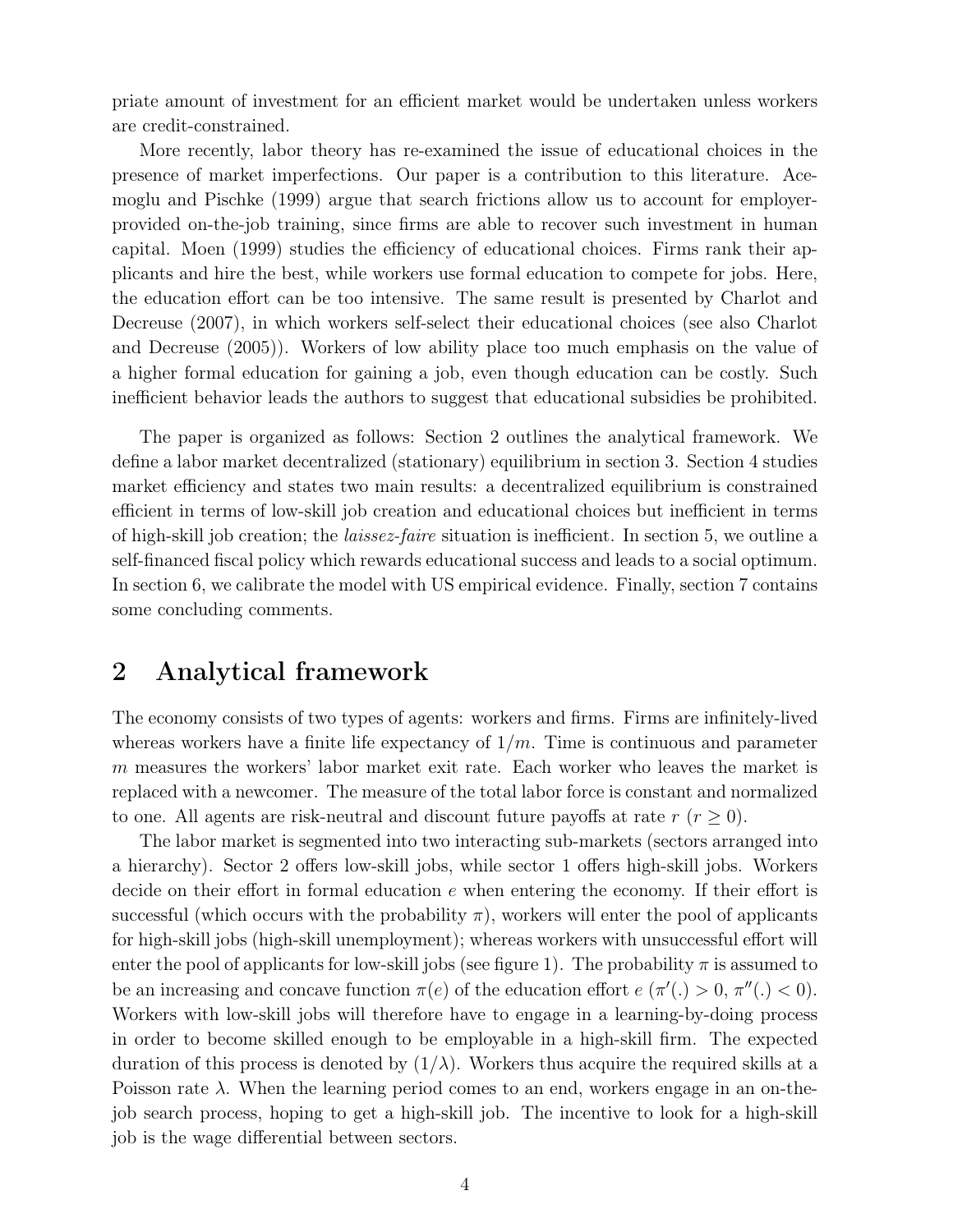



When entering the labor market firms choose the sub-market  $i$   $(i = 1, 2)$  in which they will operate. They then create a single job in their chosen sub-market. Frictions exist that prevent the instantaneous matching of jobs with workers. Firms thus have to pay a cost, c, in order to keep their vacancy open. When matched with a worker, jobs yield output  $y_1$  in sector 1,  $\hat{y}_2$  in sector 2 when workers are trained, and  $y_2$  when workers are novice (with  $y_1 > \hat{y}_2 > y_2$ ). Wages are negotiated. Workers have a bargaining power of β and firms have a bargaining power of  $(1 - β)$ . Sector 1 offers the wage  $w_1$ ; whereas sector 2 offers the wage  $w_2$  when workers are untrained, and the wage  $\hat{w}_2$  when workers have learned by doing.

Job creation results from the usual assumption of free entry in both sectors. Market frictions in sector-i are summarized in a constant-returns matching function that defines the arrival rate of workers to job vacancies  $q_i(\theta_i)$  with  $q'_i(\theta_i) < 0$ . The arrival rate of job offers to searching workers is  $p_i = \theta_i q_i$  with  $p'_i(\theta_i) > 0$  where  $\theta_i$  is the sub-market tightness.

#### 2.1 High-skill jobs

#### 2.1.1 Asset values

In sub-market 1, the lifetime utility of an employed worker, called  $W_1$ , satisfies:

$$
(r+m)(W_1 - U_1) = w_1 - (r+m)U_1 \tag{1}
$$

where  $U_1$  is the lifetime utility of a high-skilled worker when unemployed. We have:

$$
(r+m)U_1 = d + p_1(W_1 - U_1)
$$
\n(2)

with d being the value of leisure.

Regarding sector-1 firms, the value of a filled job, called  $J_1$ , verifies: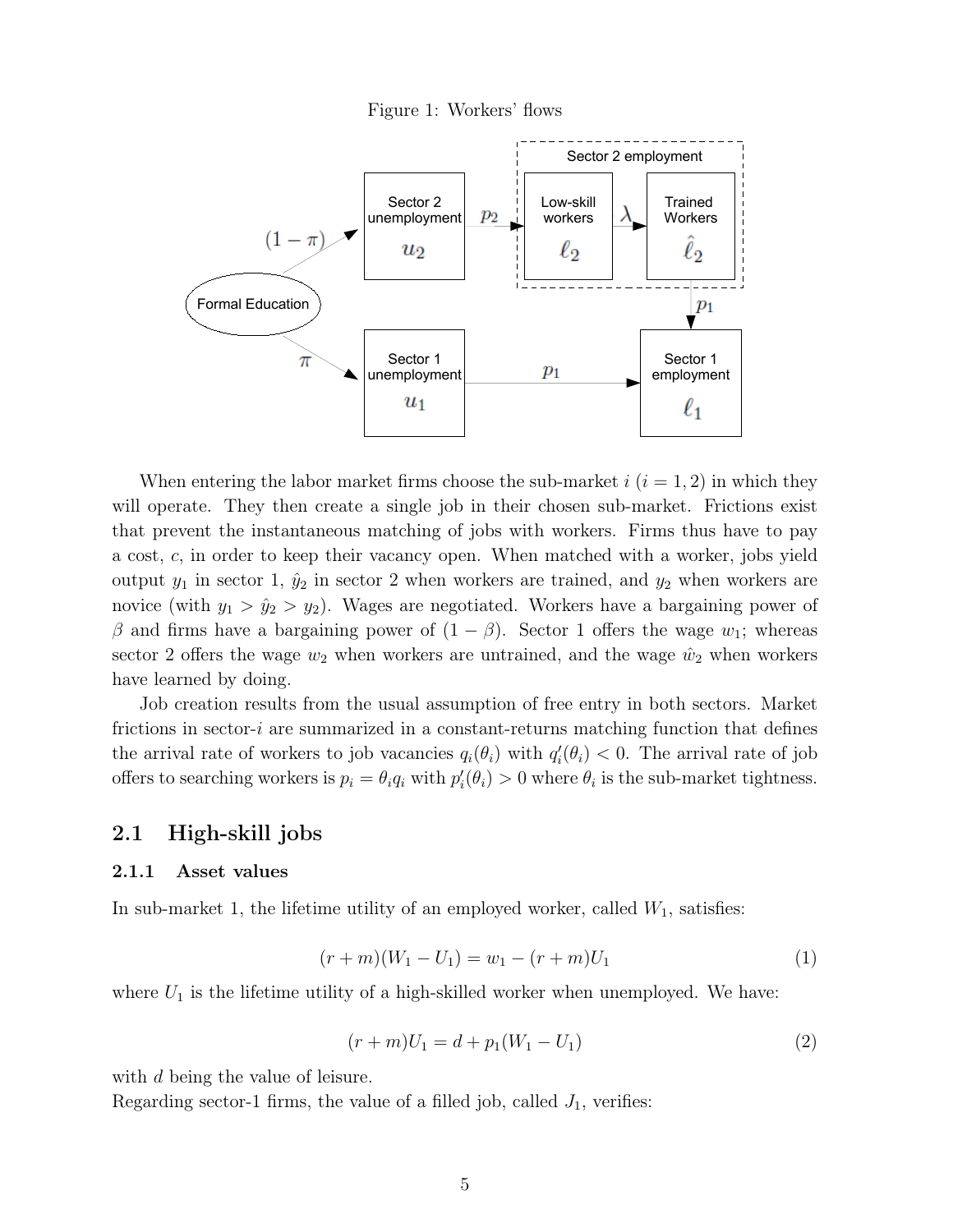$$
(r+m)(J_1 - V_1) = y_1 - w_1 - (r+m)V_1 \tag{3}
$$

where  $V_1$  is the asset value of a sector-1 firm whose job is vacant. We have:

$$
rV_1 = -c + q_1(J_1 - V_1) \tag{4}
$$

#### 2.1.2 Private surplus and market tightness

Firms are unlikely to commit to wages. Following Shimer (2006), we assume that when an on-the-job seeker meets a firm, she must reject her current job and bargain with the other employer with no possibility of reverting to her old job. Therefore, the worker's threat point is always unemployment rather than the value of her previous job. This assumption follows Mortensen (2003, p.99) who pointed out that making counteroffers is not the norm in many labor markets. The outside option of a worker in sector 1 cannot be the lifetime utility of an employed worker in sector 2 who chooses to keep her low-skill job, but unemployment in sector  $1<sup>1</sup>$ . When a worker and a firm meet and agree to form a match, the private surplus  $S_1 = [W_1 - U_1] + [J_1 - V_1]$  of this match is shared between the worker and the firm according to their bargaining power. From equations (1) and (3), we deduce that the (private) surplus of a match in sub-market 1, satisfies:

$$
(r+m)S_1 = y_1 - (r+m)(U_1 + V_1)
$$

As the wage  $w_1$  stems from static Nash bargaining, we have:

$$
\beta S_1 = [W_1 - U_1] \tag{5}
$$

As already mentioned, in both sub-markets job creation results from the assumption of free-entry  $(V_1 = 0)$ . We thus have:

$$
(r + m + \beta p_1(\theta_1))S_1 = y_1 - d \tag{6}
$$

Consequently, by using (4), the market tightness  $\theta_1$  is determined by the following equilibrium equation:

$$
-c + q_1(\theta_1)(1 - \beta)S_1 = 0 \tag{7}
$$

This equilibrium equation is equivalent to the reduced form of the basic matching model (Pissarides (2000)). Hence, an increase in parameters c,  $\beta$ , d, r and m lowers the market tightness  $\theta_1$ , whereas an increase in the output  $y_1$  stimulates job creation in this submarket.

<sup>1</sup>Other outside options are nevertheless studied in section 4.4.2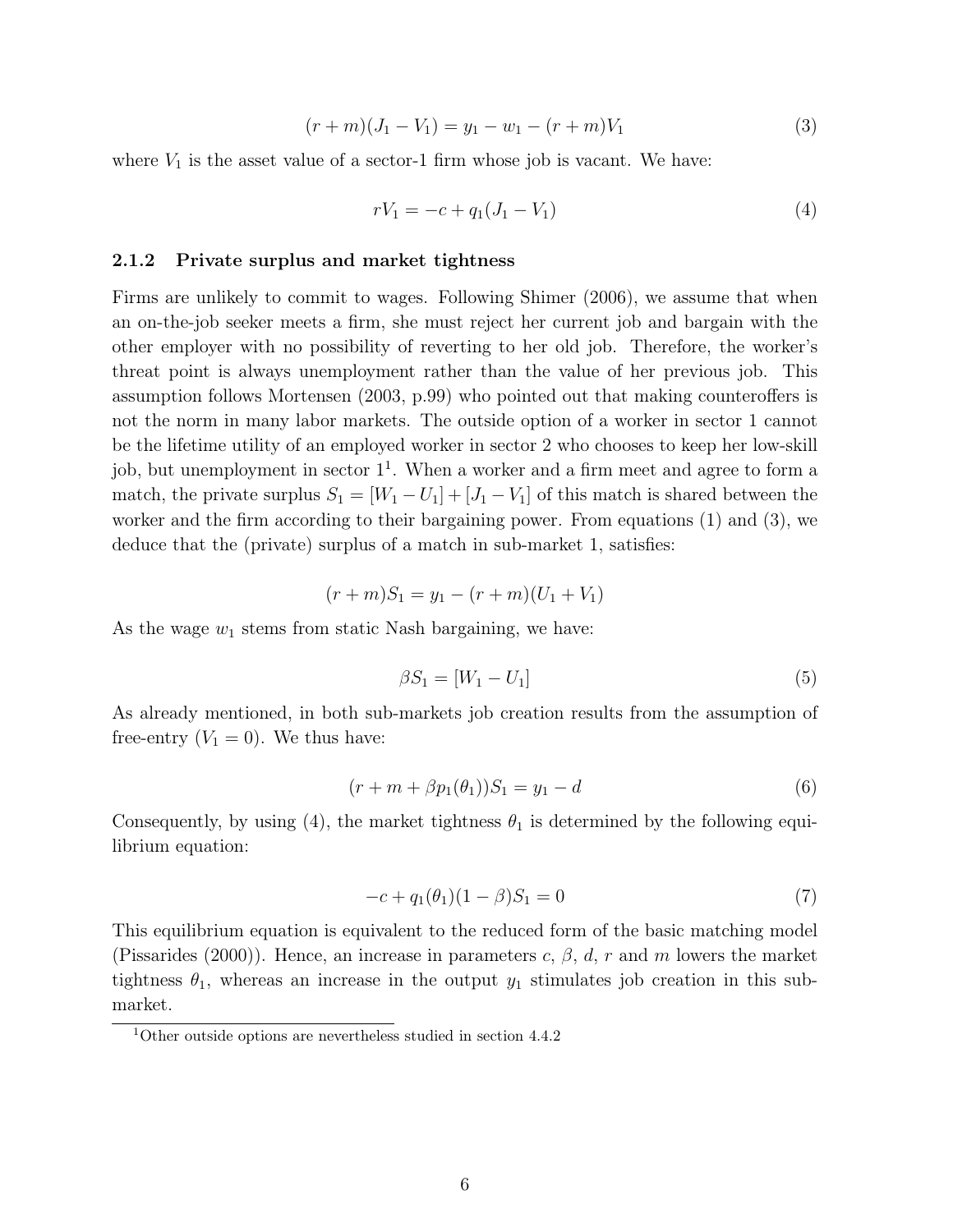#### 2.2 Low-skill jobs

#### 2.2.1 Asset values

When the training period comes to an end, the output of a worker in a low-skill job rises from  $y_2$  to  $\hat{y}_2$  and the worker begins to search (while on the job) for a high-skill vacancy. Her outside opportunities are defined by the lifetime utility of an unemployed worker in sub-market 1 (utility  $U_1$ ). As Nash bargaining is static, the wage jumps from  $w_2$  to  $\hat{w}_2$ . It means that we first need to define the asset values associated with a match between a low-skill job and a trained worker (hereafter referred to as an on-the-job seeker). So let  $\hat{W}_2$  be the lifetime utility of such a worker. Using (5), one can show that this asset value satisfies:

$$
(r + m + p1)(\hat{W}2 - U1) = \hat{w}2 + p1\beta S1 - (r + m)U1
$$
\n(8)

Regarding sector 2 firms, the value of a low-skill job when matched with an on-the-job seeker, called  $\hat{J}_2$ , verifies:

$$
(r + m + p1)(\hat{J}_2 - V_2) = \hat{y}_2 - \hat{w}_2 - rV_2
$$
\n(9)

where  $V_2$  is the value of a sector 2 vacancy.

From equations (8) and (9), we derive the (private) surplus of a match of a sector 2 firm with an on-the-job seeker,  $\hat{S}_2$ . Knowing that  $\hat{S}_2 = [\hat{W}_2 - U_1] + [\hat{J}_2 - V_2]$ , the private surplus  $\hat{S}_2$  satisfies:

$$
(r + m + p1)\hat{S}_2 = \hat{y}_2 + p_1\beta S_1 - (r + m)U_1 - rV_2
$$
\n(10)

Under the assumption of free-entry  $(V_2 = 0)$ , the substitution of (2) into (10) yields:

$$
(r + m + p1(\theta1))\hat{S}2 = \hat{y}2 - d
$$
\n(11)

We can now define the asset values associated with a match between a sector 2 firm and a newcomer.

As Nash bargaining implies that:

$$
\hat{W}_2 - U_1 = \beta \hat{S}_2,
$$

we obtain the result that the lifetime utility of an unskilled worker when holding a sector 2 job,  $W_2$ , satisfies:

$$
(r + m + \lambda)(W_2 - U_2) = w_2 + \lambda \beta \hat{S}_2 + \lambda U_1 - (r + m + \lambda)U_2
$$
\n(12)

where  $U_2$  is the value of unemployment in this sub-market. We have:

$$
(r+m)U_2 = d + p_2(W_2 - U_2)
$$
\n(13)

On the firms' side, the value of a job when held by a newcomer verifies: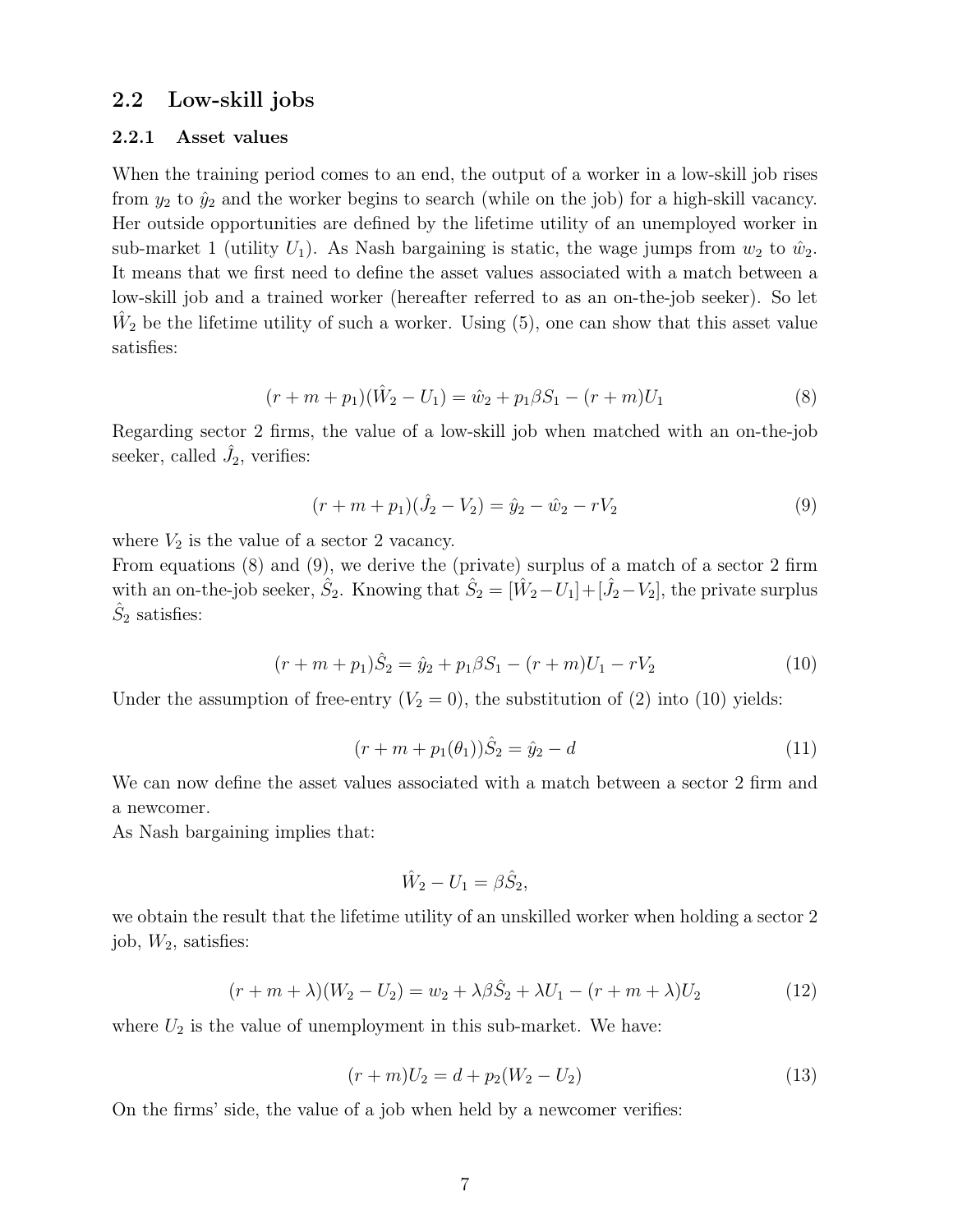$$
rJ_2 = y_2 - w_2 - m(J_2 - V_2) + \lambda(\hat{J}_2 - J_2)
$$
\n(14)

Under the assumptions of free-entry  $(V_2 = 0)$  and Nash bargaining, the latter equation can be rewritten as:

$$
(r + m + \lambda)J_2 = y_2 - w_2 + \lambda(1 - \beta)\hat{S}_2
$$
\n(15)

#### 2.2.2 Private surplus and market tightness

The private surplus of an untrained worker matched with a sector 2 firm is such that  $S_2 = [W_2 - U_2] + [J_2 - V_2]$ . From equations (12) and (15), we deduce  $S_2$  as a function of  $\hat{S}_2$ :

$$
(r + m + \lambda)S_2 = y_2 + \lambda \hat{S}_2 + \lambda U_1 - (r + m + \lambda)U_2
$$
\n(16)

Finally, by using (2) and (13), one can see that equation (16) can be rewritten as follows:

$$
\frac{(r+m+\lambda)(r+m+\beta p_2(\theta_2))}{r+m}S_2 = y_2 + \lambda \hat{S}_2 - d + \frac{\lambda}{r+m}\beta p_1(\theta_1)S_1\tag{17}
$$

According to equation (17), the tightness of sub-market 2 is a function of the tightness of sub-market 1 via the term  $\beta p_1 S_1$ . Equilibrium in sector 2 thus depends on the equilibrium in sector 1. This results from the fact that workers' asset values in sector 2 depend on workers' asset values in sector 1. This one-way interdependence will play a crucial role in the efficiency study.

As a result, the assumption of free-entry determines the market tightness  $\theta_2$  by the following equilibrium equation:

$$
-c + q_2(1 - \beta)S_2 = 0 \tag{18}
$$

where the cost of keeping a vacancy open,  $c$ , is assumed to be the same in both submarkets.

#### 2.3 Educational choices

When entering the economy, a new worker decides on the amount of effort to devote to formal education. Her effort, denoted by e, determines the probability  $\pi$  of becoming a high-skilled worker. If she succeeds, she enters the pool of applicants for high-skill jobs; if she fails, she must search for a low-skill job and must begin a learning-by-doing process after finding one. Remember that the probability  $\pi$  is an increasing and concave function  $\pi(e)$  of effort e such that  $\pi'(.) > 0, \pi^{(0)}(.) < 0.$ 

Education effort is then obtained by maximizing the following objective:

$$
ED \equiv -e + \pi(e)U_1 + (1 - \pi(e))U_2 \tag{19}
$$

We obtain the following first order condition: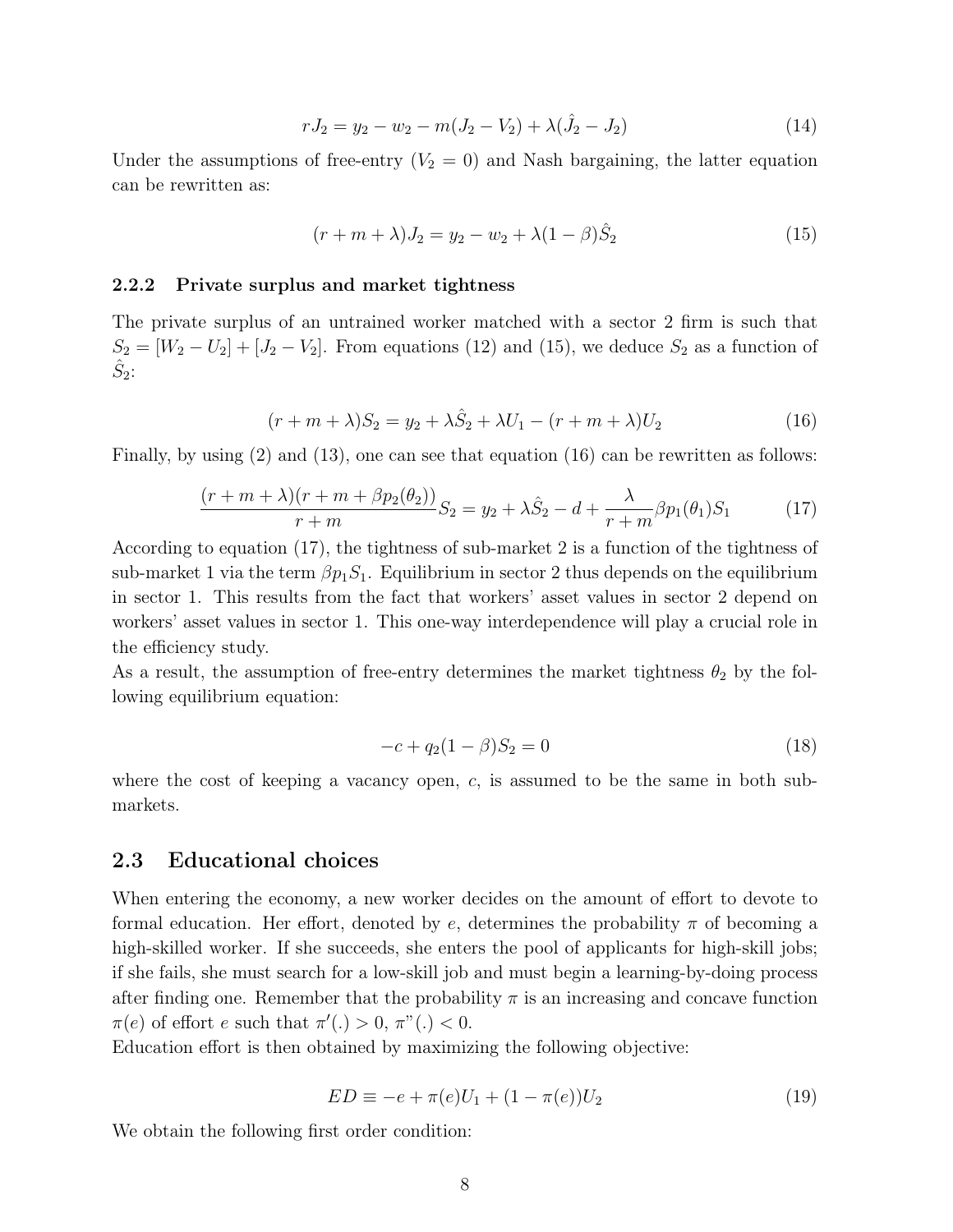$$
\pi'(e)(U_1 - U_2) - 1 = 0\tag{20}
$$

For obvious reasons, the effort e increases with the difference  $(U_1-U_2)$ . From the concavity of function  $\pi(.)$  we deduce that the second order condition is satisfied.

Using equations  $(2)$  and  $(13)$ , we can rewrite the optimality condition as follows:

$$
\pi'(e)\beta(p_1S_1 - p_2S_2) - (r+m) = 0 \tag{21}
$$

Education effort is an increasing function of the private surplus  $S_1$ , whereas it is a decreasing function of the private surplus  $S_2$ . In other words, workers would have an incentive to increase (reduce) their education effort if the gain from holding a high-skill (low-skill) job increases.

### 3 Equilibrium

### 3.1 Definition

In sum, a labor market equilibrium can be defined as follows:

**Definition 1.** A labor market equilibrium is a set of values  $(S_1^*, \theta_1^*, \hat{S_2})$ \*,  $S_2^*, \theta_2^*, e^*$ ) which jointly satisfy equations  $(6)$ ,  $(7)$ ,  $(11)$ ,  $(17)$ ,  $(18)$  and  $(21)$ .

From market tightness and probability  $\pi^*$ , the employment and unemployment levels in both sub-markets can be deduced by using the conditions for flow-equilibrium.

### 3.2 Employment and unemployment levels

In a steady state, employment and unemployment levels are deduced from the flowequilibrium conditions.

In sub-market 1, high-skill unemployment  $u_1$  and high-skill employment  $\ell_1$  are obtained from the following equations:

$$
m\pi = (m+p_1)u_1\tag{22}
$$

$$
m\ell_1 = p_1(u_1 + \hat{\ell}_2) \tag{23}
$$

where  $\ell_2$  is the number of on-the-job seekers (*i.e.* the level of high-skill employment in sub-market 2).

In sub-market 2, low-skill unemployment  $u_2$ , low-skill employment  $\ell_2$  and high-skill employment  $\ell_2$  are derived from the following conditions:

$$
m(1 - \pi) = (m + p_2)u_2
$$
\n(24)

$$
m\ell_2 + \lambda \ell_2 = p_2 u_2 \tag{25}
$$

$$
(m+p_1)\hat{\ell}_2 = \lambda \ell_2 \tag{26}
$$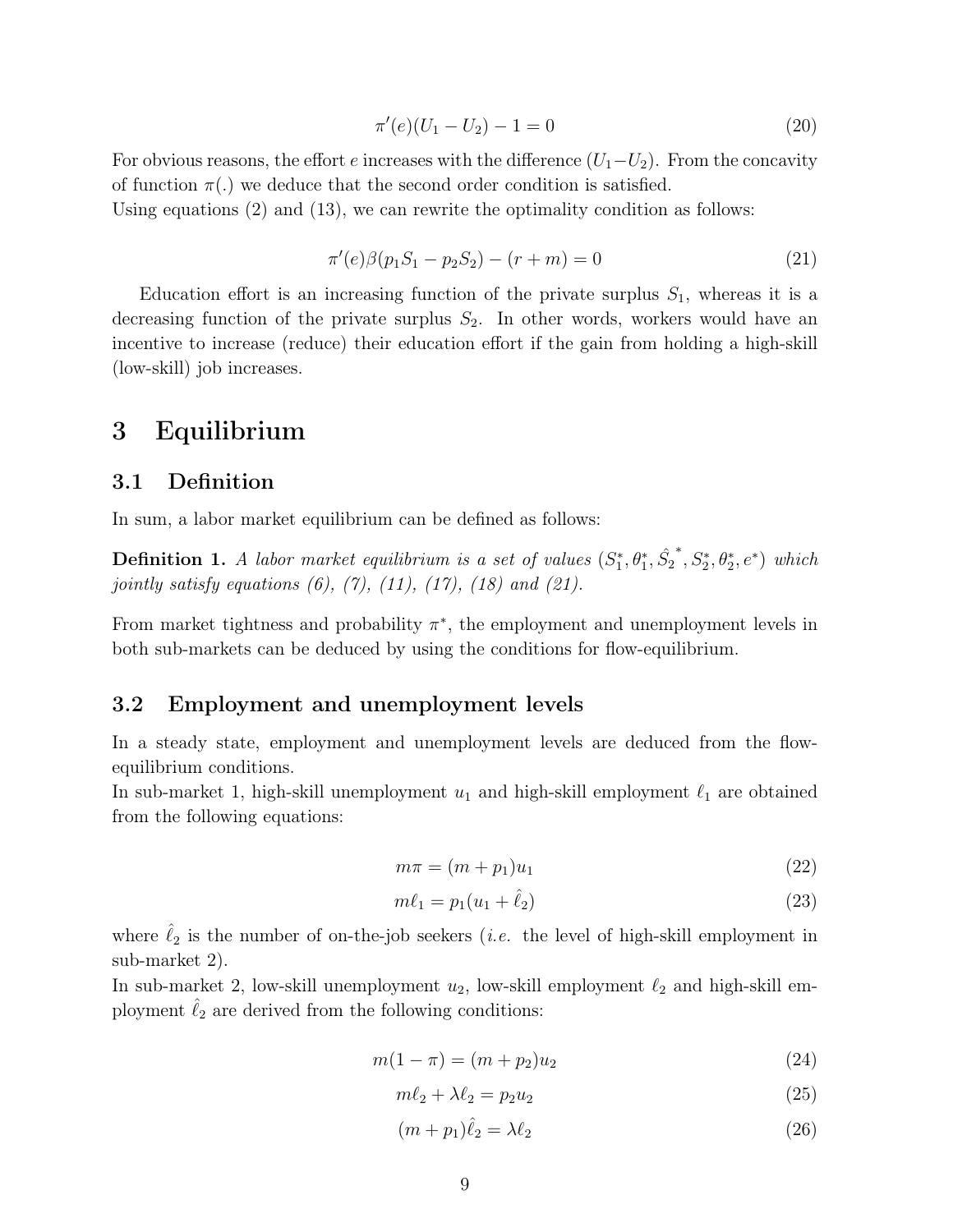With  $v_i$  denoting vacant jobs in the labor sub-market i, the sub-market tightness of sector 1 is given by  $\theta_1 = v_1/(u_1 + \ell_2)$  and the sub-market tightness of sector 2 is given by  $\theta_2 = v_2/u_2$ . From these flow-equilibrium conditions, we derive the impacts of variables  $\theta_1$ ,  $\theta_2$  and  $\pi$  on all employment and unemployment levels. Table 1 reports these partial derivatives. The variable  $\eta_i$  (i = 1,2) denotes the elasticity of rate  $q_i$  with respect to market tightness  $\theta_i$  (in absolute value).

| $\theta_1$<br>$\frac{m(1-\pi)q_2(1-\eta_2)}{(m+p_2)^2}$<br>$\theta_2$ | $m^2(1-\pi)q_2(1-\eta_2)$                           |
|-----------------------------------------------------------------------|-----------------------------------------------------|
|                                                                       |                                                     |
|                                                                       | $\frac{(m+\lambda)(m+p_2)^2}{(m+\lambda)(m+p_2)^2}$ |
| $\,m$<br>π<br>$m+p_2$                                                 | mp <sub>2</sub><br>$(m+\lambda)(m+p_2)$             |

Table 1: Partial derivatives of employment and unemployment levels

|            | lэ                                                                          | $u_1$                                          | $\ell_1$                                                                              |
|------------|-----------------------------------------------------------------------------|------------------------------------------------|---------------------------------------------------------------------------------------|
|            | $\lambda \ell_2 q_1 (1 - \eta_1)$<br>$(m+p_1)^2$                            | $m\pi q_1(1-\eta_1)$<br>$\overline{(m+p_1)^2}$ | $(u_1+\ell_2)q_1(1-\eta_1)$<br>$m+p_1$                                                |
| $\theta_2$ | $\underline{\partial \ell_2}$<br>$\overline{m+p_1} \overline{\partial h_2}$ |                                                | $\partial \ell_2$<br>$\lambda p_1$<br>$\overline{m(m+p_1)} \overline{\partial_{p_2}}$ |
| $\pi$      | $\lambda m p_2$<br>$(m+p_1)(m+\lambda)(m+p_2)$                              | m<br>$m+p_1$                                   | $-\frac{p_1}{m}\frac{\partial \hat{\ell}_2}{\partial \pi}$<br>$\overline{m} + p_1$    |

The tightness in sub-market 1 is independent of that in sub-market 2. However owing to the interactions between the two sub-markets, high-skill employment depends on the transition rates in sectors 1 and 2. Therefore high-skill employment depends on job creation in the low-skill sub-market.

### 4 Efficiency

We now study the welfare properties of a decentralized equilibrium (Definition 1). As in Gavrel et al. (2010), firms do not internalize the social cost of hiring a high-skilled worker coming from the low-skill sector. The creation of high-skill jobs thus appears to be too high. Due to this hold-up phenomenon, job creation is suboptimal in the low-skill sub-market. As a consequence, educational choices are inefficient; workers devote too much effort to formal education.

Similar to Hosios (1990) and Pissarides (2000), let us consider a social planner who is only subject to search frictions and can redistribute income at no cost. In this case, the efficiency criterion is the social surplus. For the sake of expositional simplicity, the interest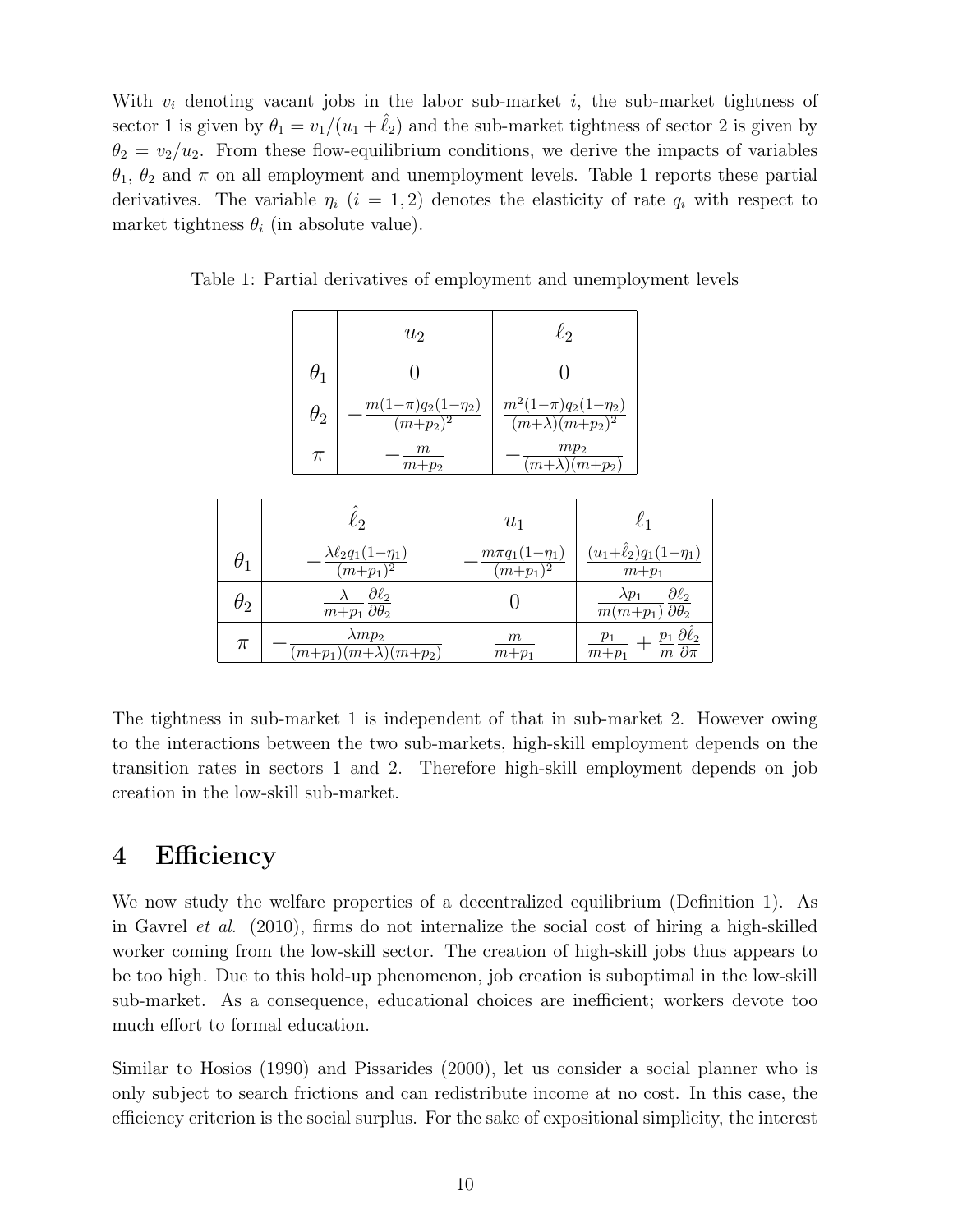rate r is assumed to be equal to zero. This assumption allows us to compare steady states according to the social surplus per period.

Denoted by  $\Sigma$ , the social surplus per head and per period is given by:

$$
\Sigma = \ell_1 y_1 + \ell_2 y_2 + \hat{\ell}_2 \hat{y}_2 + (u_1 + u_2)d - \theta_1 (u_1 + \hat{\ell}_2)c - \theta_2 u_2 c - me
$$
\n(27)

Notice that in (27) the last term, me, measures the cost of formal education, per period. In what follows, for methodological reasons, we will assume that the usual Hosios condition holds true in both sub-markets, that is:

$$
\eta_1=\eta_2=\beta
$$

The matching functions are therefore Cobb-Douglas.

### 4.1 High-skill job creation

Let us first study the efficiency of high-skill job creation. Using Table 1, one can show that the derivative of the surplus  $\Sigma$  with respect to  $\theta_1$  has the same sign as:

$$
HS \equiv (1 - \eta_1)q_1 \left[ y_1 - \left( \frac{\hat{\ell}_2}{u_1 + \hat{\ell}_2} \hat{y}_2 + \frac{u_1}{u_1 + \hat{\ell}_2} d \right) \right] - (m + \eta_1 p_1)c \tag{28}
$$

Under the Hosios condition and with  $r = 0$ , the decentralized equilibrium in sub-market 1 can be rewritten (see equations  $(6)$  and  $(7)$ ):

$$
(1 - \eta_1)q_1(y_1 - d) - (m + \eta_1 p_1)c = 0
$$

As  $\hat{y}_2 > d$ , we have:

$$
\frac{\hat{\ell}_2}{u_1 + \hat{\ell}_2} \hat{y}_2 + \frac{u_1}{u_1 + \hat{\ell}_2} d > d
$$

This implies  $HS < 0$  in a decentralized equilibrium. Sector 1 firms thus create too many vacancies. This results means that  $\theta_1^S < \theta_1^*$ , where  $\theta_1^S$  denotes the social optimum value of the tightness of sub-market 1.

When the relevant outside option for sector 1 workers (coming from sector 2) is the asset value of high-skill unemployment, the wage bargaining of on-the-job seekers with sector 1 firms yields an inefficiency that is not solved by the Hosios rule.

The intuition behind this inefficiency result is that, with static Nash bargaining, sector 1 firms underestimate the (social) opportunity cost of a match realized with a worker coming from sector 2. This cost is given by the output  $\hat{y}_2$  which is higher than the value of leisure, d. As a consequence, high-skill job creation is the more inefficient, the larger the share of on-the-job seekers in the pool of applicants for high-skill jobs. In other words, sector 2 firms suffer from hold-up behavior from sector 1 firms.

This distortion clearly depends on the manner in which one defines the outside option for skilled workers. We come back to this issue in section 4.4 where we study the consequences of alternative threat points.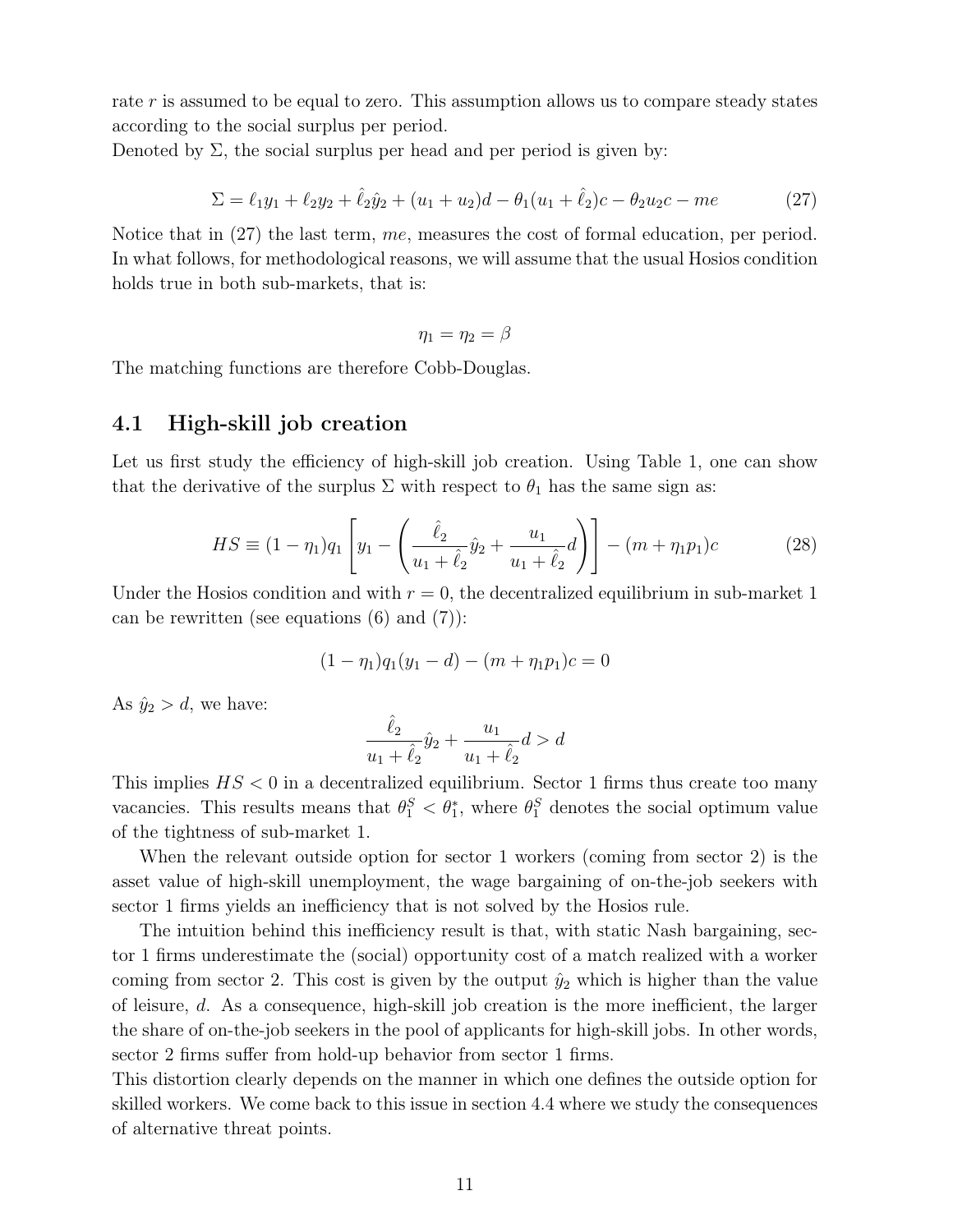### 4.2 Low-skill job creation

One can show that the derivative of the social surplus  $\Sigma$  with respect to the market tightness  $\theta_2$  has the same sign as (see A):

$$
LS \equiv (1 - \eta_2)q_2 \frac{\lambda}{m(m + p_1)} [p_1(y_1 - d) - m\theta_1 c] + (1 - \eta_2)q_2 \left[ y_2 - d + \frac{\lambda(\hat{y}_2 - d)}{m + p_1} \right] - \frac{(m + \lambda)(m + \eta_2 p_2)}{m} c
$$
(29)

We shall state that LS is equal to zero in a decentralized equilibrium (Definition 1).

For  $r = 0$ , combining equilibrium equations (11) (17) and (18) gives:

$$
(1 - \beta)q_2 \frac{\lambda}{m} \beta p_1 S_1 + (1 - \beta)q_2 \left[ y_2 - d + \frac{\lambda(\hat{y}_2 - d)}{m + p_1} \right] - \frac{(m + \lambda)(m + \beta p_2)}{m} c = 0 \quad (30)
$$

Let us consider the first term of the previous equation:

$$
(1 - \beta) q_2 \frac{\lambda}{m} \beta p_1 S_1
$$

From the equilibrium equation (7), we deduce:

$$
\beta p_1 S_1 = p_1 S_1 - \theta_1 c
$$

With Nash bargaining, part of the surplus goes to the firms. However, under the assumption of free entry, profits are dedicated to the funding of vacancy costs. On the other hand, from the definition of private surplus  $S_1$ , it follows that:

$$
\beta p_1 S_1 = y_1 - d - m S_1
$$

We then obtain:

$$
p_1 S_1 - \theta_1 c = y_1 - d - m S_1 \Leftrightarrow S_1 = \frac{y_1 - d + \theta_1 c}{m + p_1}
$$

Consequently, the first term of the equilibrium equation for tightness  $\theta_2$  can be rewritten as:

$$
(1 - \beta)q_2 \frac{\lambda}{m} \beta p_1 S_1 = (1 - \beta)q_2 \frac{\lambda}{m(m + p_1)} [p_1(y_1 - d) - m\theta_1 c]
$$

Under the Hosios condition, this proves that the derivative of the social surplus with respect to the sub-market tightness  $\theta_2$  is zero in a decentralized equilibrium (hence for an inefficient decentralized equilibrium value of  $\theta_1$ ).

The decentralized equilibrium value of the tightness of sub-market 2,  $\theta_2^*$ , does not coincide with its social optimum value,  $\theta_2^S$ . The value of  $\theta_2^*$  indeed depends on the tightness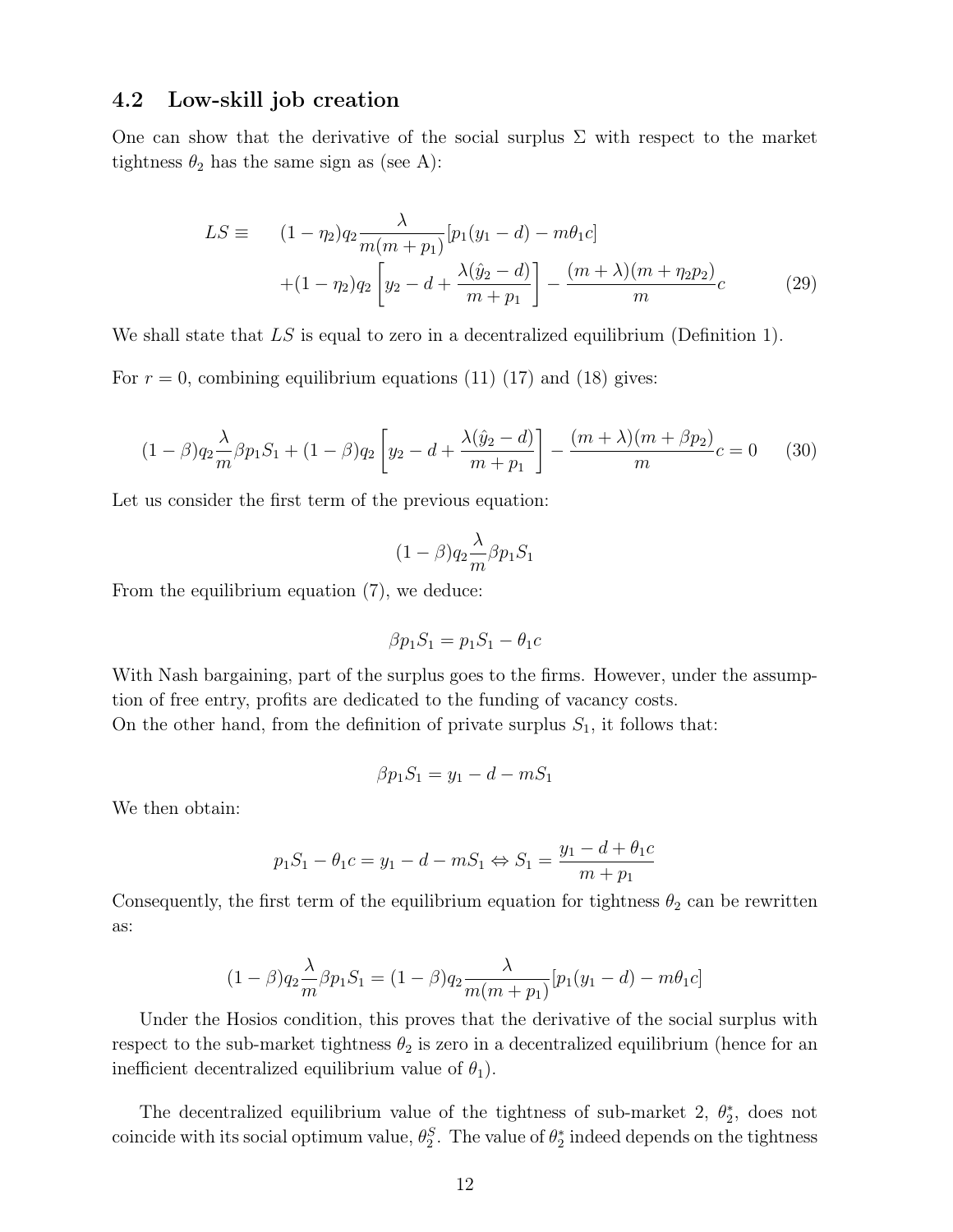of sub-market 1,  $\theta_1^*$ . We have shown in the previous section that  $\theta_1^*$  takes a value which is higher than its optimal value  $\theta_1^S$ . Thus  $\theta_2^*$  differs from  $\theta_2^S$  even if  $LS = 0$  in a decentralized equilibrium. We compare those two values in section 4.4.  $LS = 0$  can however be read as a "constrained" efficient result of sub-market 2 in the sense of Moen and Rosén (2004): job creation is socially optimal in sub-market 2 if the social planner chooses the same tightness as the one determined in sub-market 1 in a decentralized equilibrium,  $\theta_1^*$ .

At first glance, this (constrained) efficiency result might look surprising as, via onthe-job search, high-skill employment depends positively on low-skill job creation (see Table 1). In fact, an increase in high-skill employment raises the output of sector 1 and it also generates an increase in vacancy costs. What we have shown is that sector 2 firms correctly evaluate and internalize these consequences through the term  $\beta p_1S_1$ . It is worth noting that this result is driven by the assumption of free entry which ensures that sector 2 firms correctly internalize the vacancy costs generated by the transition of their trained workers toward high-skill employment.

### 4.3 Educational choices

One can check that for a nil interest rate, the derivative of the social surplus with respect to the education effort has the same sign as:

$$
E \equiv \left[1 - \frac{\lambda p_2}{(m + \lambda)(m + p_2)}\right] \left[\frac{p_1(y_1 - d)}{m + p_1} - \frac{m\theta_1 c}{m + p_1}\right] - \frac{m}{m + \lambda} \left[\frac{p_2}{m + p_2}(y_2 - d + \lambda \hat{S}_2) - \frac{m + \lambda}{m + p_2}\theta_2 c\right] - \frac{m}{\pi'(e)}
$$
(31)

Here also we shall state that  $E$  is equal to zero in a decentralized equilibrium. In other words, the education effort appears to be constrained efficient in the same sense as  $\theta_2^*$  is. In order to verify the previous statement, let us first consider the quantity  $\beta p_1S_1$  (see B for detailed calculus). From the definition of the private surplus  $S_1$  (see equation (6)) and from the equilibrium equation (7), we obtain (for  $r = 0$ ):

$$
\frac{p_1}{m+p_1}(y_1-d) - \frac{m}{m+p_1}\theta_1 c = \beta p_1 S_1 \tag{32}
$$

Substitution of equation (32) into equation (31) then yields:

$$
E = \beta p_1 S_1 - \frac{m}{m + \lambda} \left[ \frac{p_2}{m + p_2} \left( y_2 - d + \lambda \hat{S}_2 + \frac{\lambda \beta p_1 S_1}{m} \right) - \frac{m + \lambda}{m + p_2} \theta_2 c \right] - \frac{m}{\pi'(e)} \tag{33}
$$

Let us now consider the quantity  $\beta p_2 S_2$  (see B for detailed calculus). From the definition of the private surplus  $S_2$  (see equation (17)) and by using equation (18), we have (for  $r = 0$ :

$$
\frac{p_2}{m+p_2} \left[ y_2 - d + \lambda \hat{S}_2 + \frac{\lambda \beta p_1 S_1}{m} \right] - \frac{m+\lambda}{m+p_2} \theta_2 c = \frac{m+\lambda}{m} \beta p_2 S_2 \tag{34}
$$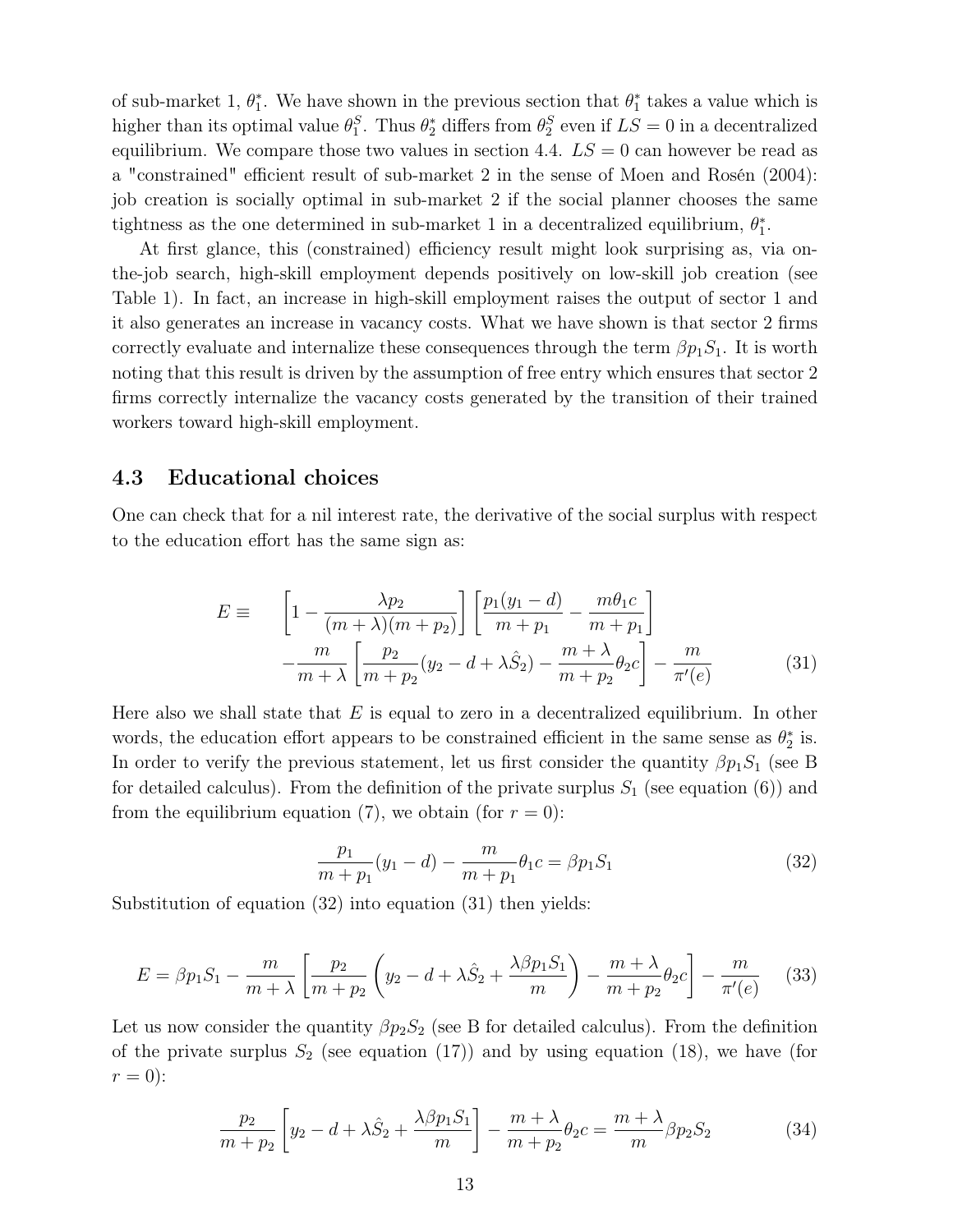Substitution of (34) into (33) finally yields:

$$
E = \beta p_1 S_1 - \beta p_2 S_2 - \frac{m}{\pi'(e)}
$$

This shows that in a decentralized equilibrium, the derivative of the social surplus with respect to the education effort is nil (see equilibrium equation (21)). We can write  $e^* =$  $e^{C}$ . For the same reason given in the previous section,  $e^*$  does not coincide with the social optimum  $e^{S}$ . It is worth noting that the constrained efficiency of educational choices also results from the condition of free entry. Because profits go to the funding of job creation, this condition makes individuals correctly internalize the social return to education.

### 4.4 Social optimum and decentralized equilibrium: comparison and discussion

We now examine how the decentralized equilibrium is located relative to the social optimum. Next, we provide a discussion of our welfare results by considering alternative the threat points of trained workers in wage bargaining with high-skill firms.

#### 4.4.1 Market efficiency

A social optimum can be defined as follows:

**Definition 2.** A social optimum is a set of values  $(\theta_1^S, \theta_2^S, e^S)$  which jointly satisfy  $HS =$  $LS = E = 0.$ 

The following proposition summarizes our (constrained) efficiency results:

Proposition 1. A decentralized labor market equilibrium is constrained efficient in terms of low-skill job creation  $(\theta_2^* = \theta_2^C)$  and education effort  $(e^* = e^C)$ , but inefficient in terms of high-skill job creation  $(\theta_1^* > \theta_1^S)$ . The decentralized equilibrium does not coincide with a social optimum.

It is worth noting that the efficiency of the tightness of sub-market 2 only holds for the (decentralized) equilibrium value of the market tightness  $\theta_1^*$ . One can verify that in the absence of on-the-job search, a decentralized equilibrium would coincide with a social optimum (under the Hosios condition).

The constrained efficiency results enable us to explain why the decentralized equilibrium (Definition 1) is not a social optimum (Definition 2). Let us underline how the decentralized equilibrium is located relative to the social optimum. We already know that job creation is beyond its optimal level in sub-market  $1 \left( \theta_1^S \lt \theta_1^* \right)$ : market tightness  $\theta_1^*$  is too high. What can be said about low-skill job creation and the education effort of newcomers? Under the Hosios' condition  $(\eta_1 = \eta_2 = \beta)$ , we state the following proposition:

<sup>&</sup>lt;sup>2</sup>Notice that the Hosios condition was not used in stating this point. Furthermore this result remains true whatever the workers' bargaining strength  $\beta$  is.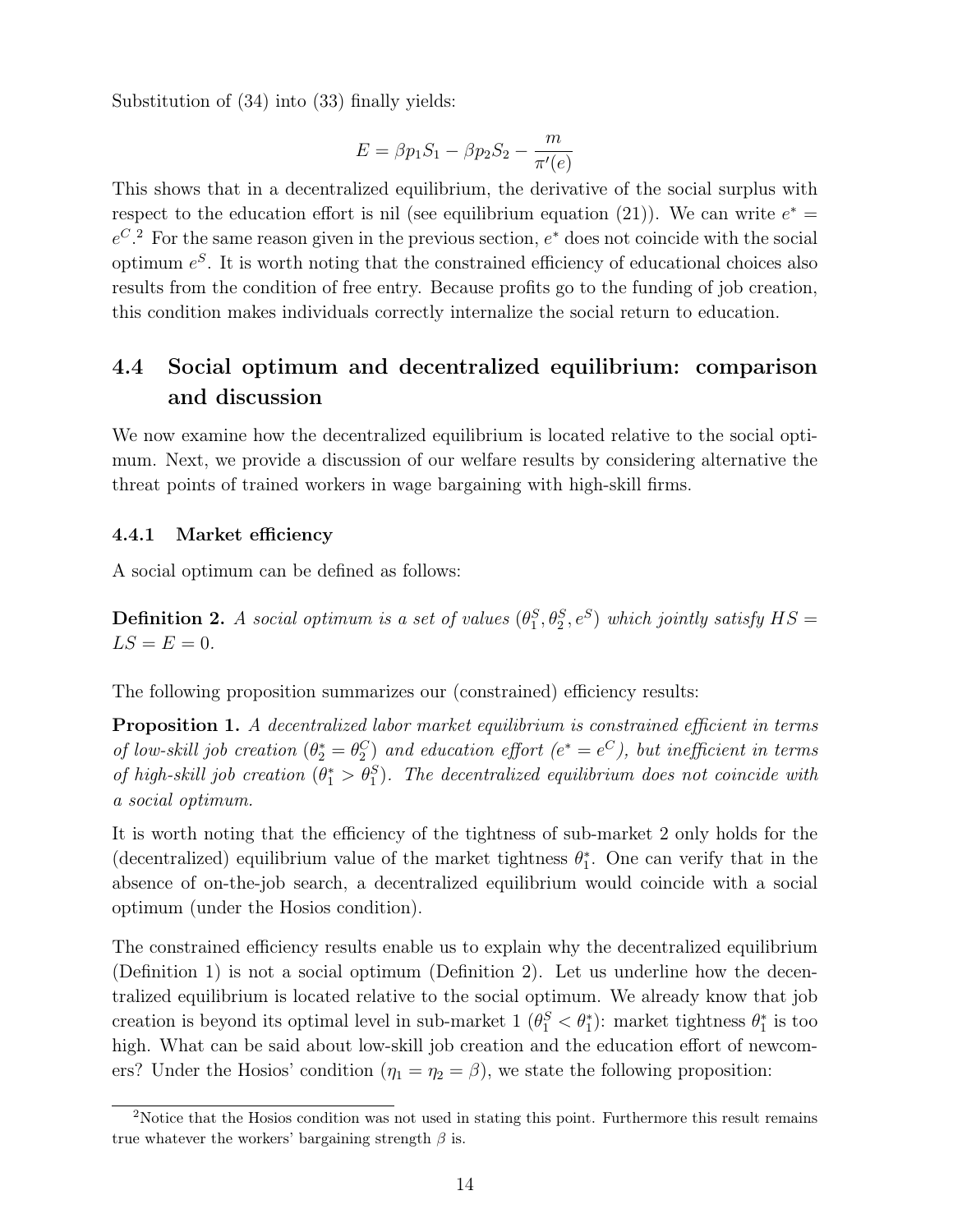**Proposition 2.** Relative to a social optimum, low-skill job creation  $(\theta_2^*)$  is too low in a decentralized equilibrium  $(\theta_2^S > \theta_2^*)$ , and individuals' education effort  $(e^*)$  is too high  $(e^S < e^*).$ 

Proof: See C.

As already shown, low-skill job creation is not optimal as  $\theta_1^*$  is too high compared to its social optimum value  $\theta_1^S$ . Since a significant level of high-skill job creation facilitates transitions of trained workers toward high-skill jobs, sector 2 firms create less jobs than required at the social optimum:  $\theta_2^*(-\theta_2^C) < \theta_S^S$ . Similarly, a significant number of sector 1 vacancies encourages newcomers to display a significant education effort (which is higher than the social optimal level) so that they apply to high-skill jobs directly. We thus have  $e^*(-e^C) > e^S.$ 

#### 4.4.2 Discussion

In order to reach a more precise understanding of our welfare analysis, let us consider a (very) hypothetical market structure in which the decentralized equilibrium would be efficient. First, similar to Albrecht *et al.* (2006) as well as Gautier and Wolthoff (2009), suppose that, in the bargaining with a high-skill firm, the threat point of trained workers,  $\hat{U}_1$ , is directly deduced from their productivity on a low-skill job.

$$
r\hat{U}_1 = \hat{y_2} - m\hat{U}_1
$$

Expressed in words, when a trained worker initially matched with a low-skill firm encounters a high-skill firm, the high-skill firm (Bertrand) competes for the same worker with the low-skill firm. Consequently, the high-skill firm will win and pay a wage beyond the productivity level of the worker at the low-skill firm. This clearly requires that sector 1 firms can commit to wages.

In this case, the private surplus of a match with a trained worker in sector 1 will obviously reflect its social costs and benefits. Job creation will be efficient in sector 1. Is this sufficient to ensure the efficiency of a decentralized equilibrium? Consideration of the efficiency of job creation in sub-market 2 and of educational choices shows that this is not the case. The reason for this is that two different levels of wages would prevail in sector 1: high wages for trained on-the-job seekers having a threat point equal to  $\hat{U}_1$ , and lower wages for high-skill unemployed having a threat point based on  $U_1$ . The profitability of high-skill firms, and high-skill job creation, would therefore depend on the probability of recruiting one type of worker or the other. Since low-skill firms do not integrate the existence of lower-wage sector 1 workers, they underestimate the profitability of high-skill firms. This distortion implies that the gain a trained worker expects from a match with a high-skill firm no longer reflects the vacancy costs that her transition to sector 1 generates. As a result, low-skill job creation is too high compared with its social optimal value<sup>3</sup>.

<sup>&</sup>lt;sup>3</sup>See additional information which can be found in an unpublished Appendix available from the authors.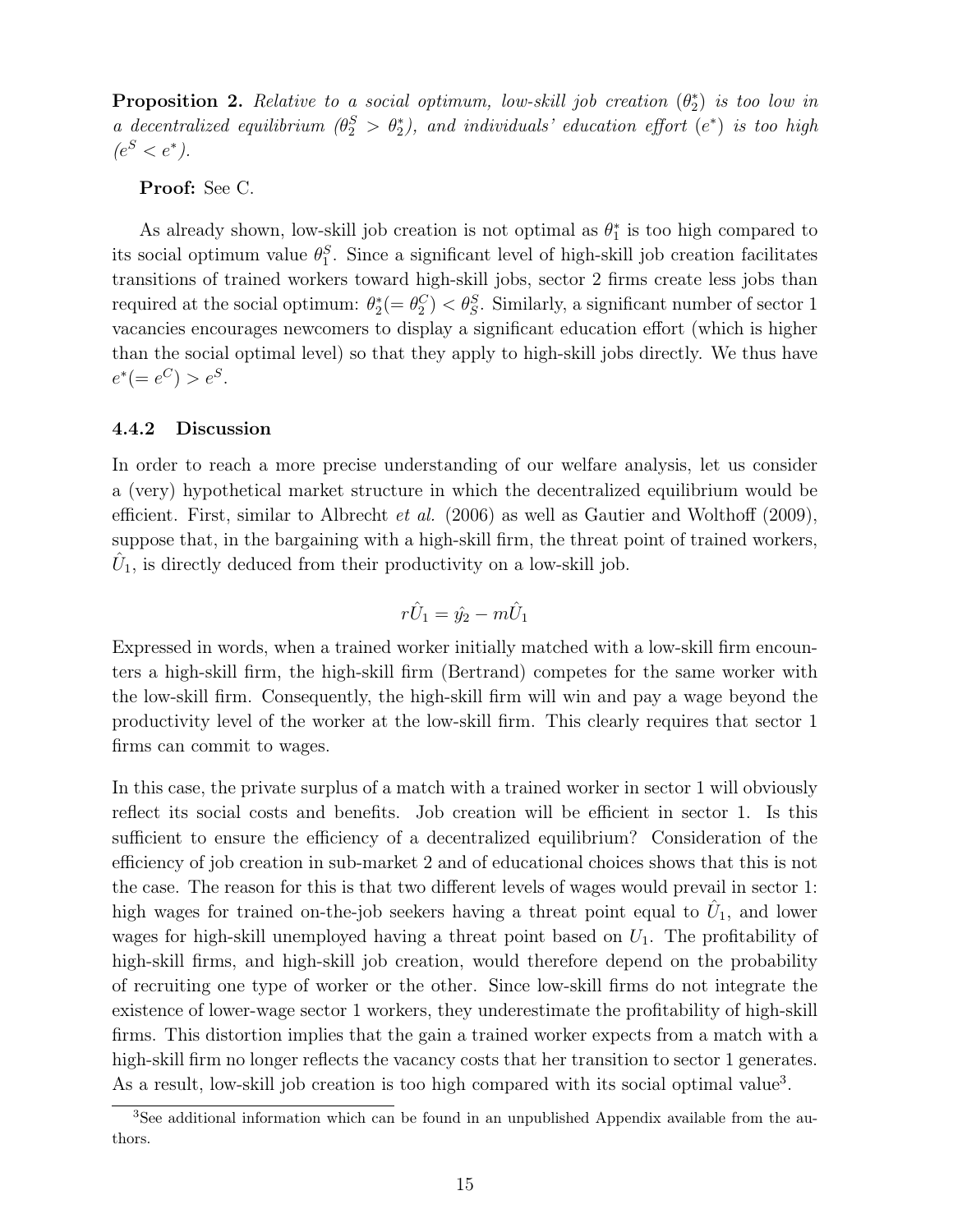As shown in D, with this threat point, market efficiency also requires the segmentation of the high-skill sub-market according to the applicants' type (educated or trained). In the high-skill graduate sector, firms only hire workers who have successfully completed their formal education; whereas in the trainees' high-skill sector, firms only recruit trained workers coming from sub-market 2. Similar to Sattinger (2006), segmenting sub-market 1 eliminates this distortion, since each segment of the sub-market is composed of workers with identical wages<sup>4</sup>. As a result low-skill firms correctly evaluate the social costs and benefits of the departure of their trained workers. Segmenting the high-skill sector restores efficiency, but this market structure is not rational. As Sattinger would put it, the highskill sub-market is "irreducible".

On the other hand, in conformity with a scenario sometimes used in the literature (Cahuc *et al.* (2006)), the workers' threat could be deduced from the lifetime utility of a low-skilled worker  $(\hat{W}_2)$ . Under this assumption, high-skill job creation would no longer be efficient since the wage of trained sector 2 workers is lower than their productivity. Highskill firms would not internalize the entire loss of low-skill firms whose employees quit. They would therefore create too many vacancies compared to what is socially efficient. This scenario is presented in the unpublished Appendix.

Our discussion led us to consider different threat points of trained workers hired in sector 1. Assuming that a trained worker could bargain over her wage according to the low-skill firm productivity  $(\hat{y}_2)$  or even according to her lifetime utility while employed in a low-skill job  $(\hat{W}_2)$ , she would obtain a higher wage than that of a worker who successfully completed her formal education. Beyond the argument presented by Shimer (2006) and Mortensen (2003), this result allows us to justify our choice in terms of a unique threat point equal to  $U_1$  for all workers in the high-skill sector. It is indeed not reasonable to suppose that workers who failed in their formal education would obtain higher wages than educated workers.

### 5 Optimal public policy

The laissez-faire situation is not an optimum. What then should a government do? We now present a self-financed Taxes and Subsidies Policy (TSP) leading to a social optimum. The same assumptions as above have been adopted. The interest rate is equal to zero and the Hosios condition holds on both sub-markets.

Which public policy shall be implemented? From the previous analysis of inefficiency sources, we could think that the decentralized equilibrium would be efficient if firms in sub-market 1 could offer a direct transfer to firms in sub-market 2 in order to compensate for the loss high-skill firms impose on low-skill firms when their trained employees leave for sub-market 1. This relationship between firms, which would have to be imposed by the social planner, does not however restore market efficiency (the proof is available in

<sup>4</sup>Note that this distortion does not exist in our model as all high-skilled workers have the same threat point.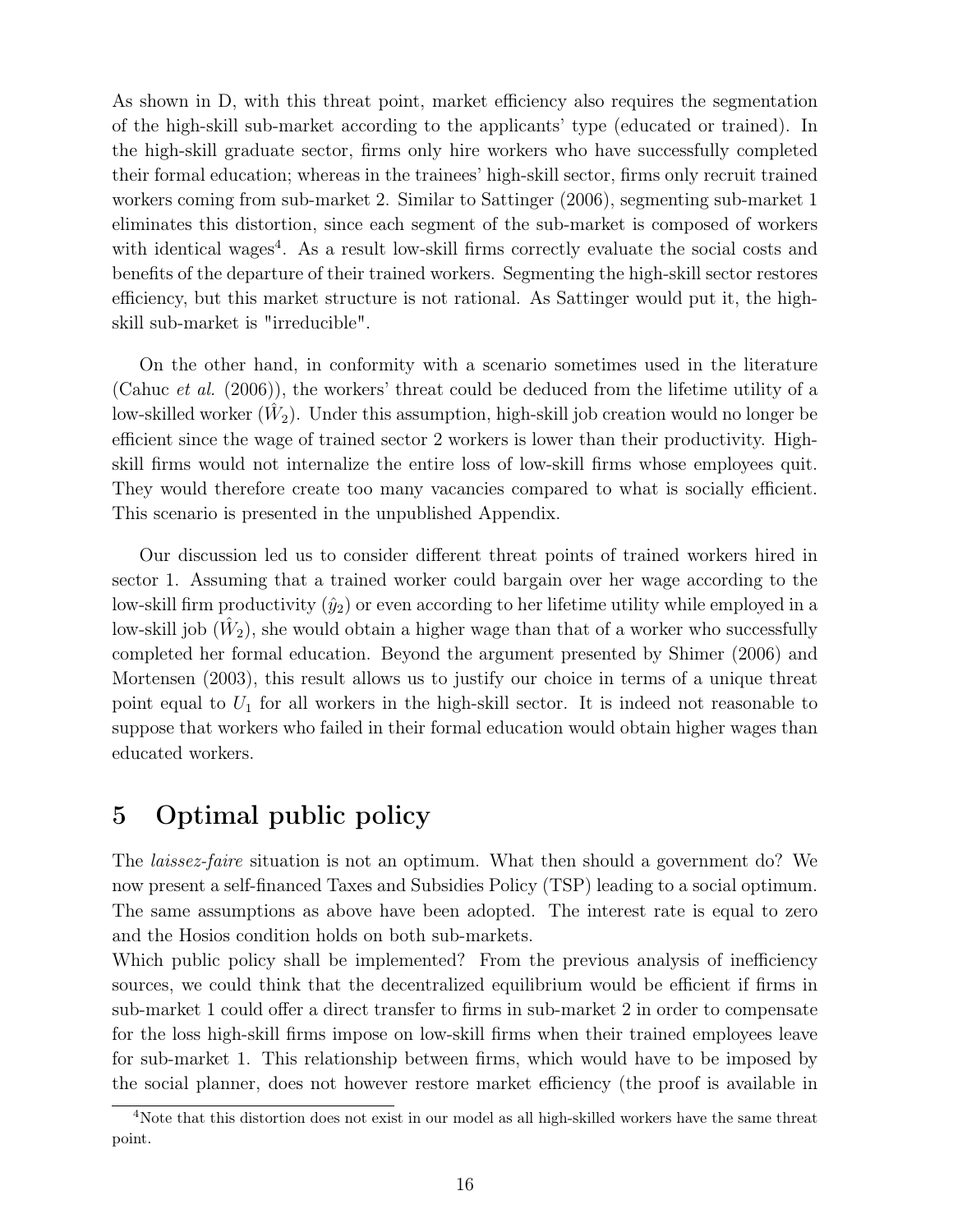the unpublished Appendix available from the authors). Such a transfer policy raises a problem similar to the one we identified when the trained workers' threat point is deduced from their productivity on a low-skill job. Job creation becomes excessive in sector 2.

As a direct transfer between firms cannot restore labor market efficiency, the next section focuses on a more complex public policy.

### 5.1 Taxing sector 1

As previously highlighted, job creation is too high in sub-market 1. The government can decentralize the social optimum by implementing an appropriate fiscal policy. We now prove that in order to restore efficiency, a tax  $\tau$  could be levied in sub-market 1. Thus, the value of a filled job  $J_1$  (see equation (3)) now depends on  $\tau$ :

$$
(r+m)(J_1 - V_1) = y_1 - \tau - w_1 - (r+m)V_1 \tag{35}
$$

By comparison between (7) and the optimal condition (28), we obtain the result that the tax would restore sub-market efficiency if it is equal to:

$$
\tau = \frac{\hat{\ell}_2}{u_1 + \hat{\ell}_2} \hat{y}_2 + \frac{u_1}{u_1 + \hat{\ell}_2} d - d = \frac{\hat{\ell}_2}{\hat{\ell}_2 + u_1} (\hat{y}_2 - d) > 0 \tag{36}
$$

Let  $\alpha$  be the share, in sub-market 1 employment, of workers coming from sub-market 2:

$$
\alpha = \frac{\hat{\ell}_2}{\hat{\ell}_2 + u_1}
$$

The tax can therefore be written as:

$$
\tau = \alpha(\hat{y}_2 - d)
$$

and  $S_1$  is now given by:

$$
S_1 = \frac{y_1 - (\alpha \hat{y}_2 + (1 - \alpha)d)}{m + \beta p_1}
$$

Therefore, sector-1 equilibrium (7) becomes:

$$
0 = -c + q_1(1 - \beta) \frac{y_1 - (\alpha \hat{y}_2 + (1 - \alpha)d)}{m + \beta p_1}
$$
\n(37)

Equation (37) coincides with the optimality condition in sector 1 (28). With a tax  $\tau$ , high-skill job creation becomes efficient. In short the Pigovian tax  $\tau$  makes sector 1 firms internalize the real cost of hiring a worker coming from sector 2. However, implementing this tax does not only restore efficiency in sector 1, it also modifies efficiency results for sector 2 and for educational choices: job creation in sector 2 is no longer efficient and the same holds for the education effort.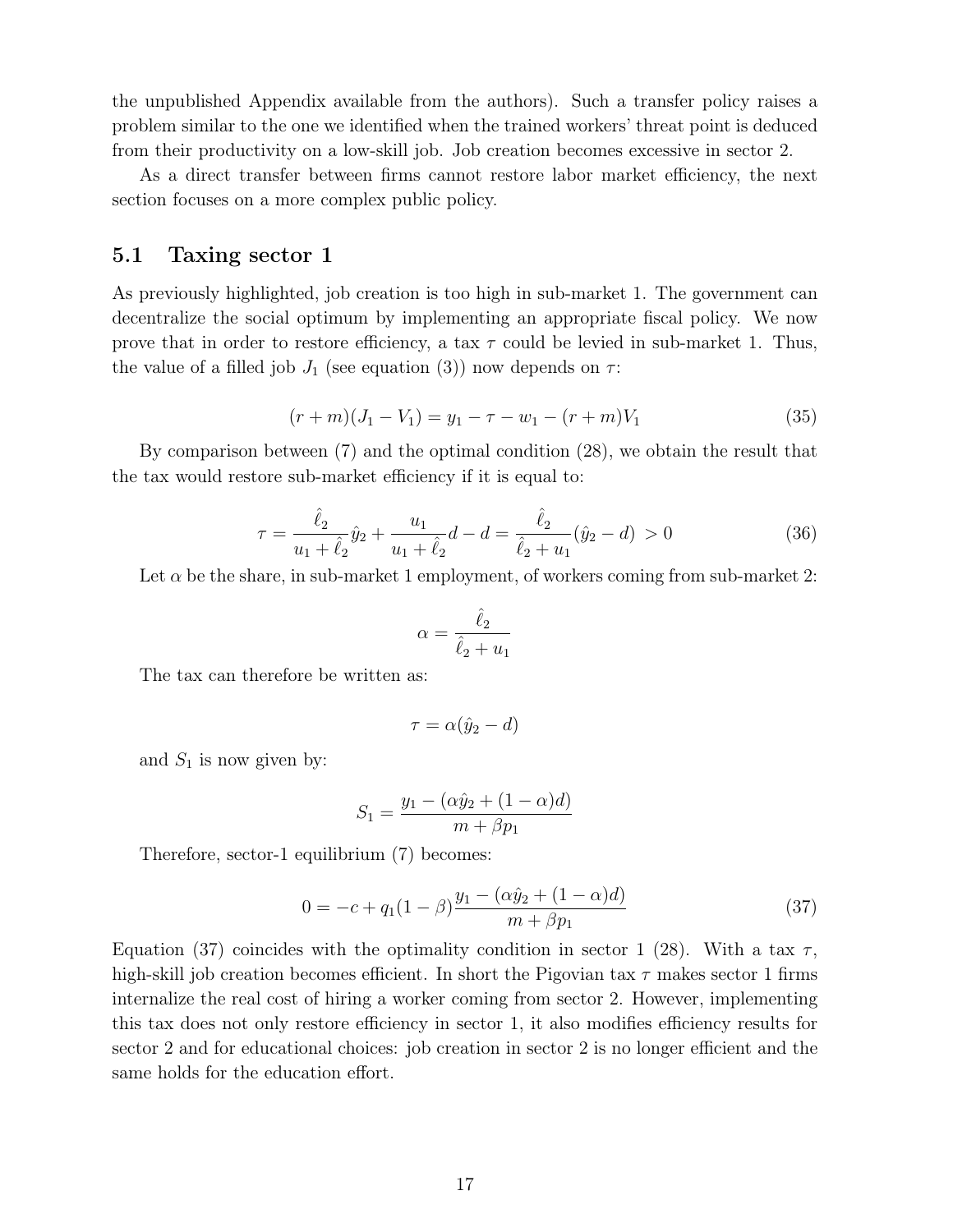These distortions lead to the tax  $\tau$  being dedicated to the funding of two compensatory transfers. The first, denoted by  $\sigma_q$  is allocated to sector 2 firms when a worker quits her low-skill job. The transfer  $\sigma_q$  is given by:

$$
\sigma_q = \frac{\tau}{m} \tag{38}
$$

The second transfer, denoted by  $\sigma_e$ , is allocated to (entrant) workers whose education effort  $e$  is successful. The transfer  $\sigma_e$  is given by:

$$
\sigma_e = \frac{p_1}{m + p_1} \sigma_q \tag{39}
$$

Before showing that these transfers offset the distortions created by the tax  $\tau$ , we need to verify that the policy is self-financing. As there are  $m\pi$  workers whose effort e is successful and  $p_1\hat{\ell}_2$  quit, the government's expenditures are equal to:

$$
m\pi\sigma_e+p_1\hat{\ell}_2\sigma_q=\left(\frac{m\pi}{m+p_1}+\hat{\ell}_2\right)p_1\sigma_q
$$

From equations  $(22)$ ,  $(23)$ , and  $(38)$ , we deduce that:

$$
\left(\frac{m\pi}{m+p_1} + \hat{\ell}_2\right) p_1 \sigma_q = (u_1 + \hat{\ell}_2) p_1 \sigma_q = m\ell_1 \sigma_q = \ell_1 \tau
$$

As the government's receipts are given by  $(\ell_1 \tau)$  per period, this shows that the government's balanced budget constraint is satisfied for this self-financed TSP.

### 5.2 Subsidizing Sector 2

By restoring efficiency in sector 1 one has reduced job creation in sector 2 in excess of the efficiency level. The reduction of the value of a sector 1 job does reduce the future opportunities of sector 2 employees. It thus decreases the value associated with their low-skill job. As a consequence, the private surplus associated with a filled sector 2 job is reduced. In order to restore efficiency in the overall labor market, we propose to subsidize sector 2 firms whose workers leave for sector 1. With the compensatory transfer  $\sigma_q$  (see equation (38)), the private surplus  $S_2$  now satisfies (for  $r = 0$ ):

$$
\frac{(m+\lambda)(m+\beta p_2)}{m}S_2 = y_2 - d + \lambda \frac{\hat{y}_2 - d}{m+p_1} + \lambda \frac{p_1}{m+p_1} \sigma_q + \frac{\lambda}{m} \beta p_1 S_1
$$

On the other hand, using equation (37) one can see that, with the tax, the quantity  $(\beta p_1 S_1)$  is now given by:

$$
\beta p_1 S_1 = \frac{p_1(y_1 - d) - m\theta_1 c}{m + p_1} - \frac{p_1}{m + p_1} m\sigma_q \tag{40}
$$

Combining the two previous equations yields:

$$
\frac{(m+\lambda)(m+\beta p_2)}{m}S_2 = y_2 - d + \lambda \frac{\hat{y}_2 - d}{m+p_1} + \frac{\lambda}{m} \frac{p_1(y_1 - d) - m\theta_1 c}{m+p_1}
$$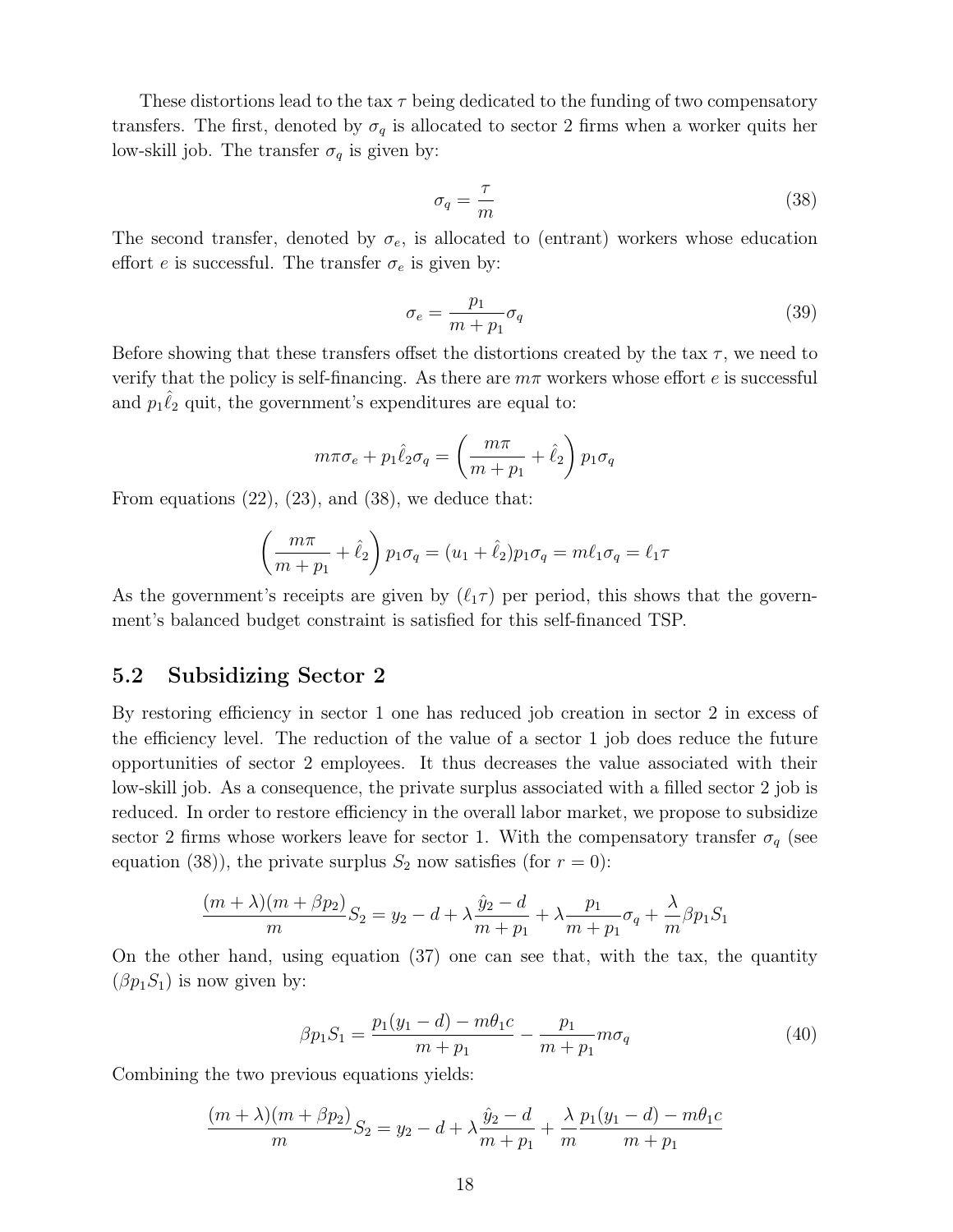Substituting  $S_2$  into equation (18) shows that transfer  $\sigma_q$  enables the restoration of the efficiency of low-skill vacancy creation (see equation (29) for  $\beta = \eta_2$ ).

#### 5.3 Rewarding educational success

With the reward  $\sigma_e$  defined by equation (39), the private optimality condition (20) has to be rewritten as follows (for  $r = 0$ ):

$$
\pi'(e)\left(U_1+\frac{p_1}{m+p_1}\sigma_q-U_2\right)-1
$$

or

$$
\pi'(e)\left(\beta p_1 S_1 + \frac{m p_1}{m+p_1} \sigma_q - \beta p_2 S_2\right) = m
$$

Using equation (40), the previous equation can be rewritten as:

$$
\left(\frac{p_1}{m+p_1}(y_1-d) - \frac{m}{m+p_1}\theta_1c - \frac{mp_1}{m+p_1}\sigma_q + \frac{mp_1}{m+p_1}\sigma_q - \beta p_2 S_2\right) - \frac{m}{\pi'(e)} = 0
$$

or

$$
\left(\frac{p_1}{m+p_1}(y_1-d) - \frac{m}{m+p_1}\theta_1 c - \beta p_2 S_2\right) - \frac{m}{\pi'(e)} = 0
$$

As the efficiency of  $\theta_2$  is restored (despite the tax),  $\beta p_2 S_2$  remains equal to:

$$
\frac{m}{m+\lambda} \left[ \frac{p_2}{m+p_2} \left( y_2 - d + \lambda \hat{S}_2 + \frac{\lambda \beta p_1 S_1}{m} \right) - \frac{m+\lambda}{m+p_2} \theta_2 c \right]
$$

Therefore the social optimality condition (33) holds true.

At first glance, the idea of rewarding educational success might look counterintuitive, since one could point out that, according to Proposition 2, education effort is lower in a social optimum than in a decentralized equilibrium. The reason for this is that without subsidies, private educational choices are no longer efficient for the optimum value of submarket tightness  $\theta_1^S$  (computed with the tax  $\tau$ ). In the absence of a reward, the return to education (the opportunity to get a "good" job) would be too weak, thus leading to a reduction in formal education below its optimal level. The reward compensates for this effect.

The following proposition summarizes the above results:

**Proposition 3.** With the TSP  $(\tau; \sigma_e; \sigma_q)$  the decentralized equilibrium is a social optimum  $(\theta_{1(TSP)}^* = \theta_1^S, \theta_{2(TSP)}^* = \theta_2^S, e_{(TSP)}^* = e^S).$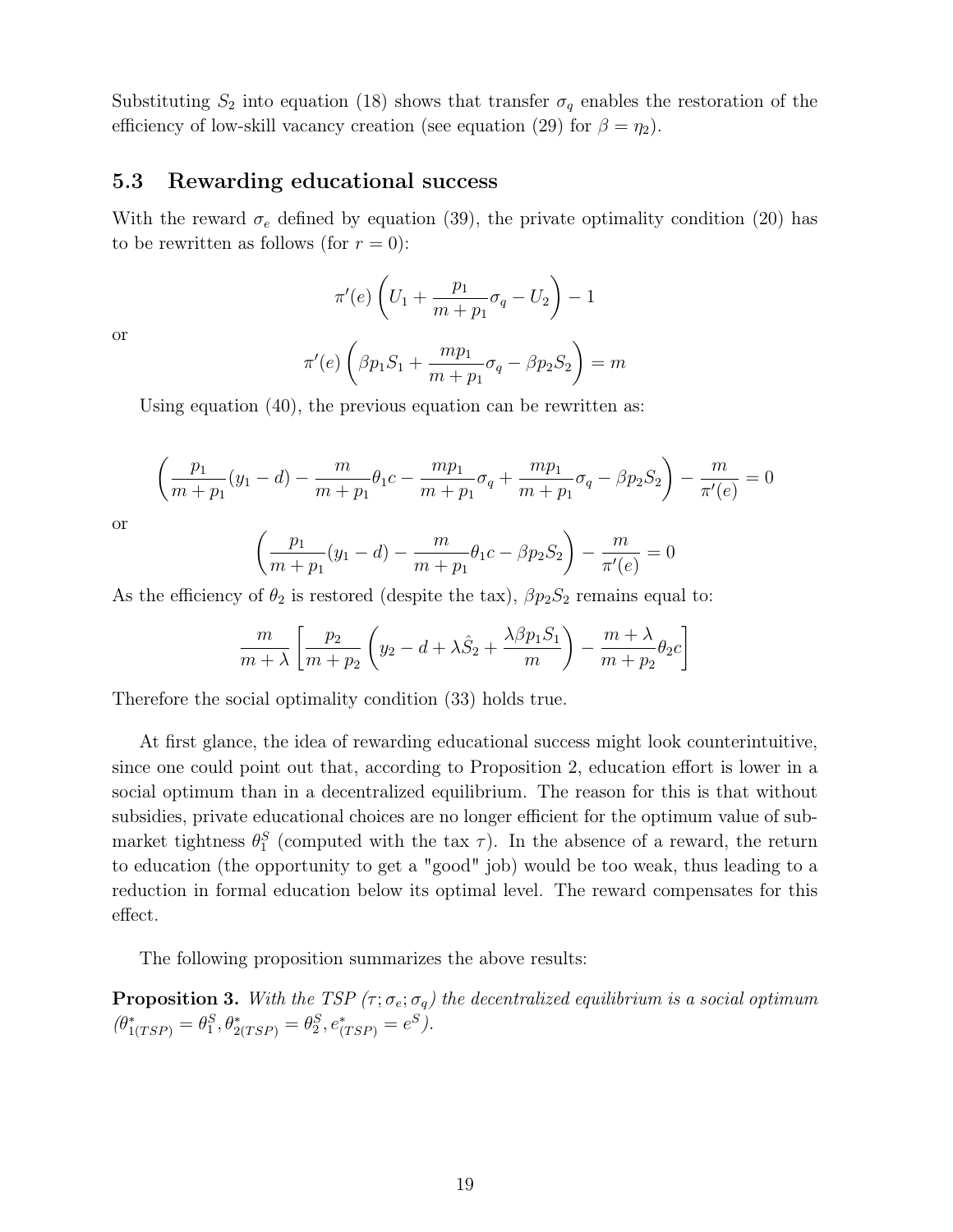### 6 Calibration

In this section we verify that the previous TSP restores market efficiency through a calibration of the model using U.S. labor market evidence. We therefore assume that the Hosios condition holds and that the discount rate is nil  $(r = 0)$ . We consider that the low-skill group is constituted of individuals whose educational attainment is a high-school diploma with no college attendance, or less. The high-skill group is therefore composed of individuals with some college or associate degree, plus all college graduates.

### 6.1 Baseline scenario

The unemployment rates presented in the theoretical model have to be understood as the unemployment of young workers only, since the model does not compute any job separation rate. For this reason we match the unemployment rates of the calibration with that of educated and non-educated young workers aged 16 to 24 years old for 2006, given by the U.S. Bureau of Labor Statistics (BLS). The rates are computed as the youth unemployed population divided by the total labor force<sup>5</sup>. We obtain from the same source a share of educated workers in the total labor force  $\pi$  of about 42%. The probability of leaving permanently the labor market (dying) is fixed at  $m = 0.0018$  which represents about 42.7 years in the labor force (Ljungqvist and Sargent 1998). Equations (22) and (24) can then be used to retrieve the average monthly job finding rates  $p_1$  and  $p_2$ . Table 2 gives the fixed values of variables and parameters and table 3 gives the inferred values.

| Name           | Description                     | Value     | Source                                |
|----------------|---------------------------------|-----------|---------------------------------------|
| $\beta$        | worker's bargaining power       | 0.5       | Pissarides (2000)                     |
| $\eta_1$       | elasticity sub-market 1         | 0.5       | Pissarides (2000)                     |
| $\eta_2$       | elasticity sub-market 2         | 0.5       | Pissarides $(2000)$ , Hosios $(1990)$ |
| m              | permanent exist rate            | 0.0018    | Ljungqvist and Sargent (1998)         |
| $M_1$          | matching parameter 1            | 0.1020    | Hagedorn $et \ al. (2010)$            |
| $M_2$          | matching parameter 2            | 0.1640    | Hagedorn <i>et al.</i> $(2010)$       |
| $y_1$          | high-skill productivity         | 100       | normalized                            |
| $y_2$          | low-skill prod. (untrained)     | 50.39     | Hagedorn $et \ al. (2010)$            |
| $\overline{d}$ | non-market output               | 35.77     | Hall and Milgrom $(2008)$ , see text  |
| $\pi$          | share of educated in LF         | 0.4200    | BLS, year 2006                        |
| $u_1$          | high-skill youth unemployment   | 0.0116623 | BLS, year 2006                        |
| $u_2$          | low-skill youth unemployment    | 0.0162453 | BLS, year 2006                        |
| AHL            | low/high-skill transition share | 0.20      | Andersson <i>et al.</i> $(2005)$      |

Table 2: Parameters and variables whose value is fixed

<sup>&</sup>lt;sup>5</sup>That is to say - educated (for  $u_1$ ) or non-educated (for  $u_2$ ) - youth unemployment rates times the share of the youth labor force in overall labor force.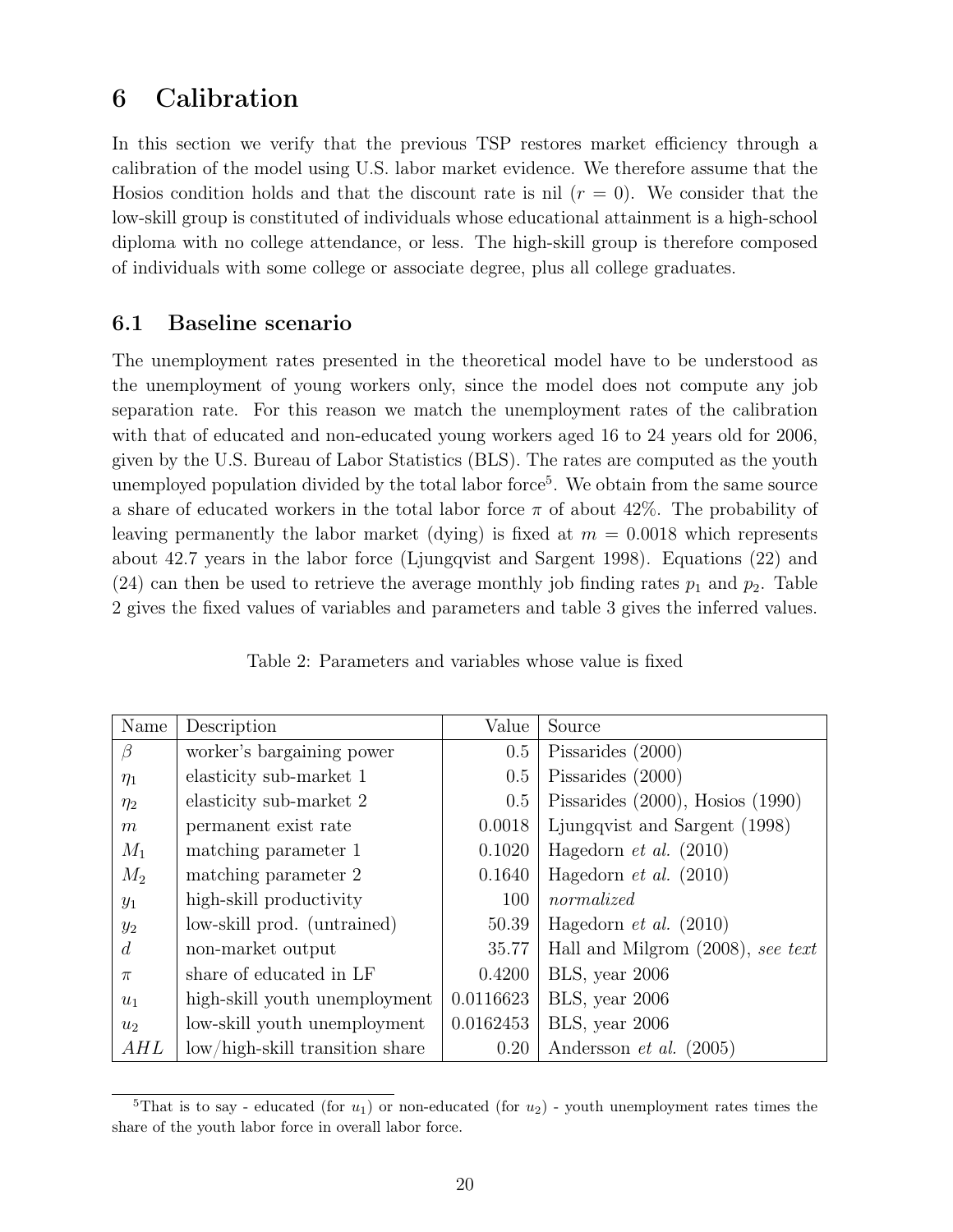As a standard feature, bargaining power  $\beta$  and the elasticities  $\eta_1$  and  $\eta_2$  are assumed to be equal to 0.5 (the Hosios condition holds). This choice of calibration will allow us to observe the impact on the labor market structure of a TSP as proposed in the theoretical part of this work. High-skill productivity  $y_1$  is normalized to 100.

We assume the matching functions to be Cobb-Douglas with matching parameters  $M_1$ and  $M_2$ , so that  $h_1 = M_1 v_1^{\eta_1} (u_1 + \hat{\ell}_2)^{1-\eta_1}$  and  $h_2 = M_2 v_2^{\eta_2} u_2^{1-\eta_2}$  are the matching function of respectively the high-skill sub-market and the low-skill sub-market. The matching parameters values are set according to Hagedorn et al. (2010) who present the calibration of a search-matching model with the same two subgroups (high-skill and low-skill individuals) using data from the CPS between 1979 and 2006. We can then deduce the tightness of each sub-market  $\theta_1$  and  $\theta_2$  as well and the probability that a firm fills a job  $q_1$  and  $q_2$ .

Hagedorn et al. (2010) give a marginal product ratio of 1.9846 between skilled and unskilled workers. We use this ratio to retrieve the value for  $y_2$ . According to Hall and Milgrom (2008) non-market activities, which includes the value of leisure, represent a fraction 0.71 of the average productivity. In order to minimize the presence of potential unemployment benefits, which are not taken into account in our modeling, we chose to fix the value of d as a proportion of  $y_2$ .

| Name           | Description                              | Value            | Source                                      |
|----------------|------------------------------------------|------------------|---------------------------------------------|
| $\hat{y}_2$    | low-skill prod. (trained)                | 85               | see text                                    |
| $p_1$          | high-skill job transition rate           | 0.06302422       | equation $(22)$                             |
| $p_2$          | low-skill job transition rate            | 0.06246457       | equation $(24)$                             |
| $\theta_1$     | tightness sector 1                       | 0.38178124       | matching function definition                |
| $\theta_2$     | tightness sector 2                       | 0.14507072       | matching function definition                |
| $\hat{\ell}_1$ | low-skilled leaving for a high-skill job | 0.1160           | see text                                    |
| $\ell_2$       | low-skill employ. (untrained)            | 0.44444164       | equations $(23)$ , $(25)$ , $(26)$ , $(41)$ |
| $\hat{\ell}_2$ | low-skill employ. (trained)              | 0.00331301       | equations $(23)$ , $(25)$ , $(26)$ , $(41)$ |
| $\ell_1$       | high-skill employment                    | 0.52433769       | equations $(23)$ , $(25)$ , $(26)$ , $(41)$ |
| $\lambda$      | training transition rate                 | 0.00048322       | equations $(23)$ , $(25)$ , $(26)$ , $(41)$ |
| c <sub>1</sub> | vacancy cost sub-market 1                | $1.591335268E+2$ | equation $(7)$                              |
| c <sub>2</sub> | vacancy cost sub-market 2                | $1.607701929E+2$ | equation $(18)$                             |
| $\pi'(e)$      | marginal success rate of education       | 0.000048088      | equation $(21)$                             |
| $\epsilon$     | education effort                         | $1.206115E+4$    | see text                                    |
|                |                                          |                  |                                             |

Table 3: Parameters and variables whose value is inferred

The probability  $\lambda$  of upgrading the skills of low-skilled workers is obtained knowing that the share of overall low-skilled workers in the labor force must be equal to the following equation:

$$
(1 - \pi) = u_2 + \ell_2 + \hat{\ell}_2 + \hat{\ell}_1 \tag{41}
$$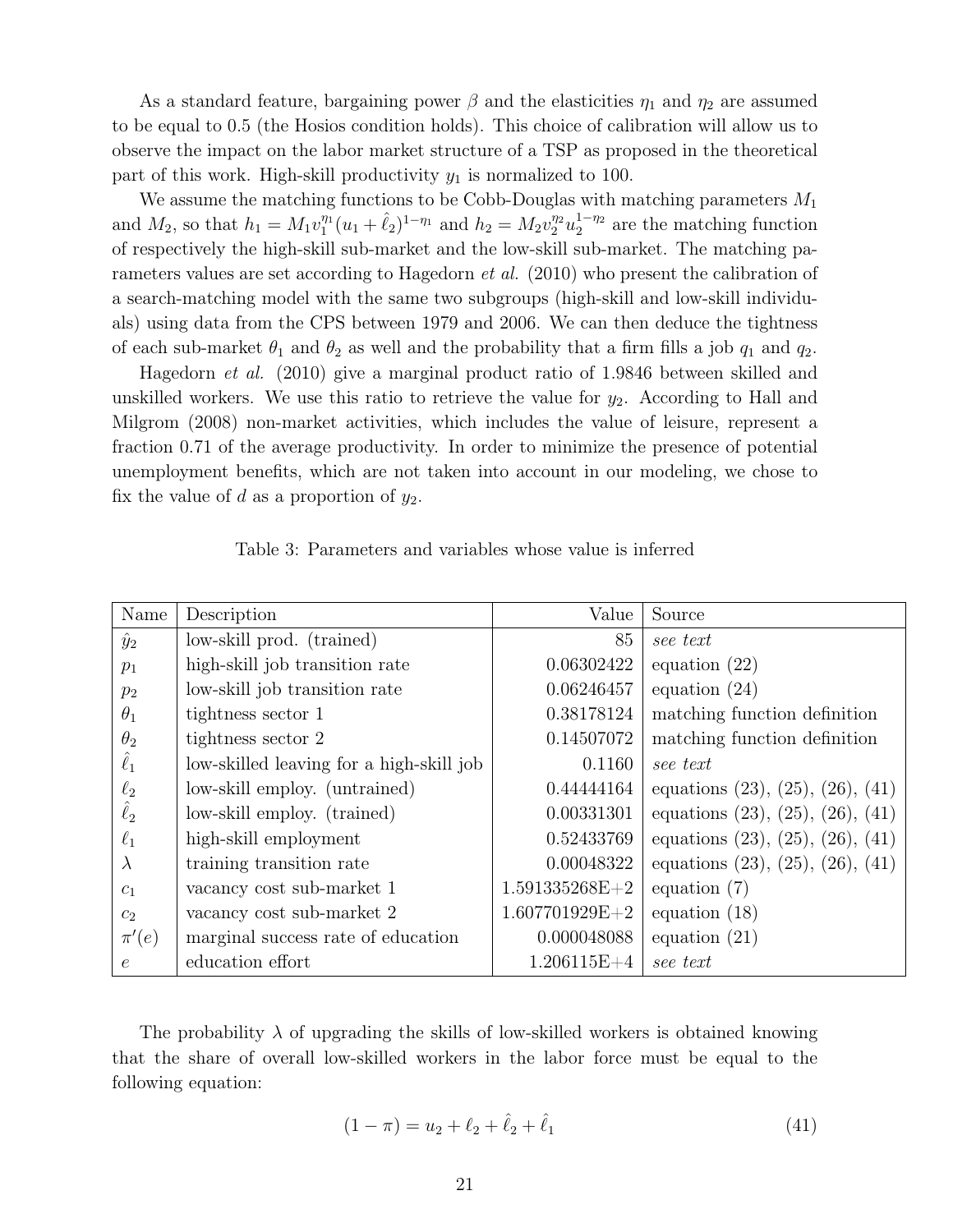Where  $\ell_1$  is the share of low-skilled workers who succeed in obtaining a high-skill job. According to Andersson et al. (2005) between 15% and 20% of workers with a low level of education had escaped low wage employment after nine years. We use this proportion to estimate  $\ell_1 = AHL \times (1 - \pi)$  where  $AHL = 0.2$  is the proportion of low-skilled workers escaping from low-skill jobs. We then deduce the training transition rate  $\lambda$  and the employment levels  $\ell_2$ ,  $\hat{\ell}_2$ , and  $\ell_1$  from equations (23), (25), (26), and (41).

Regarding the education technology, we retain the specification  $\pi(e) = \frac{e - \phi}{e}$ . Knowing the baseline value for  $\pi$  and  $\pi'(e)$  enables us to retrieve the parameter  $\phi$  and the value of education effort e.

The remaining parameters are the cost of a vacancy, and the trained workers' productivity  $\hat{y}_2$ . In order to ensure an equilibrium in each sub-market, we assume from now on the existence of two different vacancy costs depending on the sub-market, so that  $c_i$ is the cost of vacancy in sector i. Finally, we arbitrarily fix a value for productivity  $\hat{y}_2$ of 0.85 times the high-skill output (sensitivity test could be performed on the basis of this parameter but such a test goes beyond the scope of this work). This choice ensures a progressiveness in the workers' productivity  $(y_2 < \hat{y}_2 < y_1)$ . A trained worker from sub-market 2 will indeed search on-the-job for a high-skill job rather than choosing highskill unemployment (this implies  $\hat{y}_2 < d$ ), and low-skill wages will remain below high-skill wages even for trained workers (this implies  $\hat{y}_2 \langle y_1 \rangle$ ). Using the preceding values in equations (7) and (18) gives the values for  $c_i$ .

### 6.2 The Tax and Subsidy Policy (TSP)

The TSP requires the imposition of a tax  $\tau$  on the output of high-skill firms, a subsidy  $\sigma_q$ to low-skill firms whose workers quit for a high-skill job, and a reward  $\sigma_e$  for educational success. Table 4 synthesizes the values of variables at the baseline and after the TSP has been implemented.

As expected, the decentralized equilibrium is not a social optimum since  $HS < 0$ . The tax imposed on high-skill firms that is required to restore a social optimum creates a distortion which is restored by the implementation of a subsidy to low-skill firms, whose workers quit for high-skill jobs, in addition with a reward for educational success.

The calibration of the policy that would restore the social optimum gives us the opportunity of studying the consequences of such a policy for different variables in the economy. We can appraise the importance of the tax and the subsidies required to restore the efficiency based on US empirical evidence. The tax that should be implemented represents about 10.9% of high-skill firms' output, and provokes a reduction in the surplus  $(S_1)$  of about 9.1%. The reason why such a tax is necessary to lower the over-creation of high-skill vacancies and to restore efficiency in sub-market 1 lies in the strong differential between d (35.77) and  $\hat{y}_2$  (85) in our baseline scenario.

Since the product of the tax is split among a small number of agents, the subsidies distributed are important. This creates a strong increase in the surplus of low-skill firms whose employees are trained  $(\hat{S}_2)$ . The increase of this surplus is almost compensated by the reduction of the high-skill surplus (small rise of  $S_2$ ), hence job creation rises only in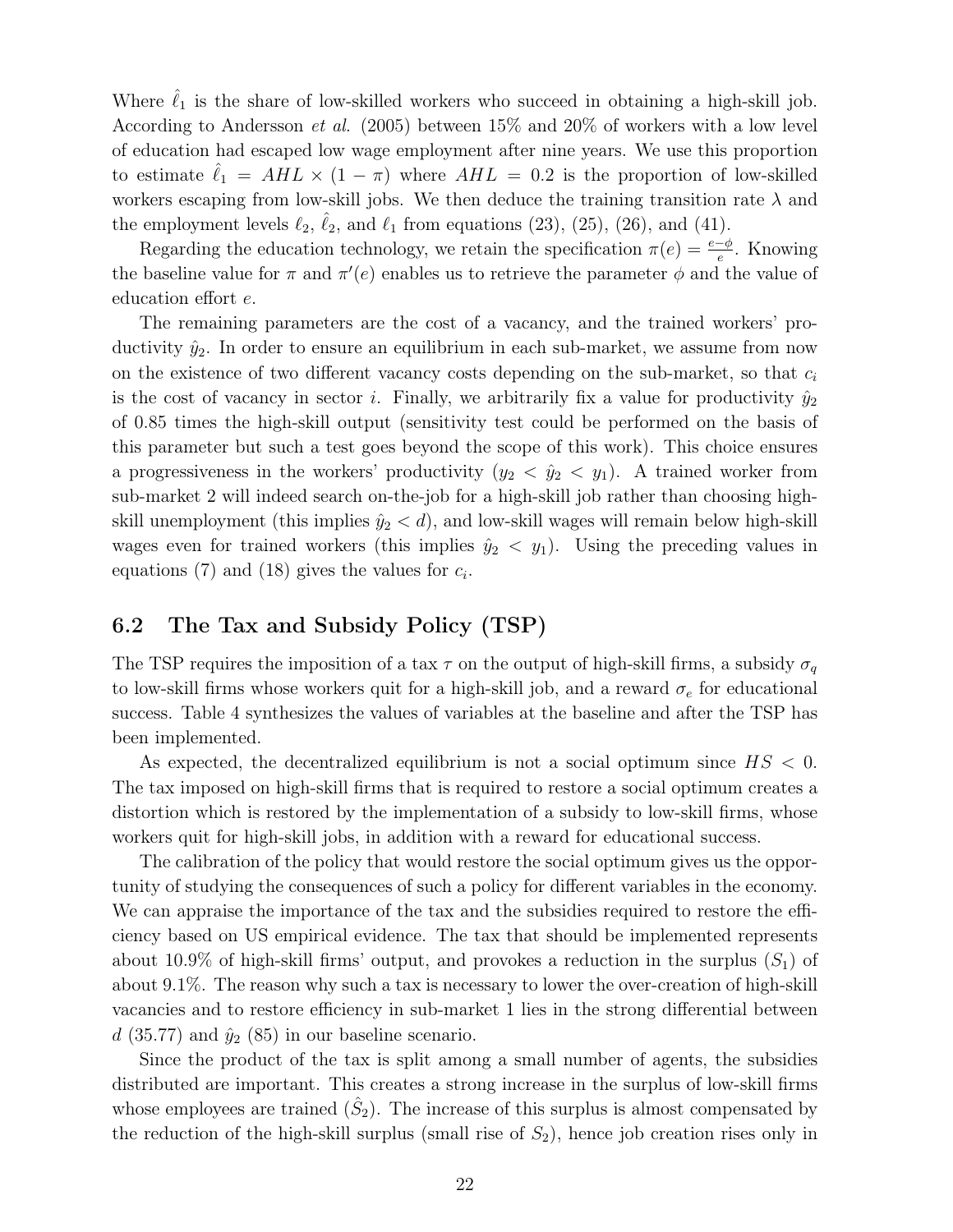| Variable         | Description                            | <b>Baseline</b> | TSP value       |
|------------------|----------------------------------------|-----------------|-----------------|
| $p_1$            | high-skill job transition rate         | 0.06302422      | 0.05727193      |
| $p_2$            | low-skill job transition rate          | 0.06246457      | 0.06249696      |
| $q_1$            | high-skill job filling rate            | 0.16507940      | 0.18165966      |
| $q_2$            | low-skill job filling rate             | 0.43058012      | 0.43035694      |
| $\theta_1$       | tightness sub-market 1                 | 0.38178124      | 0.31527051      |
| $\theta_2$       | tightness sub-market 2                 | 0.14507072      | 0.14522122      |
| $\upsilon_1$     | vacancy sub-market 1                   | 0.00571730      | 0.00517869      |
| $v_2$            | vacancy sub-market 2                   | 0.00235672      | 0.00235923      |
| $\epsilon$       | education effort                       | $1.206115E+4$   | $1.205476E+4$   |
| $\pi$            | share of educated in LF                | 0.42000000      | 0.41969280      |
| $u_1$            | high-skill youth unemployment          | 0.01166231      | 0.01278860      |
| $u_2$            | low-skill youth unemployment           | 0.01624534      | 0.01624576      |
| $\ell_2$         | low-skill employment (untrained)       | 0.44444164      | 0.44468365      |
| $\hat{\ell}_2$   | low-skill employment (trained)         | 0.00331301      | 0.00363760      |
| $\hat{\ell}_1$   | high-skill employment (trained)        | 0.11600000      | 0.11574020      |
| $\ell_1$         | high-skill employment (educated)       | 0.52433769      | 0.52264440      |
| $\overline{S_2}$ | match surplus sub-market 2 (untrained) | 7.46760879E+2   | 7.471481339E+2  |
| $\hat{S}_2$      | match surplus sub-market 2 (trained)   | 7.59354001E+2   | $1.301303E+4$   |
| $\mathcal{S}_1$  | match surplus sub-market 1             | $1.927963E + 3$ | $1.751996E+3$   |
| $\Sigma$         | social surplus                         | 53.1095346      | 53.1170959      |
| HS               | efficiency high-skill                  | $-0.8988586$    | $\overline{0}$  |
| LS               | efficiency low-skill                   | 0               | $\theta$        |
| E                | efficiency education effort            | $\overline{0}$  | $\overline{0}$  |
| $\tau$           | tax on sector 1 firms                  |                 | 10.9008278      |
| $\sigma_q$       | subsidy to firms whose workers quit    |                 | $6.056015E + 3$ |
| $\sigma_e$       | reward to educational success          |                 | 5.871481E+3     |

Table 4: Impact of the TSP

the low-skill sub-market. In the same way, the impact of the large size of the subsidy allocated to individuals as a reward for educational success is offset by the reduction of the attractiveness of the high-skill sub-market. The education effort  $(e)$ , too high with regard to the social optimum in the baseline scenario, lowers slightly after the TSP is implemented. The share of high-skill newcomers  $(\pi)$  follows the same path.

Despite a reduction in the number of high-skilled workers, the decline of high-skill job creation leads to a reduction in high-skill tightness, as well as to a small increase in unemployment. All in all, the unemployment level of young workers increases slightly after the imposition of the TSP. We also observe a reduction of 0.32% in the most productive jobs in the economy, together with a limited rise in low-skill employment (+9.8% for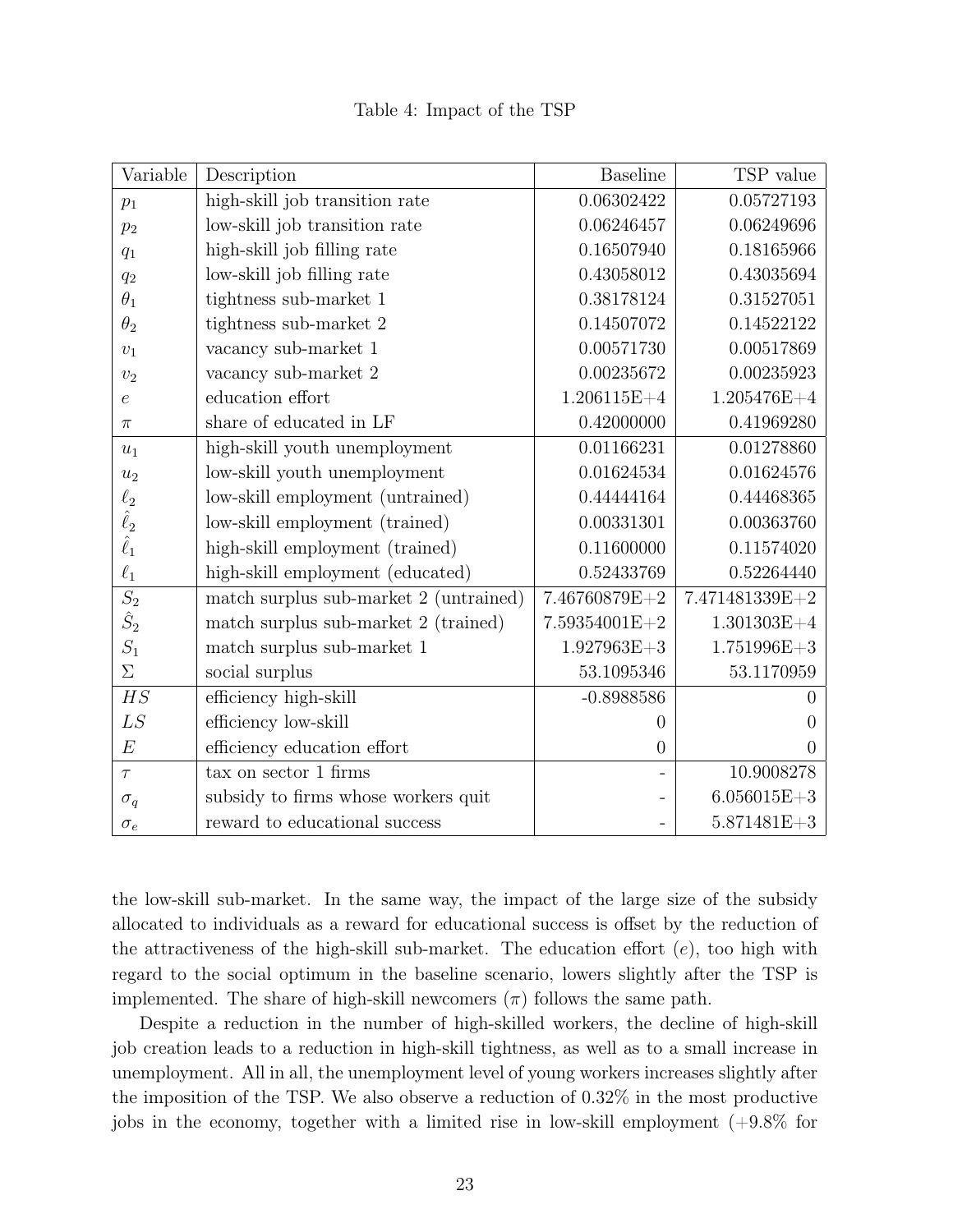trained workers and  $+0.05\%$  for untrained workers). Those observations should count against the improvement of the efficiency of the labor market. However, the rise in the total surplus of the economy (social surplus) is made possible through the reduction of the social cost of high-skill vacancies  $(\theta_1(u_1 + \hat{\ell}_2)c_1$  and  $\theta_2u_2c_2)$  together with a reduction in the social cost of education (me).

### 7 Conclusion

In many countries governments subsidize formal education and/or training through different channels. For example, the first Clinton administration made skill upgrading a major priority. Are these subsidies justified?

We set up a model in which workers face a tradeoff between acquiring formal education (thus having the opportunity to obtain a good job directly) and learning-by-doing in a low-skill job, then searching (while on-the-job) for a high-skill job.

We have stated that workers do not choose the appropriate amount of formal education when faced with this tradeoff. Even if the decentralized equilibrium is constrained efficient in terms of low-skill job creation and educational choices, it is inefficient in terms of high-skill job creation. Because high-skill job creation is too high and induces hold-up behavior which penalizes low-skill jobs, a tax must be levied on high-skill firms. Therefore, educational choices and low-skill job creation will no longer be constrained efficient. A self-financing Tax and Subsidy Policy restores market efficiency. The tax should finance two compensatory transfers: a subsidy to low-skill jobs (whose workers quit), and a reward aiming at encouraging education effort. In a decentralized equilibrium, workers tend to put too much stress on formal education. However, according to our results, subsidies to education make sense, even without credit constraint, since the tax levied on high-skill firms leads to an inefficient amount of effort devoted to formal education.

We assessed the impacts of such a theoretical scenario through a calibration of the model with US empirical evidence. From a practical viewpoint, our results have to be treated with caution, as one could object that this tax/transfer policy would be difficult to implement when the government does not have perfect knowledge of each firm's output.

It is worth noting that, empirically, the path along which low-skilled workers advance to high-skill jobs differs between sectors in the economy. Even if most low-skill transitions require a movement from one firm to another in sectors such as in manufacturing, industrial crafts, construction, and warehousing, internal promotions is more usual in some sectors or occupations. This is for instance the case for the French transport industry (Alonzo and Chardon 2006). Such a case cannot be taken into account in our framework since each firm owns only one job.

It could be objected that the nature of the job could shift from low-skill characteristics to high-skill ones when the worker becomes trained. This argument would however deny the existence of reorganization costs faced by the firm during this shift. If these costs are too high, such a job transformation becomes unthinkable, hence nullifying the objection. In addition, high-skill firms would not internalize the fact that opening additional vacan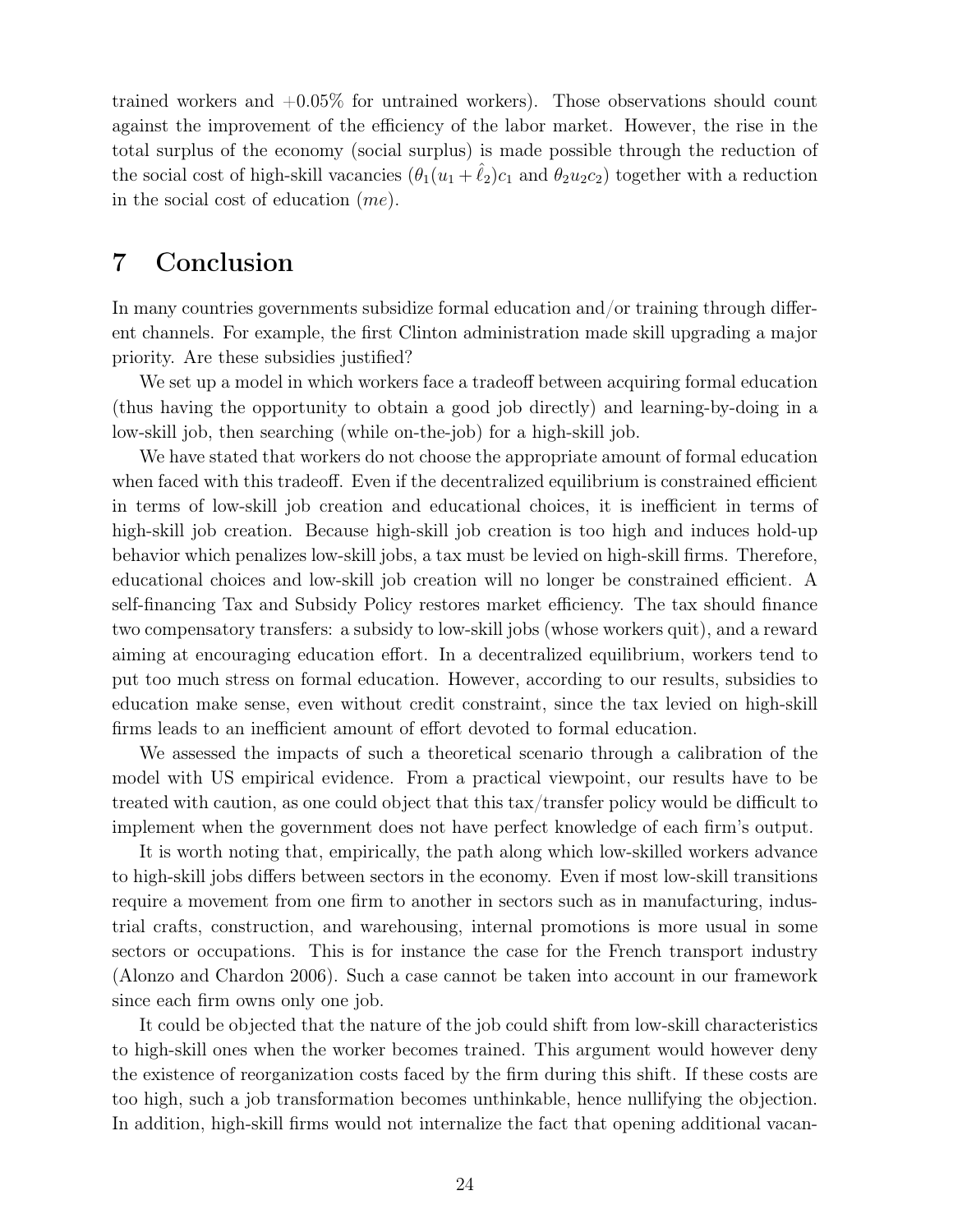cies in sector 1 forces low-skill firms to bear reorganization costs. As a consequence, job creation in the high-skill sub-market is likely to remain excessive.

One could also argue that in the presence of a reward allocated to graduates, the educational system could be prompted to award more diplomas in exchange for an increase in the level of tuition given. This phenomenon would affect the skill level of graduates.

To conclude, we would like to emphasize an unexpected result of our study. Economists usually believe that the share of educated workers would not be sufficiently significant when there are search-frictions. Search-frictions create rents, which implies that a part of the return to education goes to firms. Therefore the incentive for workers to invest in their formal education would be too low. We have shown that this widespread view may be incorrect. Without on-the-job search, educational choices are perfectly efficient, despite search-frictions. The reason for this is that firms have to pay for the cost of creating jobs that educated workers will hold. As already mentioned, in our setting the inefficiency of the education effort in the laissez-faire situation does not come from private educational choices, but from the presence of the hold-up phenomenon.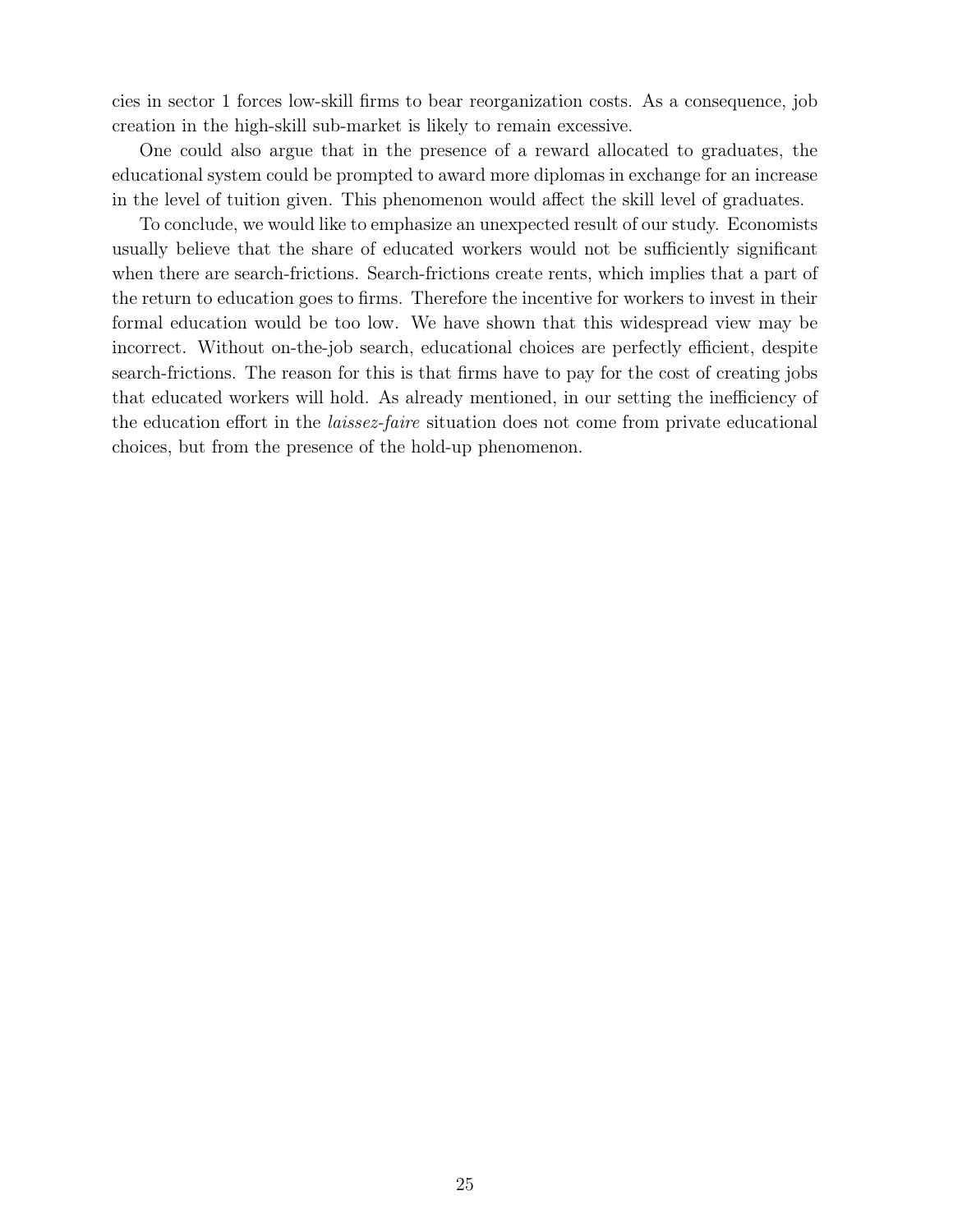### A Optimality condition for low-skill jobs

The derivative of the social surplus (equation (27)) with respect to the tightness of submarket 2 can be written as:

$$
\frac{\partial \Sigma}{\partial \theta_2} = q_2(1 - \eta_2) \left[ \frac{\lambda p_1}{m(m + p_1)} \frac{m^2(1 - \pi)}{(m + \lambda)(m + p_2)^2} y_1 + \frac{m^2(1 - \pi)}{(m + \lambda)(m + p_2)^2} y_2 + \frac{\lambda}{(m + p_1)} \frac{m^2(1 - \pi)}{(m + \lambda)(m + p_2)^2} \hat{y}_2 - \frac{m(1 - \pi)}{(m + p_2)^2} d - \frac{\lambda}{(m + p_1)} \frac{m^2(1 - \pi)}{(m + \lambda)(m + p_2)^2} \theta_1 c + \frac{m(1 - \pi)}{(m + p_2)^2} \theta_2 c \right] - \frac{m(1 - \pi)}{(m + p_2)} c
$$
\n
$$
= \frac{m^2(1 - \pi)}{(m + \lambda)(m + p_2)^2} \left[ q_2(1 - \eta_2) \left( \frac{\lambda p_1}{m(m + p_1)} y_1 + y_2 + \frac{\lambda}{(m + p_1)} \hat{y}_2 - \frac{(m + \lambda)}{m} d - \frac{\lambda}{m + p_1} \theta_1 c + \frac{m + \lambda}{m} \theta_2 c \right) - c \frac{(m + p_2)(m + \lambda)}{m} \right]
$$
\n
$$
= \frac{m^2(1 - \pi)}{(m + \lambda)(m + p_2)^2} \left[ q_2(1 - \eta_2) \left( y_2 - d + \frac{\lambda}{m + p_1} (\hat{y}_2 - d) - \frac{\lambda p_1}{m(m + p_1)} d + \frac{\lambda [p_1 y_1 - \theta_1 c m]}{m(m + p_1)} \right) - c(m + \eta_2 p_2) \frac{m + \lambda}{m} \right]
$$

As the first term is always positive, the sign of the optimality condition  $\frac{\partial \Sigma}{\partial \theta_2}$  is given by:

$$
LS = q_2(1 - \eta_2) \left( y_2 - d + \frac{\lambda(\hat{y}_2 - d)}{m + p_1} + \frac{\lambda}{m(m + p_1)} [p_1(y_1 - d) - \theta_1 cm] \right) - c(m + \eta_2 p_2) \frac{m + \lambda}{m}
$$

# B "Constrained" efficiency of educational choices

We show that the optimality condition for educational choices (31) is equal to zero in a decentralized equilibrium.

Let us consider the quantity  $\beta p_1 S_1$ . From equation (6), we deduce (for  $r = 0$ ):

$$
\beta p_1 S_1 = \frac{p_1}{m+p_1}(y_1 - d) + \frac{m}{m+p_1}(y_1 - d) - mS_1
$$

By using equilibrium equation (7), we obtain:

$$
\frac{m}{m+p_1}(y_1-d) - mS_1 = -\frac{m}{m+p_1}p_1(1-\beta)S_1 = -\frac{m}{m+p_1}\theta_1C
$$

The result is:

$$
\frac{p_1}{m+p_1}(y_1-d) - \frac{m}{m+p_1}\theta_1 c = \beta p_1 S_1
$$

Substitution of the previous equation into equation (31) then yields:

$$
E = \beta p_1 S_1 - \frac{m}{m + \lambda} \left[ \frac{p_2}{m + p_2} \left( y_2 - d + \lambda \hat{S}_2 + \frac{\lambda \beta p_1 S_1}{m} \right) - \frac{m + \lambda}{m + p_2} \theta_2 c \right] - \frac{m}{\pi'(e)}
$$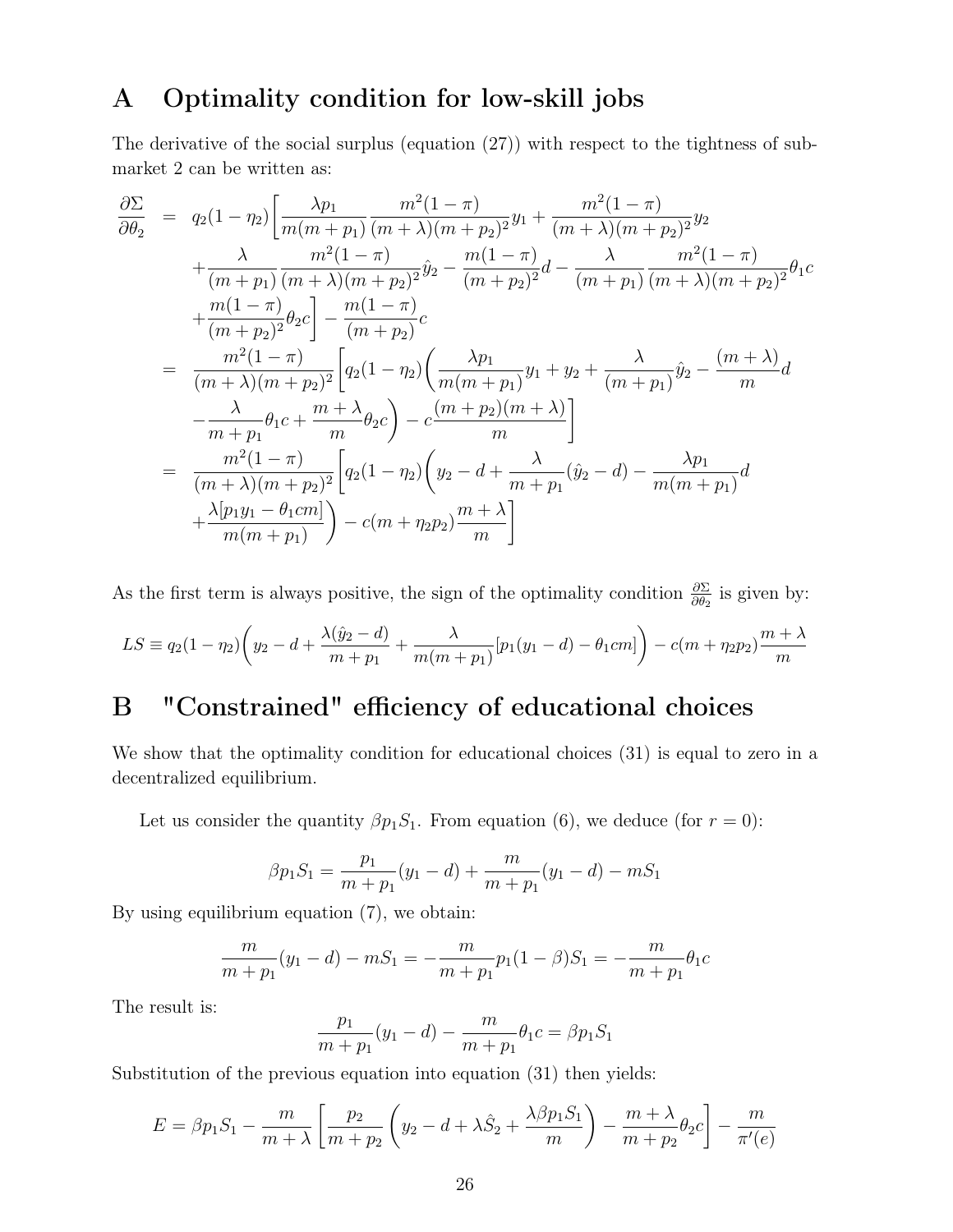Let us consider the quantity  $\beta p_2 S_2$ . From equation (17), we deduce (for  $r = 0$ ):

$$
\frac{m+\lambda}{m}\beta p_2S_2 = y_2 - d + \lambda \hat{S}_2 + \frac{\lambda \beta p_1 S_1}{m} - (m+\lambda)S_2
$$

The latter equation can be rewritten as follows:

$$
\frac{m+\lambda}{m}\beta p_2 S_2 = \frac{p_2}{m+p_2} \left[ y_2 - d + \lambda \hat{S}_2 + \frac{\lambda \beta p_1 S_1}{m} \right] + \frac{m}{m+p_2} \left[ y_2 - d + \lambda \hat{S}_2 + \frac{\lambda \beta p_1 S_1}{m} \right] - (m+\lambda)S_2
$$

By using equilibrium equation (18), we obtain:

$$
\frac{m}{m+p_2} \left[ y_2 - d + \lambda \hat{S}_2 + \frac{\lambda \beta p_1 S_1}{m} \right] - (m+\lambda)S_2 = \frac{m+\lambda}{m+p_2}(m+\beta p_2)S_2 - (m+\lambda)S_2
$$
  
= 
$$
-\frac{m+\lambda}{m+p_2}p_2(1-\beta)S_2 = -\frac{m+\lambda}{m+p_2}\theta_2c
$$

We thus have:

$$
\frac{p_2}{m+p_2} \left[ y_2 - d + \lambda \hat{S}_2 + \frac{\lambda \beta p_1 S_1}{m} \right] - \frac{m+\lambda}{m+p_2} \theta_2 c = \frac{m+\lambda}{m} \beta p_2 S_2
$$

Substitution of the previous equation into (33) finally yields:

$$
E = \beta p_1 S_1 - \beta p_2 S_2 - \frac{m}{\pi'(e)}
$$

The optimality condition (31) coincides with the decentralized equilibrium (21).

### C Proof of proposition 2

### First part of proposition 2

*Proof.* We first prove that tightness  $\theta_2^*$  is too low relative to the social optimum. Let us consider the system composed of the following two equations in  $(\theta_1, \theta_2)$ :

$$
(1 - \eta)q_1[y_1 - d - a(\hat{y}_2 - d)] - (m + \eta p_1)c = 0
$$
\n(42)

$$
q_2(1 - \eta)(y_2 - d) - \frac{m + \lambda}{m}c\eta p_2 - (m + \lambda)c = 0
$$
  
+
$$
q_2(1 - \eta)\frac{\lambda}{m}\left[\frac{p_1}{m + p_1}(y_1 - d) + \frac{m}{m + p_1}(\hat{y}_2 - d) - \frac{m}{m + p_1}\theta_1c\right]
$$
(43)

This system is parameterized with the scalar a which takes its values in the interval  $[0, a^{\sigma}]$ . The limit  $a^{\sigma}$  is the value of ratio  $\frac{\hat{\ell}_2}{u_1+\hat{\ell}_2}$ . Equation (43) is obtained by equalizing LS (defined by (29)) to zero, which is the (necessary) efficiency condition for tightness  $\theta_2$ .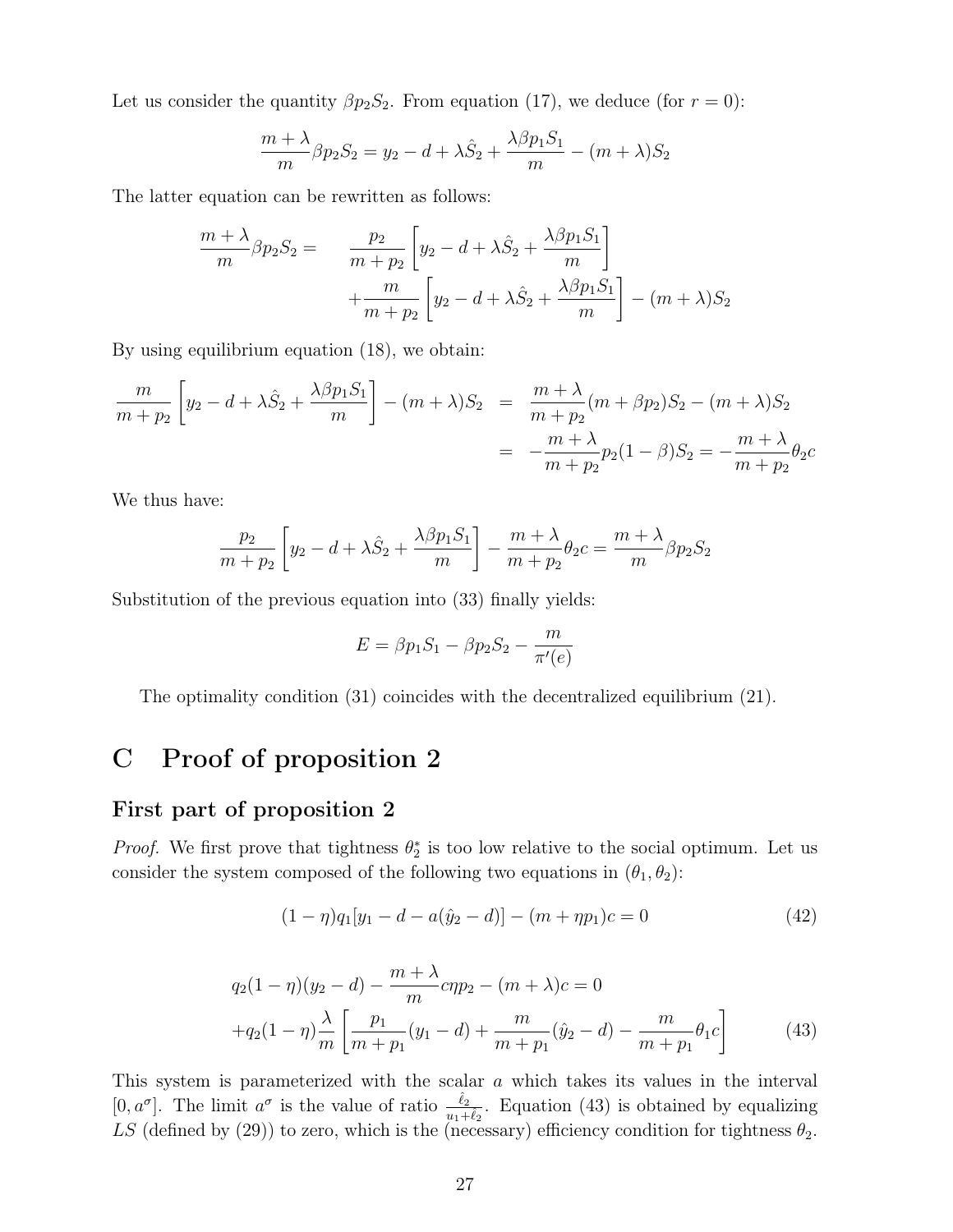Let us consider (42). This equation (implicitly) determines tightness  $\theta_1$  as a function in parameter a, denoted by  $\theta_1(a)$ . For  $a = 0$ , this equation describes the decentralized equilibrium. The social optimum is obtained for  $a = a^{\sigma}$ .

As  $q'_1(\theta_1) < 0$  and  $p'_1(\theta_1) > 0$ , parameter a has a negative impact on tightness  $\theta_1$  $(\theta_1'(a) < 0)$ . In accordance with proposition 1, we find that the decentralized equilibrium value of tightness  $\theta_1^*$  is greater than its optimal value:  $\theta_1(a^{\sigma})(=\theta_1^S) < \theta_1(0)(=\theta_1^*)$ .

The system composed of equations (42) and (43) also determines tightness  $\theta_2$  as an implicit function in a,  $\theta_2(a)$ . Let us consider equation (43). Its left hand side, LS, can be written as:

$$
LS(.) = LS(\theta_1(a), \theta_2)
$$

In order to deduce the impact of parameter a on tightness  $\theta_2$ , we must sign the partial derivative of  $LS(.)$  with respect to  $\theta_1$  and  $\theta_2$ . Let us note  $H(\theta_1)$  the term of equation (43) between brackets. The derivative of  $H(\theta_1)$  with respect to  $\theta_1$  has the same sign as:

$$
-q_1(1-\eta)(1-a)(\hat{y}_2-d)
$$

As the function  $LS(.)$  is bounded by the social optimum ratio  $\frac{\hat{\ell}_2}{u_1+\hat{\ell}_2}$ , we know that  $a < 1$ . We therefore have  $H'(\theta_1) < 0$ . The partial derivative of  $LS(.)$  with respect to  $\theta_1$  is thus negative.

Let us consider the impact of  $\theta_2$  on  $LS(.)$ . One must first determine the sign of  $H(\theta_1)$ , where  $H(\theta_1)$  can be rewritten as:

$$
H = \frac{1}{m+p_1} [p_1(y_1 - d) + m(\hat{y}_2 - d) - m\theta_1 c]
$$
  
= 
$$
\frac{1}{m+p_1} \left[ \theta_1 \left( (m+p_1)q_1 \frac{y_1 - d - a(\hat{y}_2 - d)}{m+p_1} - mc \right) + (m+ap_1)(\hat{y}_2 - d) \right]
$$

Knowing that (42) is equivalent to:

$$
mc = m(1 - \eta)q_1 \frac{y_1 - d - a(\hat{y}_2 - d)}{m + \eta p_1}
$$

We obtain by substitution:

$$
H = \frac{1}{m+p_1} \left[ \eta(m+p_1)p_1 \frac{y_1 - d - a(\hat{y}_2 - d)}{m + \eta p_1} + (m + ap_1)(\hat{y}_2 - d) \right] > 0
$$

 $H(\theta_1) > 0$  and  $q_2'(\theta_2) < 0$ , therefore the partial derivative of  $LS(.)$  with respect to  $\theta_2$  is (strictly) negative (see equation (43)).

The impact of parameter a on  $\theta_2$  is obtained by equalizing to zero the differential of  $LS(.)$ :

$$
dLS(.) = \frac{\partial LS}{\partial \theta_1} \theta'_1(a)da + \frac{\partial LS}{\partial \theta_2} d\theta_2 = 0
$$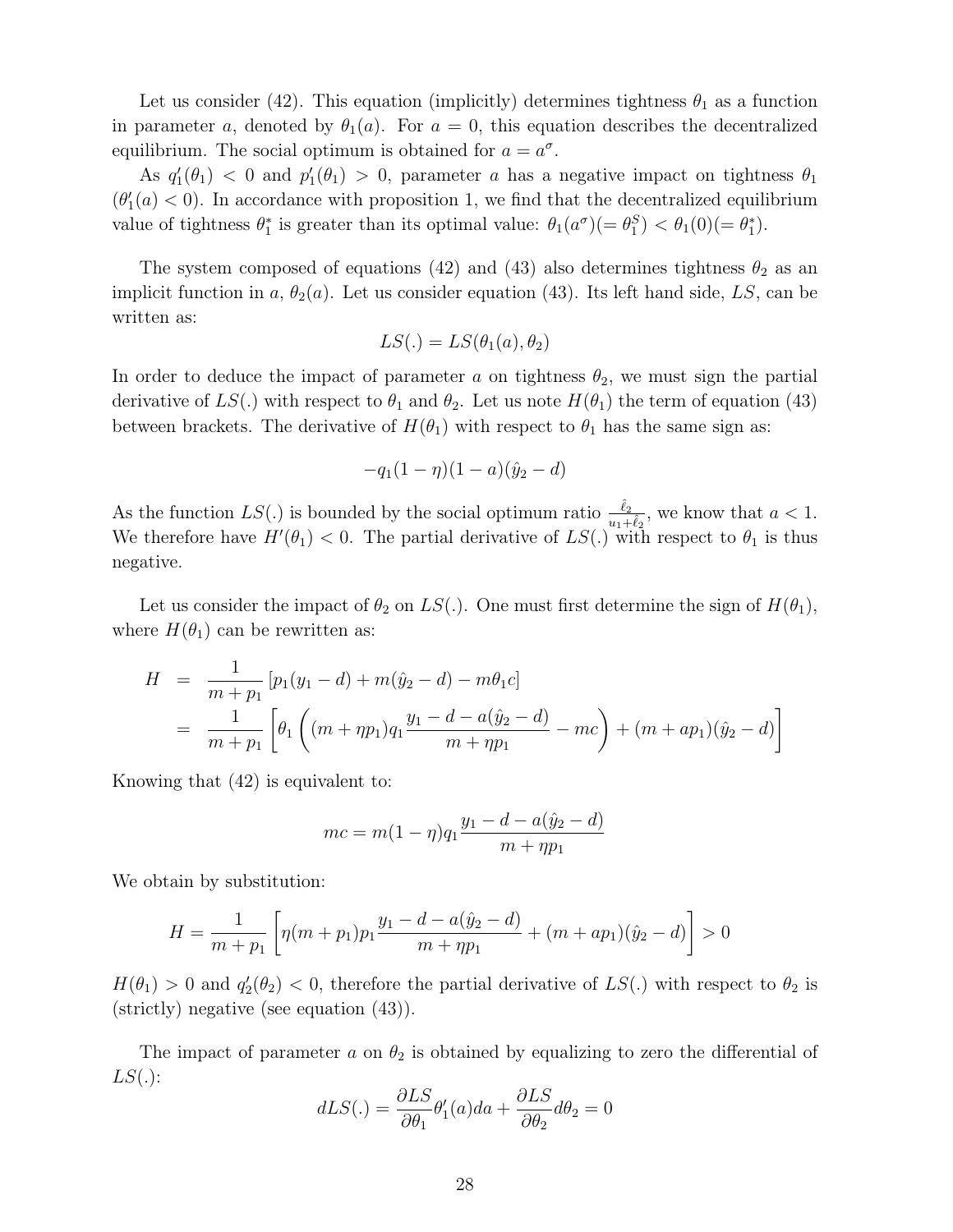where

$$
\frac{d\theta_2}{da} = -\frac{\frac{\partial LS}{\partial \theta_1} \theta'_1(a)}{\frac{\partial LS}{\partial \theta_2}} > 0
$$

The derivative of the implicit function  $\theta_2(a)$  is thus (strictly) positive. As a consequence the optimal value of  $\theta_2^S$  is higher than its decentralized equilibrium value  $(\theta_2(a^{\sigma})(=\theta_2^S) >$  $\theta_2(0) (= \theta_2^*)$ . This proves the first part of proposition 2.  $\Box$ 

### Second part of proposition 2

*Proof.* We now show that the education effort  $e^*$  is too high relative to the social optimum  $e^{S}$ . The necessary optimality condition for effort e (equation (31)) can be written as:

$$
E = \frac{p_1(y_1 - d) - m\theta_1 c}{m + p_1} - \frac{m}{m + \lambda} \left[ \frac{p_2}{m + p_2} \left( y_2 - d + \frac{\lambda}{m} H \right) - \frac{m + \lambda}{m + p_2} \theta_2 c \right] - \frac{m}{\pi'(e)} = 0
$$
\n(44)

where  $p_i$  and  $\theta_i$  (for  $i = 1, 2$ ), as well as  $H(\theta_1)$ , are deduced from equations (42) and (43).

Taking  $(42)$  and  $(43)$  into account, equation  $(44)$  determines e as an implicit function  $e(a)$  of parameter a. The decentralized equilibrium value of e is given by  $e(0)$  and its optimal value by  $e(a^{\sigma})$ . We must sign the derivative of  $e(a)$ . The left side term, E, of (44) can be written as:

$$
E(.) = E(\theta_1(a), \theta_2(a), e)
$$

For a given H, the derivative of  $E(.)$  with respect to  $\theta_1$  has the same sign as:

$$
(1 - \eta)q_1(y_1 - d) - (m + \eta p_1)c
$$

We deduce from equation (42) that the previous equation is (strictly) positive for  $a > 0$ . As the term H is a decreasing function of  $\theta_1$ , we thus deduce that the derivative of  $E(.)$ with respect to  $\theta_1$  is (strictly) positive.

The derivative of  $E(.)$  with respect to  $\theta_2$  has the same sign as:

$$
-q_2(1-\eta)\left(y_2-d+\frac{\lambda}{m}H\right)+\frac{m+\lambda}{m}(m+\eta p_2)c
$$

We deduce from equation (43) that the previous equation is nil. The derivative of  $E(.)$ with respect to  $\theta_2$  is therefore nil.

The impact of parameter a on education effort  $e(a)$  is obtained by equalizing the differential  $E(.)$  to zero:

$$
dE(.) = \frac{\partial E}{\partial \theta_1} \theta_1'(a)da + \frac{\partial E}{\partial \theta_2} \theta_2'(a)da + \frac{m}{\pi'(e)^2} \pi''(e)de = 0
$$

where

$$
\frac{de}{da} = -\frac{\frac{\partial E}{\partial \theta_1} \theta_1'(a)}{\frac{m}{\pi'(e)^2} \pi''(e)}
$$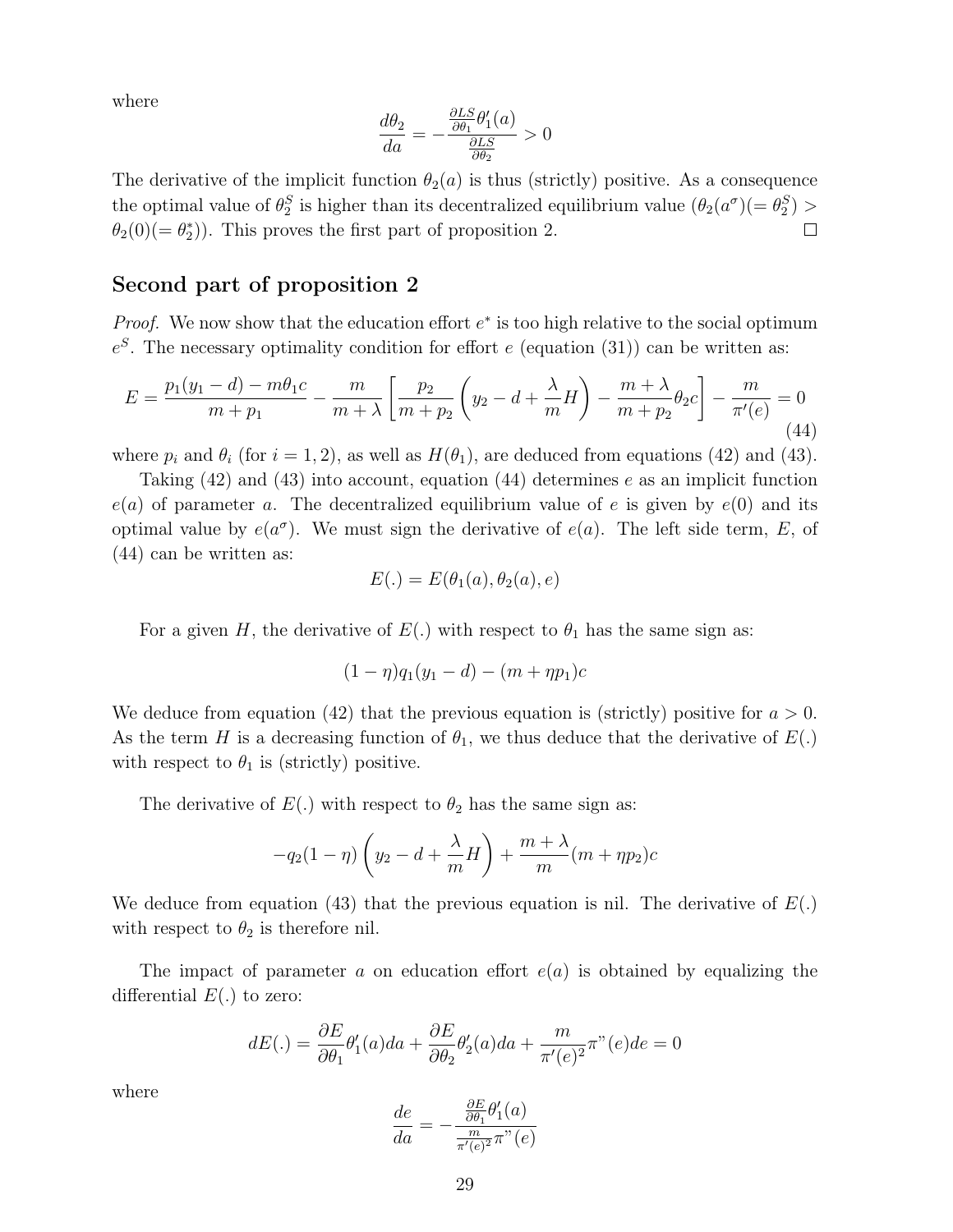The function  $\pi(.)$  being concave, the derivative of the implicit function  $e(a)$  is thus (strictly) negative. As a consequence, the optimal value of education effort  $e^S$  is lower than its decentralized equilibrium value  $(e(a^{\sigma})(=e^S) < e(0)(=e^*))$ . This proves the second part of proposition 2.  $\Box$ 

# D Efficient outcome: high-skill segmentation with lowskill productivity as a threat point for high-skilled trainees

In order to identify and compare the sources of inefficiency presented in our model, we present a situation which would be efficient, even if in many respects unrealistic.

### A segmented high-skill sub-market

In a segmented high-skill sub-market, some firms open vacancies only to workers who have succeeded in their formal education process, while the other high-skill firms open vacancies only to workers who learned "by doing" in sub-market 2. For the sake of simplicity we will refer to the sectors respectively as the graduates' and the trainees' high-skill sectors, to distinguish between these two high-skill sub-markets. The productivity is assumed to be identical for all high-skill firms.

#### Graduates high-skill sector

In this sub-sub-market, the tightness is equal to  $\theta_1 = \frac{v_1}{u_1}$  $\frac{v_1}{u_1}$ . The arrival rate of job offers to unemployed graduates is  $p_1 = p_1(\theta_1)$ , and the arrival rate of workers to vacancies is  $q_1 = q_1(\theta_1)$ . The asset values of a firm whose job is vacant or filled, the lifetime utility of a high-skilled unemployed graduate, and that of a graduate employee are given by:

$$
rV_1 = -c + q_1 J_1
$$
  
\n
$$
(r+m)(J_1 - V_1) = y_1 - w_1 - rV_1
$$
  
\n
$$
(r+m)U_1 = d + p_1(W_1 - U_1)
$$
  
\n
$$
(r+m)(W_1 - U_1) = w_1 - (r+m)U_1
$$

The static Nash bargaining  $(W_1 - U_1) = \beta S_1$ , and the assumption of free-entry  $V_1 = 0$ , gives the following surplus:

$$
(r+m)S_1 = y_1 - (r+m)U_1 \Leftrightarrow (r+m+\beta p_1)S_1 = y_1 - d
$$

The tightness  $\theta_1^*$  is thus determined by the following equilibrium equation:

$$
c = q_1(1 - \beta)S_1
$$

Trainees high-skill sector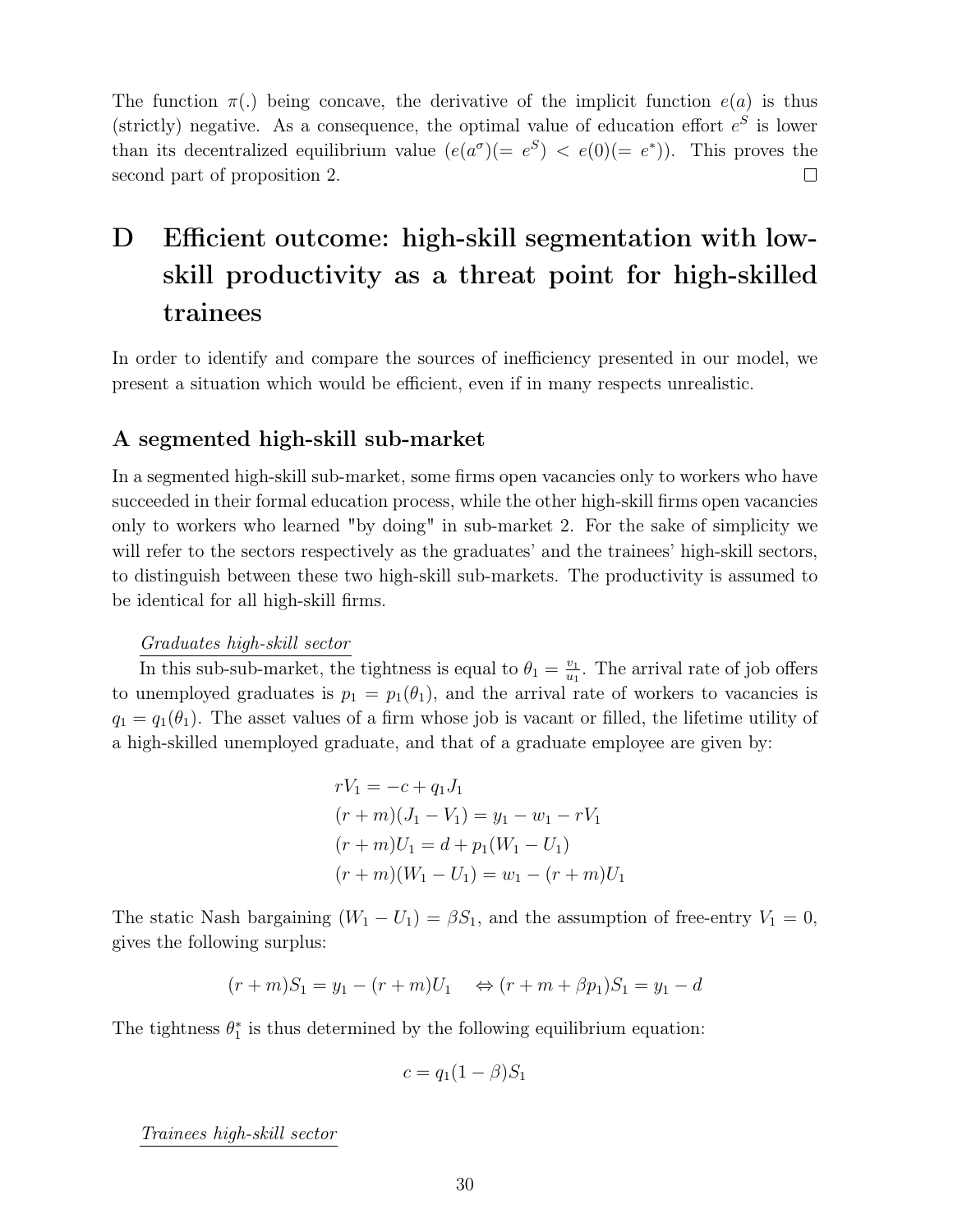In this sub-sub-market, the tightness is equal to  $\hat{\theta}_1 = \frac{\hat{v}_1}{\hat{v}_2}$  $\frac{\dot{v}_1}{\hat{\ell}_2}$ . The arrival rate of sector 1 job offers to trainees is  $\hat{p}_1 = \hat{p}_1(\hat{\theta}_1)$ , and the arrival rate of workers to vacancies is  $\hat{q}_1 = \hat{q}_1(\hat{\theta}_1)$ . The asset values of a firm whose job is vacant or filled are the following:

$$
r\hat{V}_1 = -c + \hat{q}_1 \hat{J}_1
$$

$$
(r+m)(\hat{J}_1 - \hat{V}_1) = y_1 - \hat{w}_1 - r\hat{V}_1
$$

When a trained sector 2 employee meet a sector 1 firm, her current sector 2 employer tries to retain her, and so prevent a zero asset value, by offering her the highest possible wage. This proposed wage is thus equal to the employee's productivity  $\hat{y}_2$ . The threat point of the worker in Nash bargaining with the sector 1 firm will therefore be her sector 2 lifetime utility determined by such a wage:

$$
r\tilde{W}_2 = \hat{y}_2 + p_1(\hat{W}_1 - \tilde{W}_2) - m\tilde{W}_2
$$

With free-entry  $\hat{V}_1 = 0$ , the surplus is then given by:

$$
(r + m + \beta \hat{p}_1)\hat{S}_1 = y_1 - \hat{y}_2
$$

and the job creation equation which determines  $\hat{\theta}_1^*$  is:

$$
c = \hat{q}_1(1-\beta)\hat{S}_1
$$

#### The low-skill sector

As usual, the lifetime utility of unemployed and employed untrained low-skilled workers can be written as:

$$
(r+m)U_2 = d + p_2(W_2 - U_2)
$$

$$
(r+m)W_2 = w_2 + \lambda(\hat{W}_2 - W_2)
$$

With Nash bargaining, we have:

$$
(r+m)U_2 = d + p_2 \beta S_2
$$

At the end of the learning-by-doing process, the worker can apply to a trainee high-skill job. She therefore negotiates her wage with her current sector 2 employer on the basis of her productivity,  $\hat{y}_2$ , but taking into account her ability to apply for a high-skill job. Her threat point is therefore the lifetime utility of an unemployed worker in sector 1, denoted by  $\check{U}_1$ .

$$
(r+m)\breve{U}_1 = d + \beta \hat{p}_1 \breve{S}_1
$$

where  $\check{S}_1$  is the surplus obtained by the hiring of an unemployed in a high-skill job. We have:

$$
(r+m+\beta \hat{p}_1)\check{S}_1=y_1-d
$$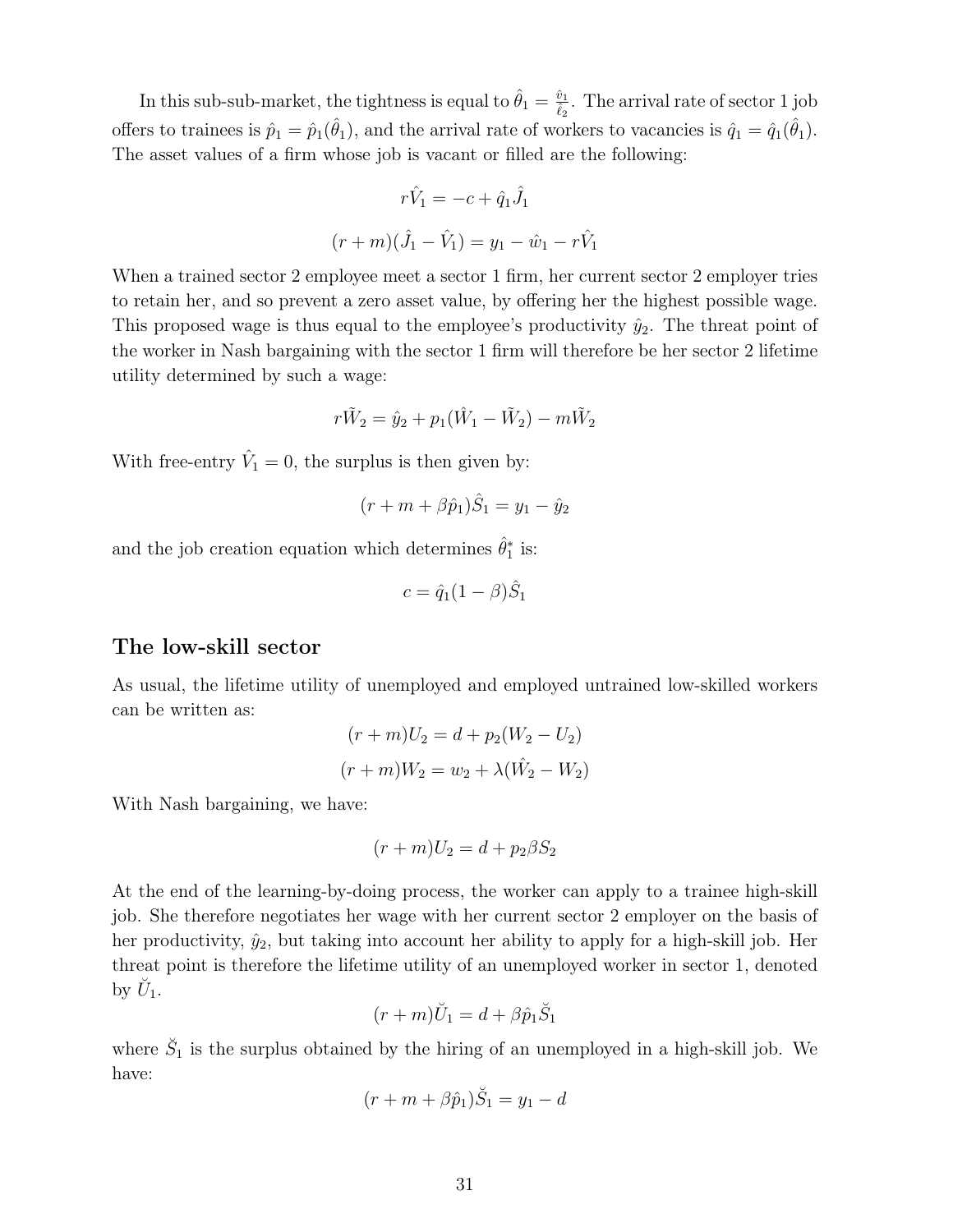This lifetime utility and this surplus are only potential since there is no sector 1 unemployment in the trainees' high-skill sector. We can nevertheless write:

$$
(r+m+\lambda)W_2 = w_2 + \lambda(\hat{W_2} - \check{U}_1) + \lambda \check{U}_1
$$

where  $(\hat{W}_2 - \check{U}_1)$  is the surplus of a trained sector 2 worker. We have:

$$
(\hat{W}_2 - \breve{U}_1) = \beta \hat{S}_2
$$

The lifetime utility of a low-skilled worker holding a sector 2 job satisfies:

$$
(r + m + \lambda)(W_2 - U_2) = w_2 + \lambda(\hat{W}_2 - \check{U}_1) + \lambda \check{U}_1 - (r + m + \lambda)U_2
$$

And the asset value of a filled job is given by:

$$
rJ_2 = y_2 - w_2 - m(J_2 - V_2) + \lambda(\hat{J}_2 - J_2)
$$
  
\n
$$
\Leftrightarrow (r + m + \lambda)J_2 = y_2 - w_2 + \lambda(1 - \beta)\hat{S}_2
$$

The surplus of a sector 2 job filled with a newcomer can be written as:

$$
(r + m + \lambda)S_2 = y_2 + \lambda \hat{S}_2 + \lambda \check{U}_1 - (r + m + \lambda)U_2
$$
  

$$
\Leftrightarrow \frac{(r + m + \lambda)(r + m + \beta p_2(\theta_2))}{r + m} S_2 = y_2 + \lambda \hat{S}_2 - d + \frac{\lambda}{r + m} \beta \hat{p}_1 \check{S}_1
$$

At the end of the learning-by-doing process, the value of a low-skill firm becomes:

$$
r\hat{J}_2 = \hat{y}_2 - \hat{w}_2 - (m + \hat{p}_1)(\hat{J}_2 - V_2)
$$
  
\n
$$
\Leftrightarrow (r + m + \hat{p}_1)(\hat{J}_2 - V_2) = \hat{y}_2 - \hat{w}_2 - rV_2
$$

While for the worker who still has no contact with a high-skill firm, we have:

$$
r\hat{W}_2 = \hat{w}_2 + \hat{p}_1(\hat{W}_1 - \hat{W}_2) - m\hat{W}_2
$$
  
\n
$$
\Leftrightarrow (r + m + \hat{p}_1)(\hat{W}_2 - \check{U}_1) = \hat{w}_2 + \hat{p}_1(\hat{W}_1 - \hat{W}_2) + \hat{p}_1(\hat{W}_2 - \check{U}_1) - (r + m)\check{U}_1
$$

The surplus becomes:

$$
(r + m + \hat{p}_1)\hat{S}_2 = \hat{y}_2 - d + \hat{p}_1(\hat{W}_1 - \hat{W}_2) + \hat{p}_1(\hat{W}_2 - \check{U}_1) - \beta \hat{p}_1 \check{S}_1
$$
  
\n
$$
\Leftrightarrow (r + m + \hat{p}_1)\hat{S}_2 = \hat{y}_2 - d + \hat{p}_1(\hat{W}_1 - \check{W}_2) + \hat{p}_1(\check{W}_2 - \check{U}_1) - \beta \hat{p}_1 \check{S}_1
$$
  
\n
$$
\Leftrightarrow (r + m + \hat{p}_1)\hat{S}_2 = \hat{y}_2 - d + \beta \hat{p}_1 \hat{S}_1 + p_1(\check{W}_2 - \check{U}_1) - \beta \hat{p}_1 \check{S}_1
$$

As  $(r+m)(\tilde{W}_2 - \tilde{U}_1) = \hat{y}_2 - d + \beta \hat{p}_1(\hat{S}_1 - \tilde{S}_1)$ , we have:  $(r+m+\hat{p}_1)(r+m)\hat{S}_2 = (\hat{y}_2-d)(r+m)+(r+m)\beta \hat{p}_1(\hat{S}_1-\check{S}_1)+\hat{p}_1(\hat{y}_2-d+\beta \hat{p}_1(\hat{S}_1-\check{S}_1))$  $\Leftrightarrow$   $(r+m)\hat{S}_2 = (\hat{y}_2 - d) + \beta \hat{p}_1(\hat{S}_1 - \check{S}_1)$ Knowing that  $(r + m + \beta \hat{p}_1)(\hat{S}_1 - \check{S}_1) = -(\hat{y}_2 - d)$ , we can write:

 $(r+m)(r+m+\beta \hat{p}_1)\hat{S}_2 = (r+m+\beta \hat{p}_1)(\hat{y}_2 - d) - \beta \hat{p}_1(\hat{y}_2 - d)$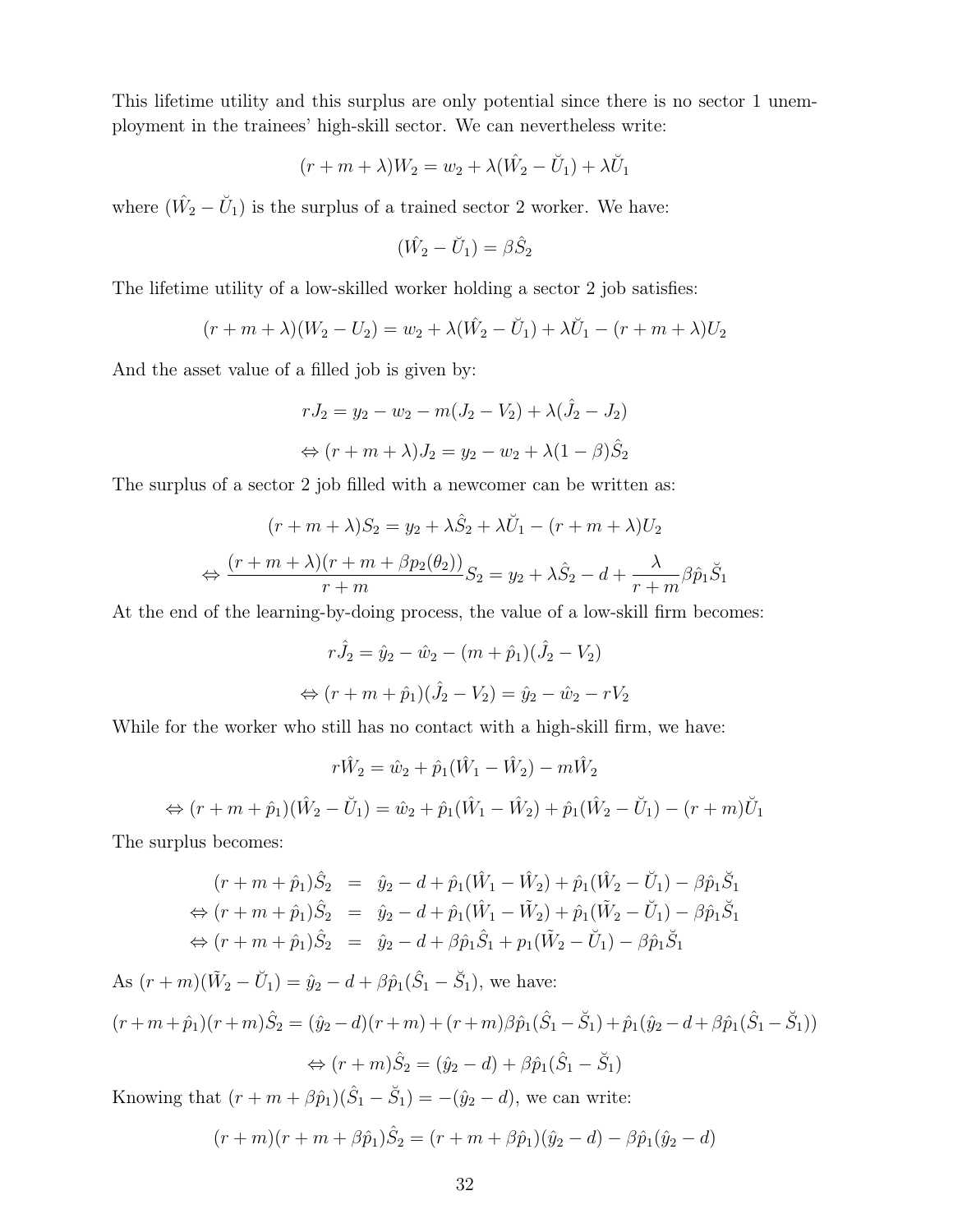$$
\Leftrightarrow (r+m+\beta\hat{p}_1)\hat{S}_2 = (\hat{y}_2 - d) \Leftrightarrow \hat{S}_2 = -(\hat{S}_1 - \check{S}_1)
$$

And finally:

$$
\frac{(r+m+\lambda)(r+m+\beta p_2(\theta_2))}{r+m}S_2 = y_2 - d + \lambda \hat{S}_2 + \frac{\lambda}{r+m} \beta \hat{p}_1 \check{S}_1
$$
  

$$
\Leftrightarrow \frac{(r+m+\lambda)(r+m+\beta p_2(\theta_2))}{r+m}S_2 = y_2 - d + \lambda \frac{(\hat{y}_2 - d)}{(r+m+\beta \hat{p}_1)} + \frac{\lambda}{r+m} \beta \hat{p}_1 \frac{(y_1 - d)}{(r+m+\beta \hat{p}_1)}
$$

The sector 2 job creation equation which determines  $\theta_2^*$  is then given by:

$$
V_2 = 0 \Leftrightarrow c = (1 - \beta)q_2S_2
$$

### Efficiency

Due to the high-skill sector segmentation, the social surplus per capita and per period has to be rewritten as:

$$
\Sigma = \ell_1 y_1 + \hat{\ell}_1 y_1 + \ell_2 y_2 + \hat{\ell}_2 \hat{y}_2 + (u_1 + u_2)d - \theta_1 u_1 c - \hat{\theta}_1 \hat{\ell}_2 c - \theta_2 u_2 c - me
$$

Replacing each labor market employment state by its equation gives:

$$
\Sigma = \frac{p_1 \pi}{(m+p_1)} y_1 + \frac{\lambda p_2 \hat{p}_1 (1-\pi)}{(m+\lambda)(m+p_2)(m+\hat{p}_1)} y_1 + \frac{m p_2 (1-\pi)}{(m+\lambda)(m+p_2)} y_2 \n+ \frac{m \lambda p_2 (1-\pi)}{(m+\lambda)(m+p_2)(m+\hat{p}_1)} \hat{y}_2 + (\frac{m \pi}{(m+p_1)} + \frac{m(1-\pi)}{m+p_2}) d \n- \theta_1 c \frac{m \pi}{(m+p_1)} - \hat{\theta}_1 c \frac{m \lambda p_2 (1-\pi)}{(m+\lambda)(m+p_2)(m+\hat{p}_1)} - \theta_2 c \frac{m(1-\pi)}{m+p_2} - me
$$

### Graduates high-skill sector

One can show that the derivative of  $\Sigma$  with respect to  $\theta_1$  has the same sign as:

$$
HS \equiv (1 - \eta_1)p_1(y_1 - d) - \theta_1c(m + \eta_1p_1)
$$

Knowing that the equilibrium equation for graduates' high-skill job creation is given by:

$$
c = q_1(1 - \beta) \frac{y_1 - d}{(r + m + \beta p_1)}
$$

and under the Hosios condition ( $\beta = \eta_1$ ), with r assumed to be equal to zero, we have:

$$
HS=0
$$

Job creation is thus efficient in the graduates' high-skill sector  $(\theta_1^* = \theta_1^S)$ .

#### Trainees high-skill sector

One can show that the derivative of  $\Sigma$  with respect to  $\hat{\theta}_1$  has the same sign as:

$$
\hat{HS} \equiv (1 - \hat{\eta}_1)\hat{p}_1(y_1 - \hat{y}_2) - \hat{\theta}_1 c(m + \hat{\eta}_1 \hat{p}_1)
$$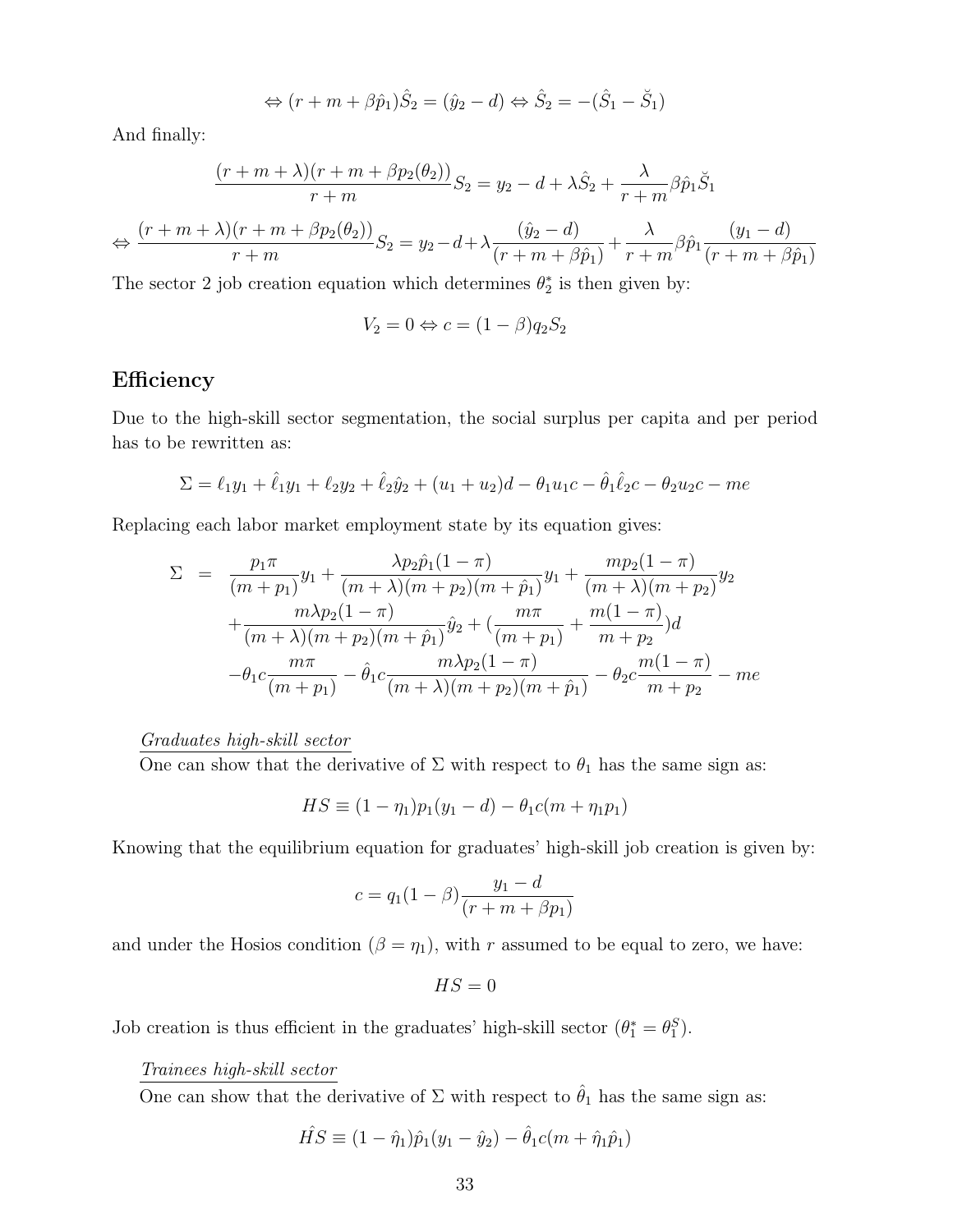Knowing that the equilibrium equation for trainees' high-skill job creation is given by:

$$
c = \hat{q}_1 (1 - \beta) \frac{y_1 - \hat{y}_2}{(r + m + \beta \hat{p}_1)}
$$

And under the Hosios condition  $(\beta = \hat{\eta}_1)$ , with r assumed to be equal to zero, we have:

$$
\hat{HS}=0
$$

Job creation is also efficient in the trainees' high-skill sector  $(\hat{\theta}_1^* = \hat{\theta}_1^S)$ .

#### Low-skill sector

One can show that the derivative of  $\Sigma$  with respect to  $\theta_2$  has the same sign as:

$$
LS \equiv (1 - \eta_2)p_2 \left[ \frac{\lambda \hat{p}_1(y_1 - \hat{y}_2)}{(m + \lambda)(m + \hat{p}_1)} + \frac{\lambda \hat{y}_2}{(m + \lambda)} + \frac{my_2}{(m + \lambda)} - d - \hat{\theta}_1 c \frac{m\lambda}{(m + \lambda)(m + \hat{p}_1)} \right] - c\theta_2(m + \eta_2 p_2)
$$

Knowing that sector 2 equilibrium equation is given by:

$$
c = q_2(1-\beta)\frac{r+m}{(r+m+\lambda)(r+m+\beta p_2)} \left[ y_2 - d + \lambda \frac{(\hat{y}_2 - d)}{(r+m+\beta \hat{p}_1)} + \frac{\lambda}{r+m} \beta \hat{p}_1 \frac{(y_1 - d)}{(r+m+\beta \hat{p}_1)} \right]
$$

And taking into account the equilibrium equation for trainees' high-skill job creation, LS satisfies:

$$
LS \equiv (1 - \eta_2)p_2 \quad \left[ \quad \frac{\lambda \hat{p}_1(y_1 - \hat{y}_2)}{(m + \lambda)(m + \hat{p}_1)} + \frac{\lambda \hat{y}_2}{(m + \lambda)} + \frac{my_2}{(m + \lambda)} - d \right]
$$

$$
- \hat{\theta}_1 \hat{q}_1 (1 - \beta) \frac{y_1 - \hat{y}_2}{(r + m + \beta \hat{p}_1)} \frac{m\lambda}{(m + \lambda)(m + \hat{p}_1)} \right]
$$

$$
- \frac{\theta_2 q_2 (1 - \beta)(m + \eta_2 p_2)(r + m)}{(r + m + \lambda)(r + m + \beta p_2)} \qquad \left[ y_2 - d + \lambda \frac{(\hat{y}_2 - d)}{(r + m + \beta \hat{p}_1)} + \frac{\lambda}{r + m} \beta \hat{p}_1 \frac{(y_1 - d)}{(r + m + \beta \hat{p}_1)} \right]
$$

We can simplify the terms in  $(y_2 - d)$ . After some manipulation, the expression can be rewritten as:

$$
\Leftrightarrow LS \equiv (1 - \eta_2)p_2 \left[ \frac{\lambda \hat{p}_1(y_1 - \hat{y}_2)}{(m + \lambda)(m + \hat{p}_1)} + \frac{\lambda(\hat{y}_2 - d)}{(m + \lambda)} - \hat{\theta}_1 \hat{q}_1 (1 - \beta) \frac{y_1 - \hat{y}_2}{(r + m + \beta \hat{p}_1)} \frac{m\lambda}{(m + \lambda)(m + \hat{p}_1)} \right]
$$

$$
-\theta_2 q_2 (1 - \beta) \frac{r + m}{(r + m + \lambda)} \left[ \lambda \frac{(\hat{y}_2 - d)}{(r + m + \beta \hat{p}_1)} + \frac{\lambda}{r + m} \beta \hat{p}_1 \frac{(y_1 - \hat{y}_2 + \hat{y}_2 - d)}{(r + m + \beta \hat{p}_1)} \right]
$$

One can show that the terms in  $(y_1 - \hat{y}_2)$  and the terms in  $(\hat{y}_2 - d)$  are both equal to zero.

Under the Hosios condition ( $\beta = \eta_2$ ) and r assumed to be equal to zero, we therefore have:

 $LS = 0$ 

Job creation is efficient in the low-skill sector  $(\theta_2^* = \theta_2^S)$ .

We can also demonstrate, in the same way as in paragraph 4.3, that educational choices are efficient  $(E = 0)$  (for  $r = 0$ ). The scenario described in this Appendix is thus such that the decentralized equilibrium is efficient (simultaneously  $HS = 0$ ,  $\hat{HS} = 0$ ,  $LS = 0$ , and  $E = 0$  which means  $\theta_1^* = \theta_1^S$ ,  $\hat{\theta}_1^* = \hat{\theta}_1^S$ ,  $e^* = e^S$ ,  $\theta_2^* = \theta_2^S$ ) without involving any economic policy.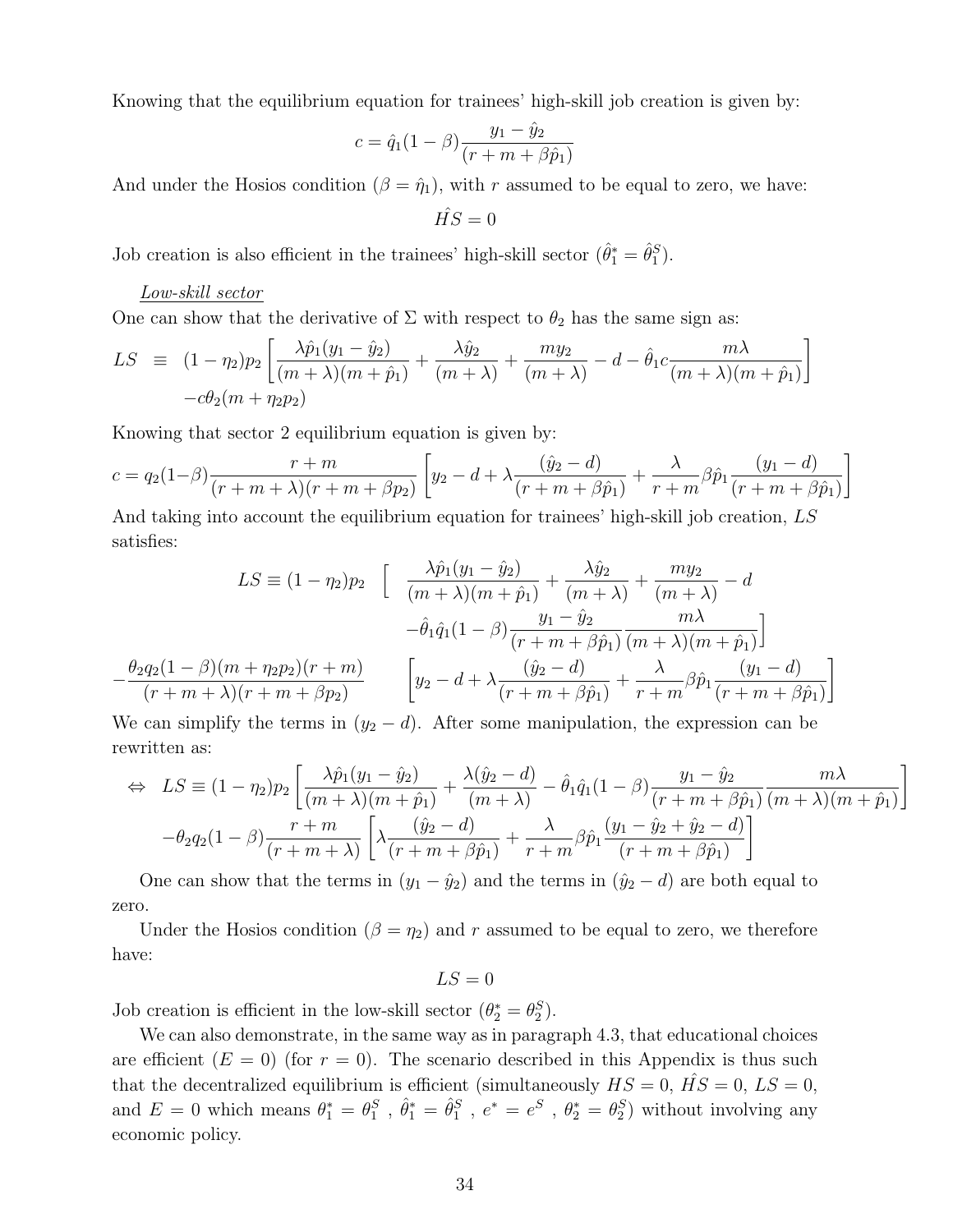### References

Acemoglu, D. Technical Change, Inequality, and The Labor Market. Journal of Economic Literature 2002; 40; 7-72.

Acemoglu, D. and J-S. Piscke. Beyond Becker: Training in Imperfect Labor Markets. Economic Journal 1999; 109; 112-142.

Albrecht, J.W., P.A. Gautier and S.B. Vroman. Equilibrium Directed Search with Multiple Applications. Review of Economic Studies 2006; 73(4); 869-891.

Alonzo, P. and O. Chardon, "Quelle carrière professionnelle pour les salariés non qualifiés?" Données Sociales, la société française, Insee Références (2006), 265-272.

Andersson, F., H.J. Holzer and J. Lane. Worker Advancement in the Low-Wage Labor Market: The Importance of Good Jobs. Brookings Institution Policy Brief 2003, Center on Urban and Metropolitan Affairs. Washington, D.C.: Brookings Institution, 2003.

Andersson, F., H.J. Holzer and J. Lane. Moving Up or Moving On: Who Advances in the Low-Wage Labor Market? New York: Russell Sage Foundation; 2005.

Arrow, K.J. The Economic Implications of Learning by Doing. Review of Economic Studies 1962; 29(3); 155-173.

Becker, G.S. Human Capital. Chicago: The University of Chicago Press; 1964.

Cahuc, P., F. Postel-Vinay and J-M. Robin. Wage Bargaining with On-the-job Search: Theory and Evidence. Econometrica 2006; 74(2); 323-364.

Connolly, H. and P. Gottschalk. Stepping stone jobs: Theory and evidence. Boston MA, Economics Department, Boston College, Working Paper 427; 2001.

Charlot, O. and B. Decreuse. Self-selection in education with matching frictions. Labour Economics 2005; 12; 251-267.

Charlot, O. and B. Decreuse. Over-education for the rich, under-education for the poor: a search-theoretic microfoundation. Paper no. 3624, MPRA; 2007.

Gautier, P.A. and R.P. Wolthoff. Simultaneous Search with Heterogeneous Firms and Ex Post Competition. *Labour Economics* 2009; 16(3); 311-319.

Gavrel, F., I. Lebon and T. Rebiere. Career paths, unemployment, and the efficiency of the labor market: Should youth employment be subsidized? Journal of Public Economic Theory 2010; 12; 533-560.

Gottschalk, P. Wage Mobility within and between Jobs. LoWER Working Papers wp1, AIAS, Amsterdam Institute for Advanced Labour Studies; 2001.

Hagedorn, M., Manovskii I. and S. Stetsenko. Taxation and Unemployment in Models with Heterogeneous Workers. Working paper; 2010.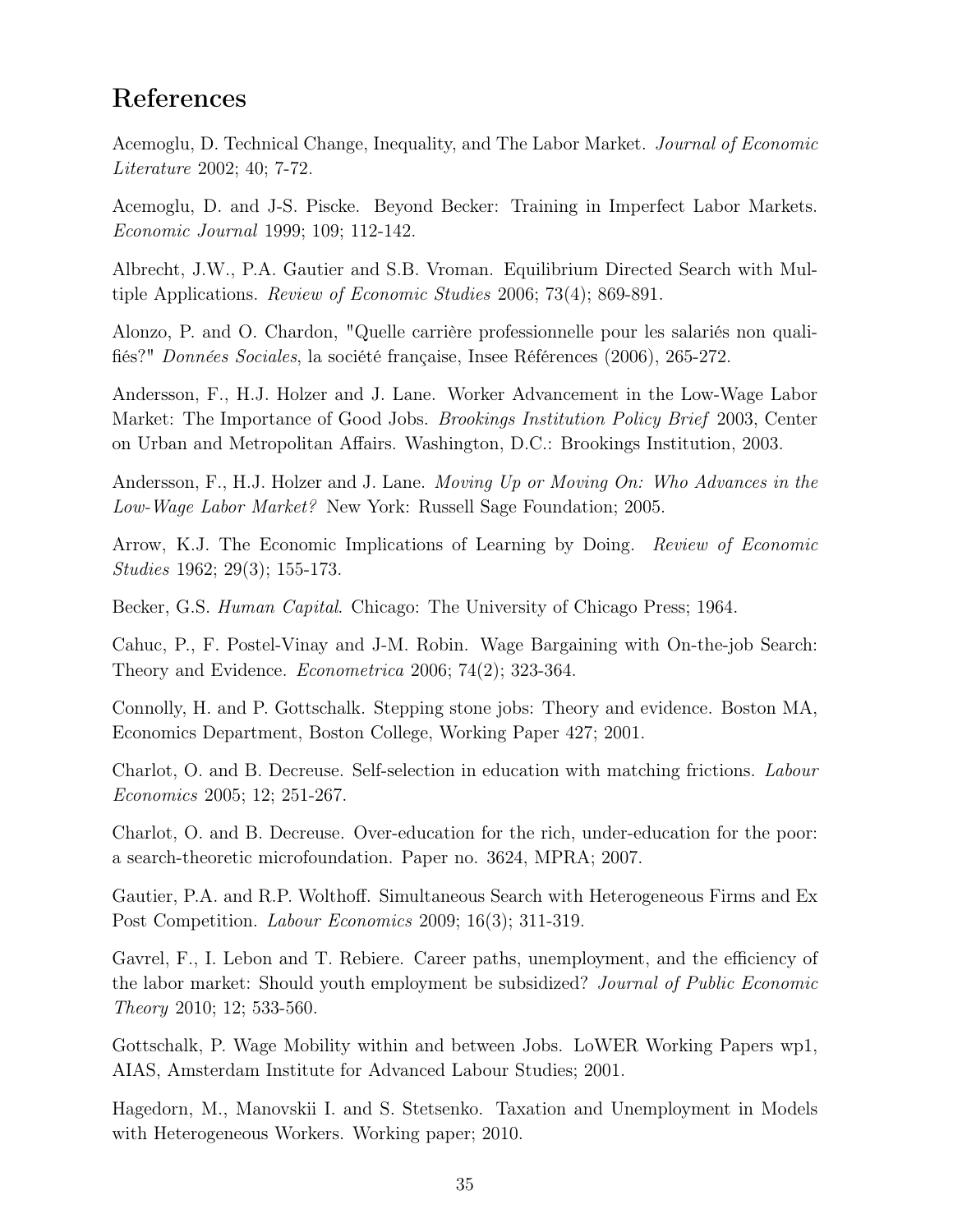Hall and Milgrom, 2008. Hall, R. and P. Milgrom. The Limited Influence of Unemployment on the Wage Bargain. American Economic Review 2008; 98(4); 1653-1674.

Holzer, H.J. Encouraging Job Advancement Among Low-Wage Workers: A New Approach. Brookings Institution Policy Brief: Welfare Reform and Beyond 30, Washington, DC: Brookings Institution; 2004.

Hosios, A. On the Efficiency of Matching and Related Models of Search and Unemployment. Review of Economic Studies 1990; 57(2); 279-298.

Knabe, A. and A. Plum. "Low-Wage Jobs - Springboard to High-Paid Ones? LABOUR: Review of Labour Economics and Industrial Relations 2013; 27(3); 310-330.

Ljungqvist, L. and T.J. Sargent. The European Unemployment Dilemma. Journal of Political Economy 1998; 106(3); 514-550.

Machin, S. Changes in the relative demand for skills in the UK labor market". In Acquiring Skills: Market Failures, Their Symptoms and Policy Responses, ed. Alison L. Booth and Dennis J. Snower. Cambridge: Cambridge University Press; 1996.

Mincer, J. Investment in U.S. Education and Training. Working Paper no.4844, NBER; 1994.

Mincer, J. Technology and the Labor Market. Review of Economics of the Household 2003; 1(4); 249-272.

Moen, E.R. Education, Ranking, and Competition for Jobs. *Journal of Labor Economics* 1999; 17(4); 694-723.

Moen, E.R. and A. Rosén. Does Poaching Distort Training? Review of Economic Studies 2004; 71(4); 1143-1162.

Monso, O. Changer de groupe social en cours de carrière: davantage de mobilité depuis les années quatre-vingt. INSEE Premiere, no. 1112, division Emploi, Insee; 2006.

Mortensen, D. Wage Dispersion: Why are Similar Workers Paid Differently? Cambridge, MA: MIT Press; 2003.

Moscarini, G. and F. Vella. Occupational Mobility and the Business Cycle. Working Paper no. 13819, NBER; 2008.

Pigou, A.C. Wealth and welfare. London: Macmillan; 1912.

Pissarides, C.A. Equilibrium Unemployment Theory. 2nd edition. Cambridge, MA: MIT Press; 2000.

Sattinger, M. Overlapping Labour Markets. Labour Economics 2006; 13(2); 237-257.

Shimer, R. On-the-job Search and Strategic Bargaining. European Economic Review 2006; 50; 811-830.